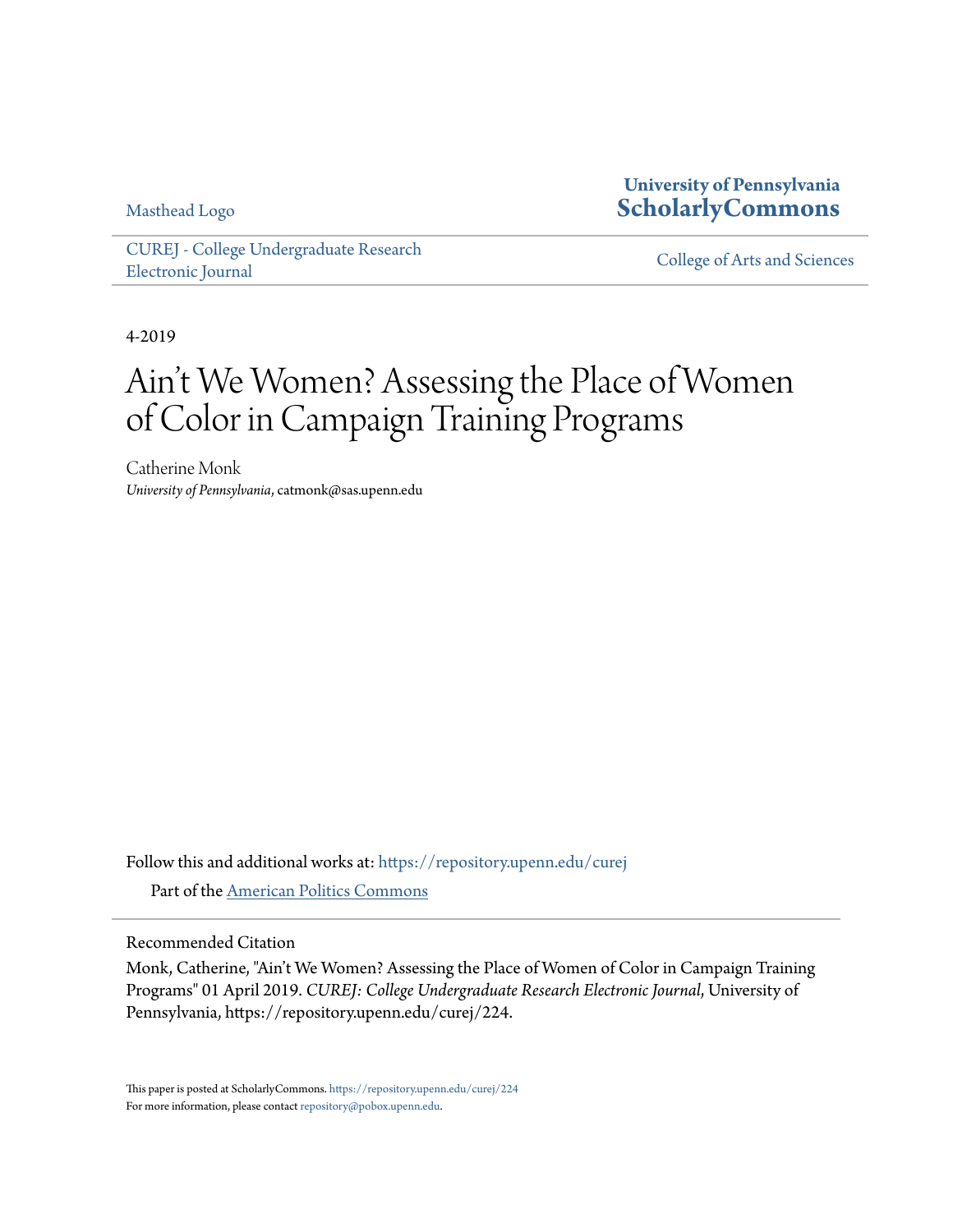## Ain't We Women? Assessing the Place of Women of Color in Campaign Training Programs

#### **Abstract**

While descriptive representatives enhance democratic legitimacy and deliver substantive results to their constituents, women remain underrepresented in American politics. Recent literature regarding electoral politics has concluded that this is because women do not run for office. Scholars identify many reasons for this candidacy gap including the lack of an institutional support structure and barriers on the campaign trail. In this thesis, I argue that women of color face additional barriers not addressed by traditional literature. I use indepth interviews with the founder of a campaign training program, and a review of their recruitment and training materials, to examine how the efforts of such organizations are influenced by the candidacies of women of color. I find that any attempts to increase the number of women in office must account for the unique, and intersectional, experiences of women of color. This research will guide other political organizations as they look to recruit and train a diverse group of candidates for office.

#### **Keywords**

elections, gender, race, recruitment, Political Science, Social Sciences, Dawn Teele, Teele, Dawn

**Disciplines** American Politics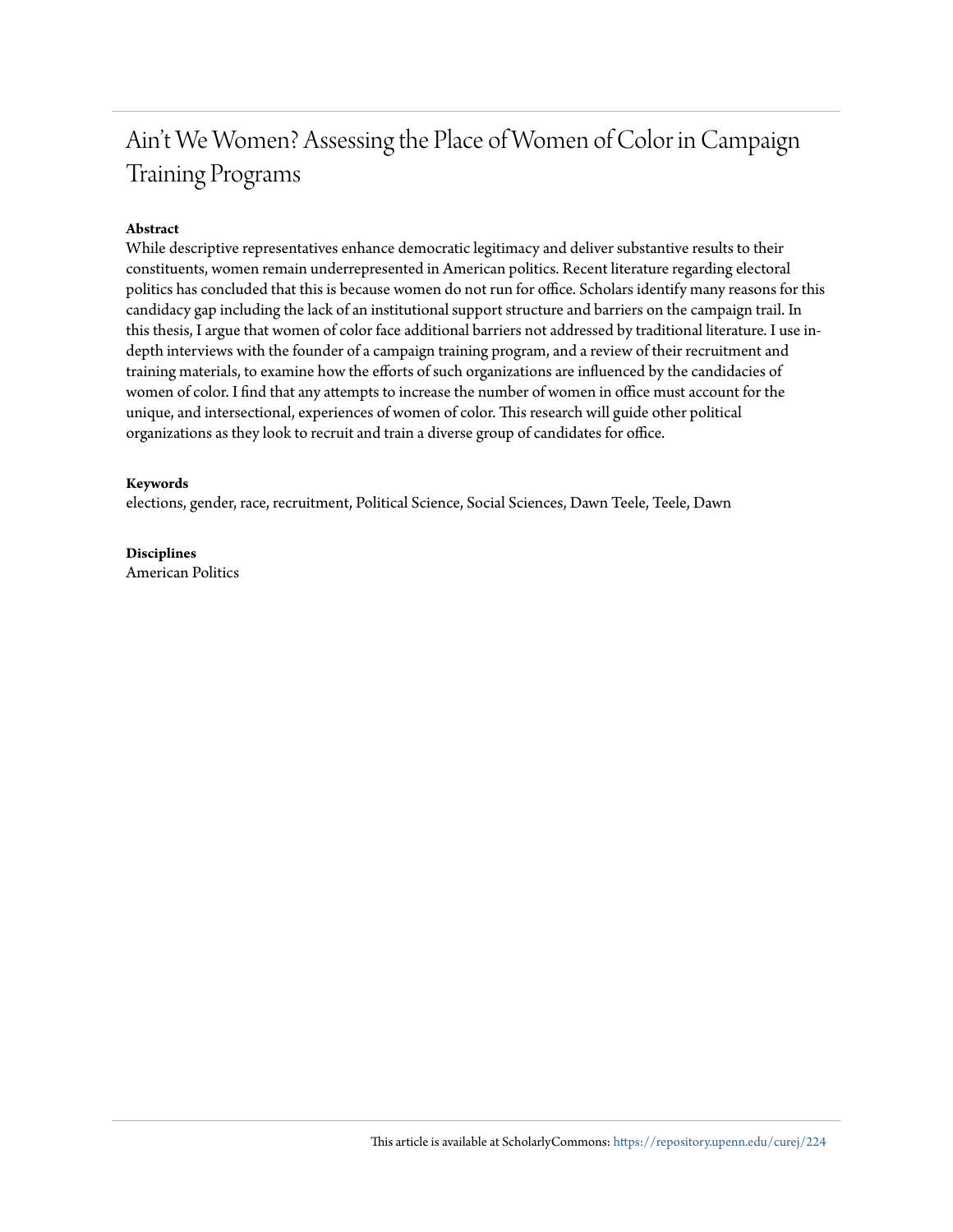## Ain't We Women? Assessing the Place of Women of Color in Campaign Training Programs

By

Catherine Monk

Advisor: Dawn Teele

This thesis is submitted in fulfillment of

Bachelor of Arts Degree Department of Political Science with Distinction College of Arts and Sciences University of Pennsylvania

Spring 2019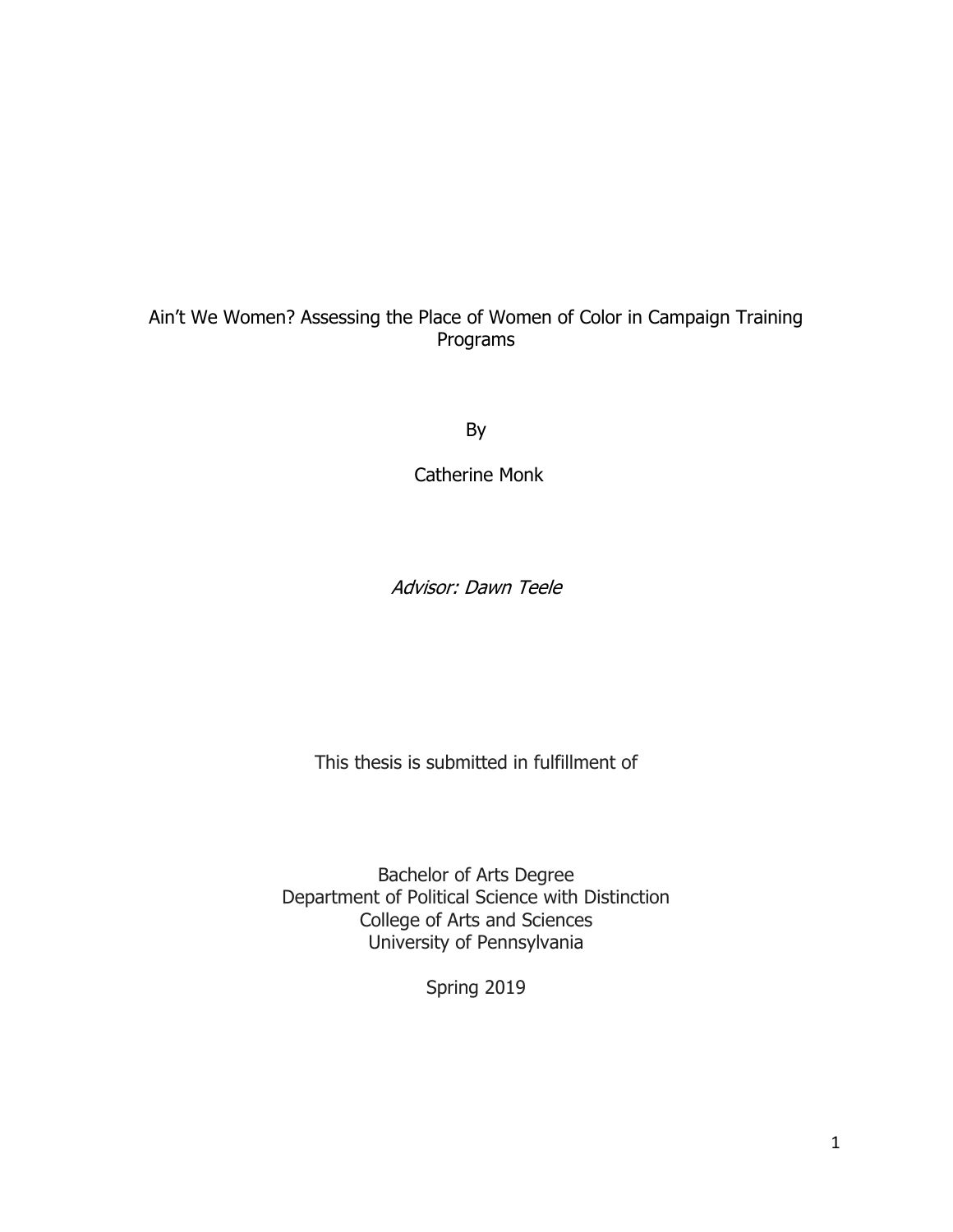#### *Abstract*

While descriptive representatives enhance democratic legitimacy and deliver substantive results to their constituents, women remain underrepresented in American politics. Recent literature regarding electoral politics has concluded that this is because women do not run for office. Scholars identify many reasons for this candidacy gap including the lack of an institutional support structure and barriers on the campaign trail. In this thesis, I argue that women of color face additional barriers not addressed by traditional literature. I use in-depth interviews with the founder of a campaign training program, and a review of their recruitment and training materials, to examine how the efforts of such organizations are influenced by the candidacies of women of color. I find that any attempts to increase the number of women in office must account for the unique, and intersectional, experiences of women of color. This research will guide other political organizations as they look to recruit and train a diverse group of candidates for office.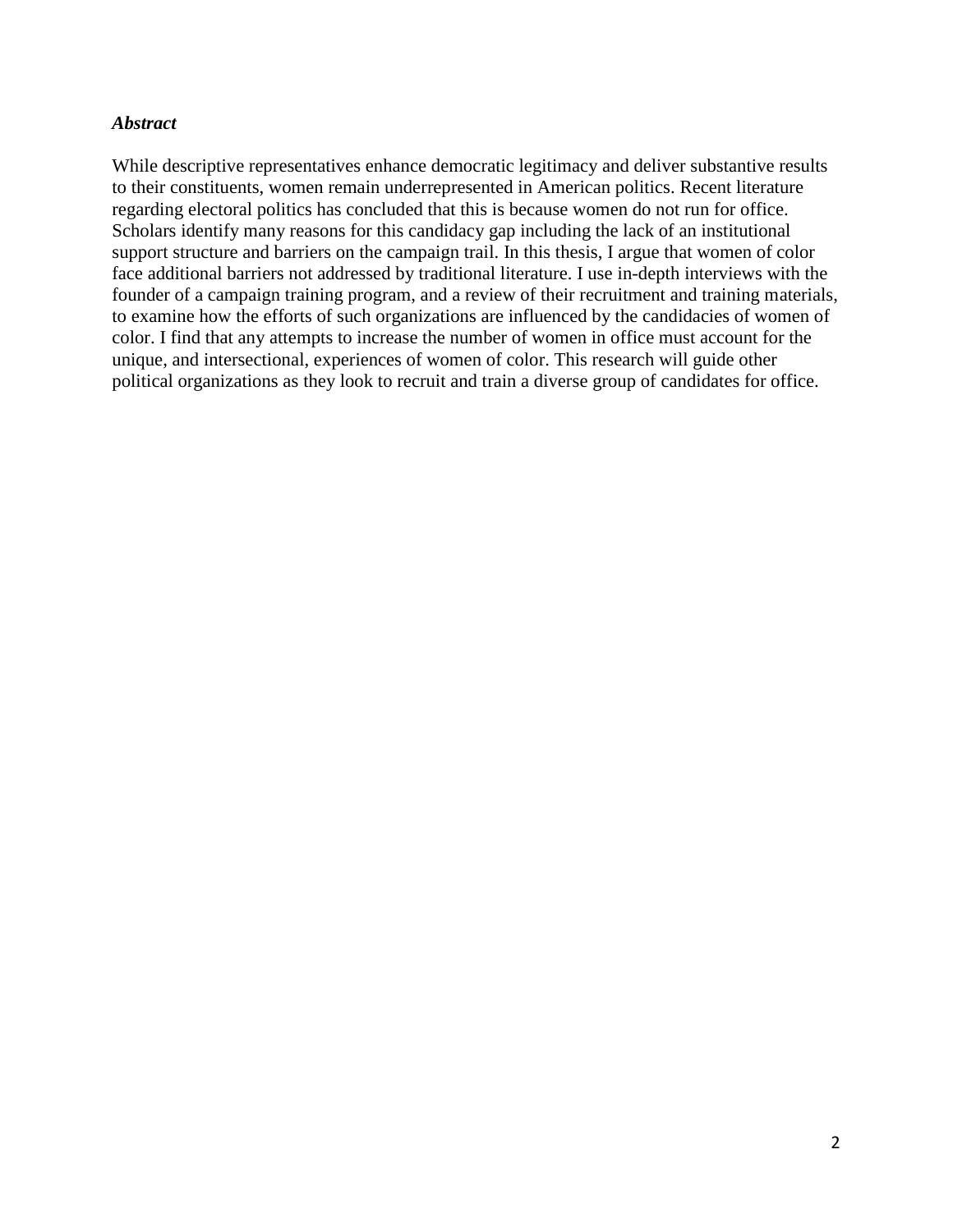#### *Acknowledgements*

I would like to express my sincere gratitude to my advisor, Professor Dawn Teele, for her continuous support of my research. Her guidance and expertise were crucial to the success of this thesis. My thanks also extend to Professor Eileen Doherty-Sil and the rest of the Political Science Department for their direction and encouragement. I am also profoundly grateful to Jasmine for giving me a brief look into the world of campaign training programs. Finally, I would like to thank my family and friends for their endless patience and support throughout this entire process. This accomplishment would not have been possible without you all. Thank you.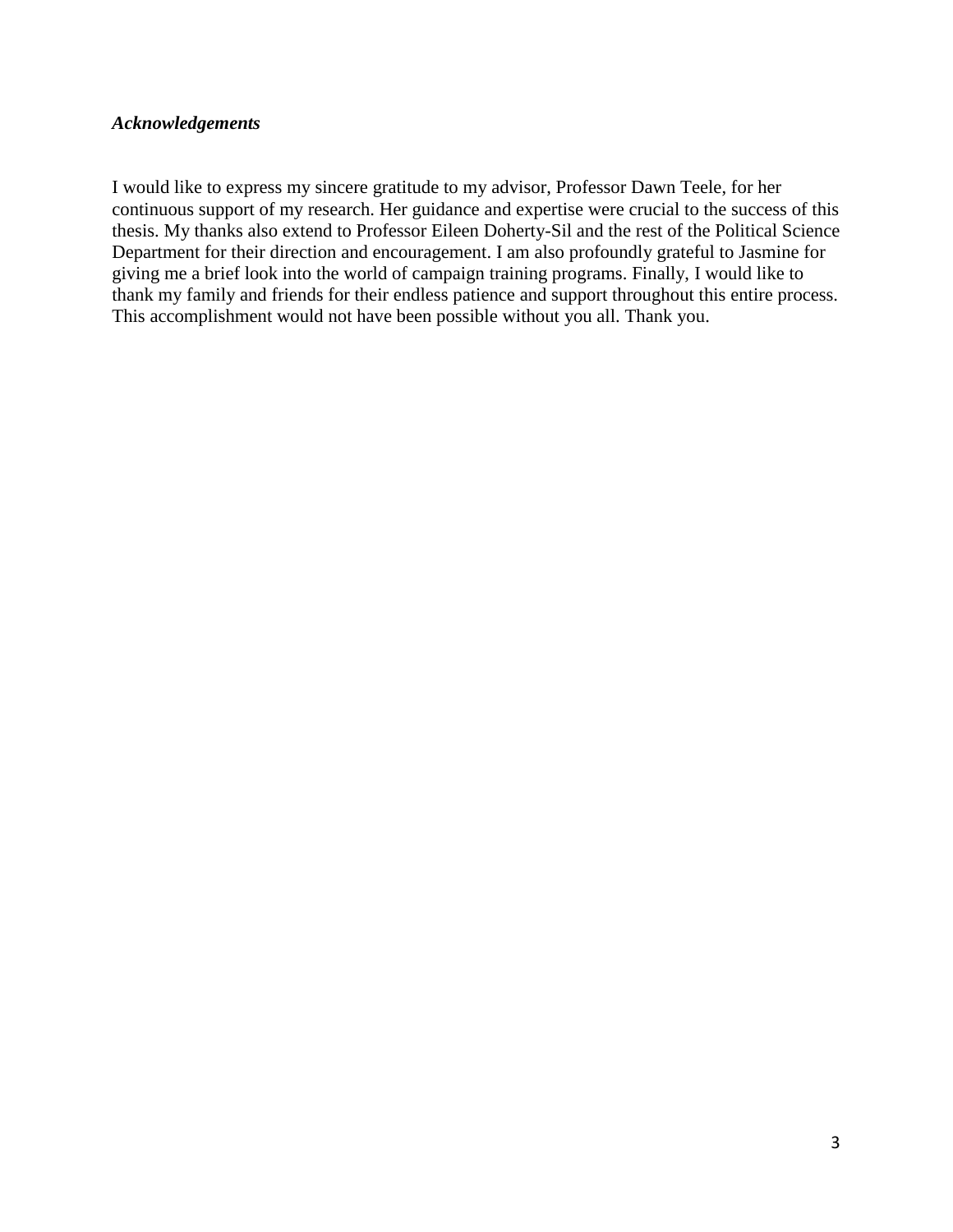## **Table of Contents**

- Introduction
- Political Representation
- The Path to Elected Office
- Women of Color: Doubly Bound
- Where it Counts: The Benefits of Women of Color
- Recruitment, Recruitment, Recruitment: The Role of Campaign Training Programs
- Methodology
- Analysis
- Conclusion
- References
- Appendix A

**Appendices**

- Appendix B
- Appendix C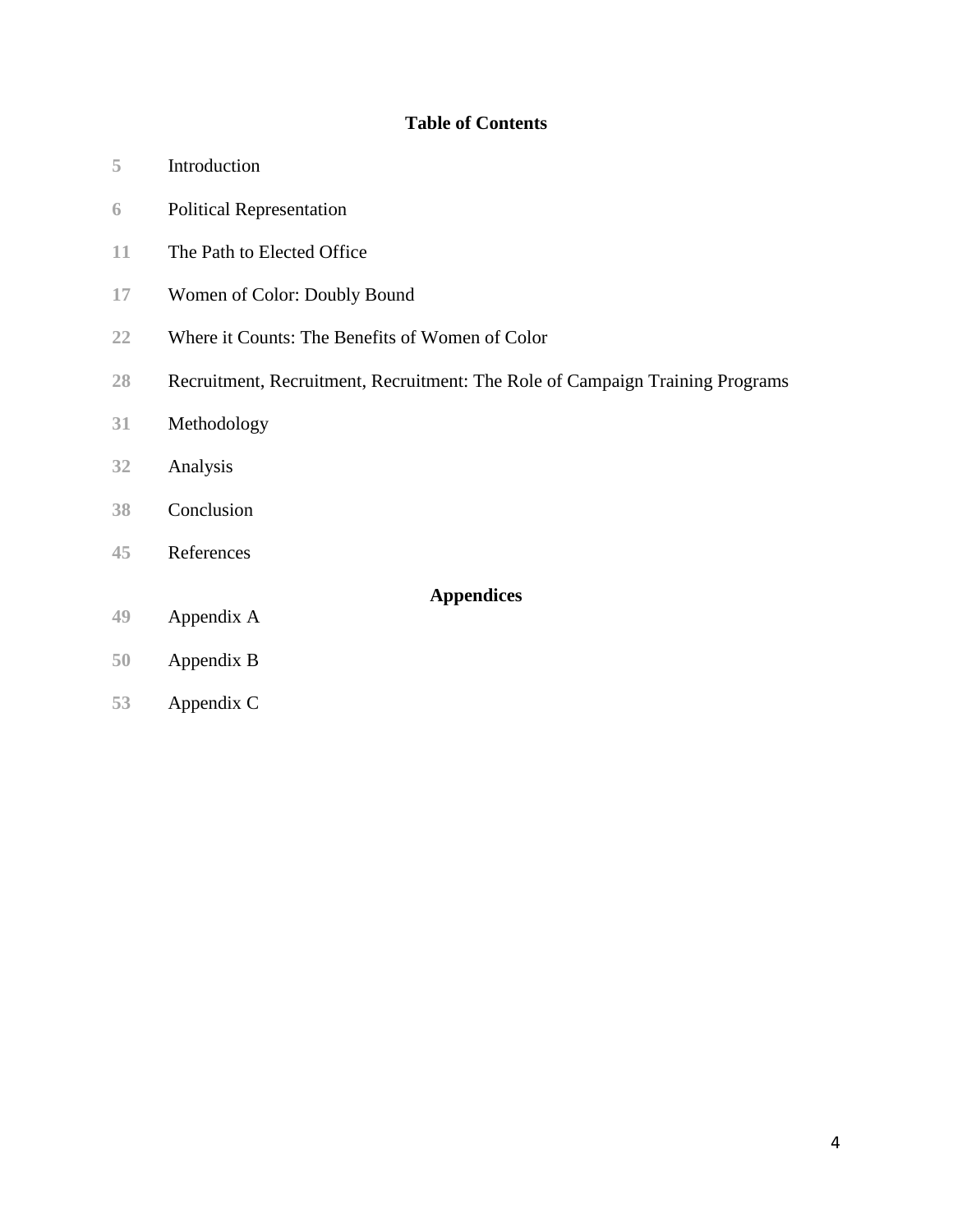#### *Introduction*

When the African American civil rights advocate Sojourner Truth delivered her impassioned "Ain't I A Woman" speech at the Women's Rights Convention in 1851, she gave voice to the lived experiences of non-white women in the United States — an experience of marginalization and invisibility at the hands of supposed allies (Branch 2011). As Wendy Smooth recognized, "In her impassioned rhetoric, Truth sought recognition from both white female suffragists and black male suffragists, who willfully neglected the fate of African-American women in early suffrage debates" (Smooth 2006, 403).

Although Truth exposed the inherent hypocrisy in the arguments made by white women and black men, legal and social reform was slow to react. The Fifteenth Amendment to the United States Constitution extended suffrage to black men, at least by name, and the Nineteenth Amendment extended it to white women (Branch 2011). Due to the "interlocking nature of oppression" of race and gender, however, the same voting rights were not granted to women of color until much later (Smooth 2006, 404). As Cathy Cohen notes, "Whether because of oppressive voter registration and immigration laws, racial discrimination through Jim Crow in the south, or the denial of the vote through strict language requirements, women of color have only recently acquired consistent access to the ballot" (Cohen 2003, 195). For example, not until 1965 were African-American women explicitly granted the vote, "a modicum of citizenship in the United States" (Smooth 2006, 401).

While women of color now have equal access to the ballot box, legacies of racial and gender inequality contribute to wider disparities in the political arena. This paper seeks to identify those barriers and highlight the strategies of women of color who seek to enter public office. To do so, I first unpack various theories of political representation and analyze the gender gap in political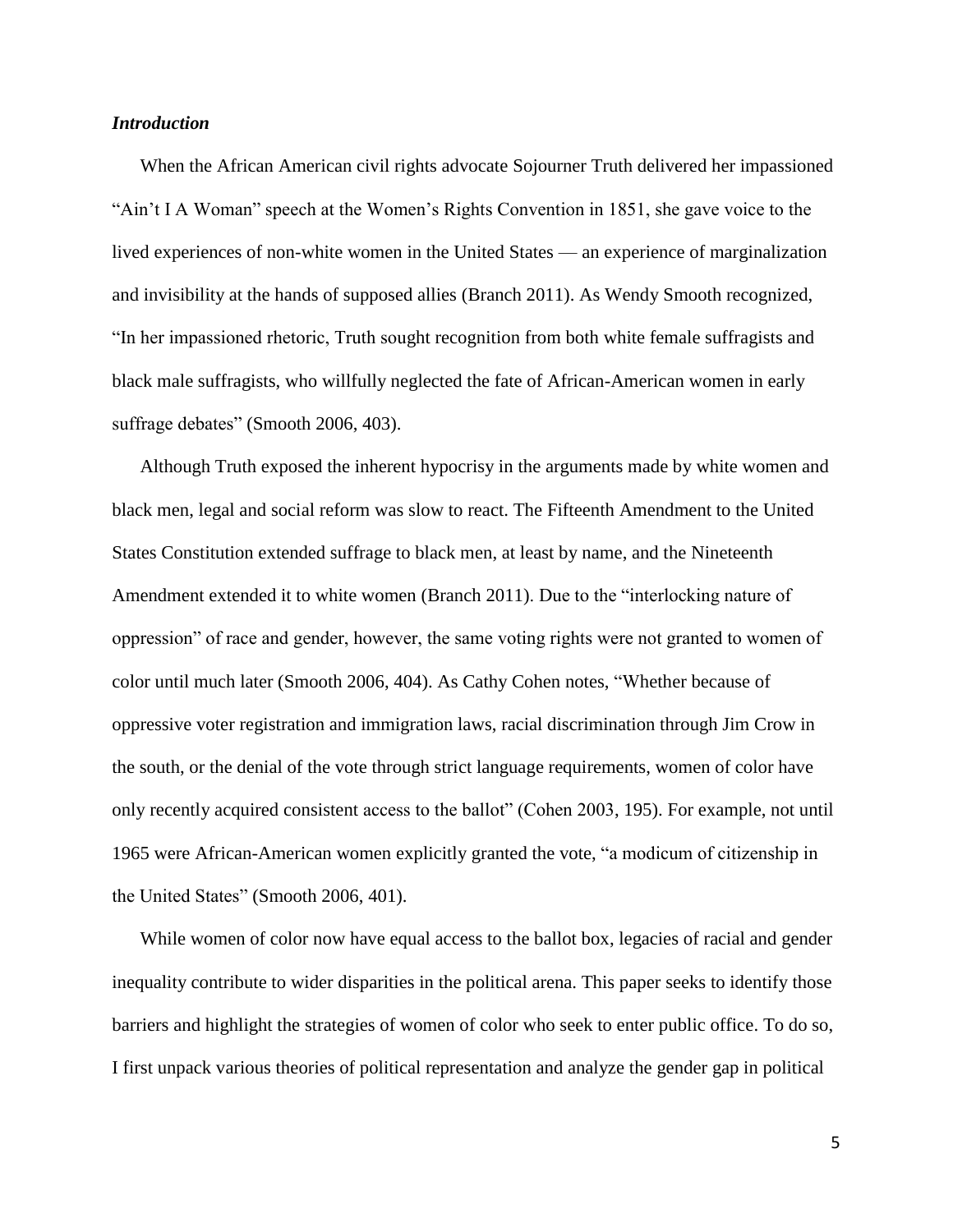ambition and other contributing factors to women's underrepresentation. I then concentrate on the intersectional experiences of women of color and place them in the context of their role as descriptive representatives. Finally, I scrutinize campaign training programs as the ultimate recruitment tool and take a closer look at one such organization.

By conducting a case study on a women-oriented campaign training program, including indepth interviews with the organization's founder and a review of its recruitment materials, this study will determine the impact of devoting unique resources to training and electing women of color. While there is a diversity of lived experiences among women of different ethnic and racial groups, and women of the same ethnic group, this paper focuses on the commonalities that these individuals face as women of color (Sanbonmatsu 2015).

#### *Political Representation*

Under the United States' framework as a representative democracy, political elections allow voters to send select individuals, whom they believe will best represent their interests and advocate on their behalf, to local, state, and federal offices. In their role as representatives, those individuals' first responsibility is to act "on the basis of what they themselves have concluded is the right policy for their constituents and their nation" (Mansbridge 1999, 644). Representatives fulfill this mandate by crafting and voting on legislation that is line with the needs of the people they serve. While it is widely understood that, "representation is the primary responsibility of any member of Congress," there is no singular way to accomplish that goal (Dittmar et al. 2018, 25).

One form of representation, descriptive representation, is at the root of any discussion about the placement of underrepresented groups in positions of power. Descriptive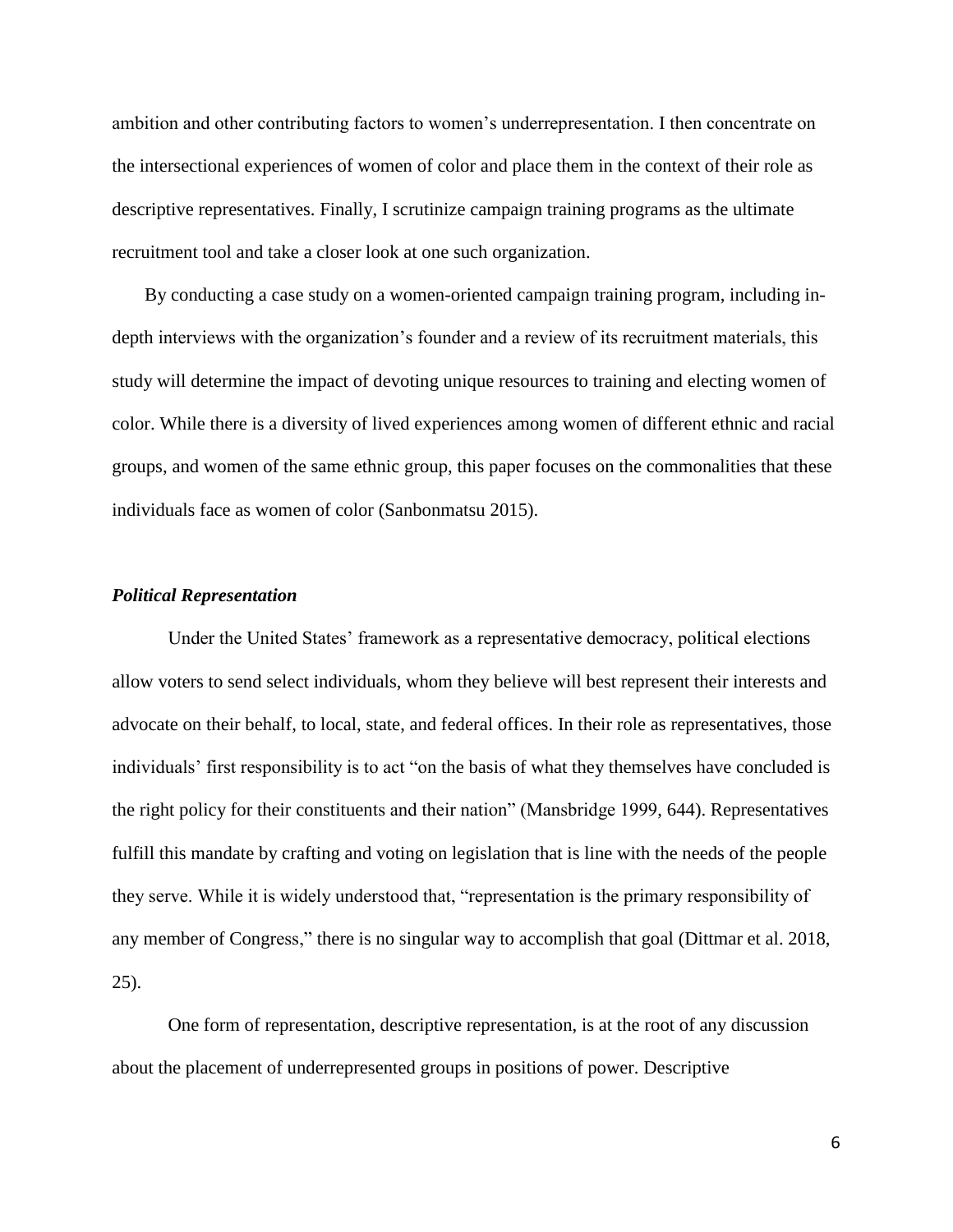representation, "the extent to which a representative resembles or 'stands' for those he or she represents," is the idea that representatives who share similar descriptive characteristics or experiences as voters will best be able to promote those interests in office (Dittmar et al. 2018, 25). Using the example of the citizenship and residency requirements for the United States presidency, Jane Mansbridge argues that the American political system has long believed that, "Being 'one of us' is assumed to promote loyalty to 'our interests'" (Mansbridge 1999, 629).

Yet not all scholars agree that descriptive representation inevitably leads to substantive policy results. Substantive representation, the idea that representatives do not need to resemble the represented in order to "act for" them, argues that representatives can respond to the concerns of constituents without having lived them (Dittmar et al. 2018, 25). Iris Marion Young argues that, "Having such a relation of identity or similarity with constituents says nothing about what the representative does" (Young 1997, 254). Similarly, Carol Swain concludes that, "more black faces in political office will not necessarily lead to more representation of the tangible interests of blacks" (Swain 1993, 5).

Young and Swain raise an important point. The value of descriptive representatives is diminished if non-descriptive representatives are better able to represent the substantive interests of minority groups. As previously stated, "The primary function of representative democracy is to represent the substantive interests of the represented through both deliberation and aggregation" (Mansbridge 1999, 630). Nonetheless, while it is true that the actions of descriptive representatives are more important than their simple presence, descriptive representatives do have a conclusive substantive impact, as will be expanded upon later in this paper.

Some critics of descriptive representation also worry that any effort to promote the election of specific groups will lead to public servants who are unqualified to hold office.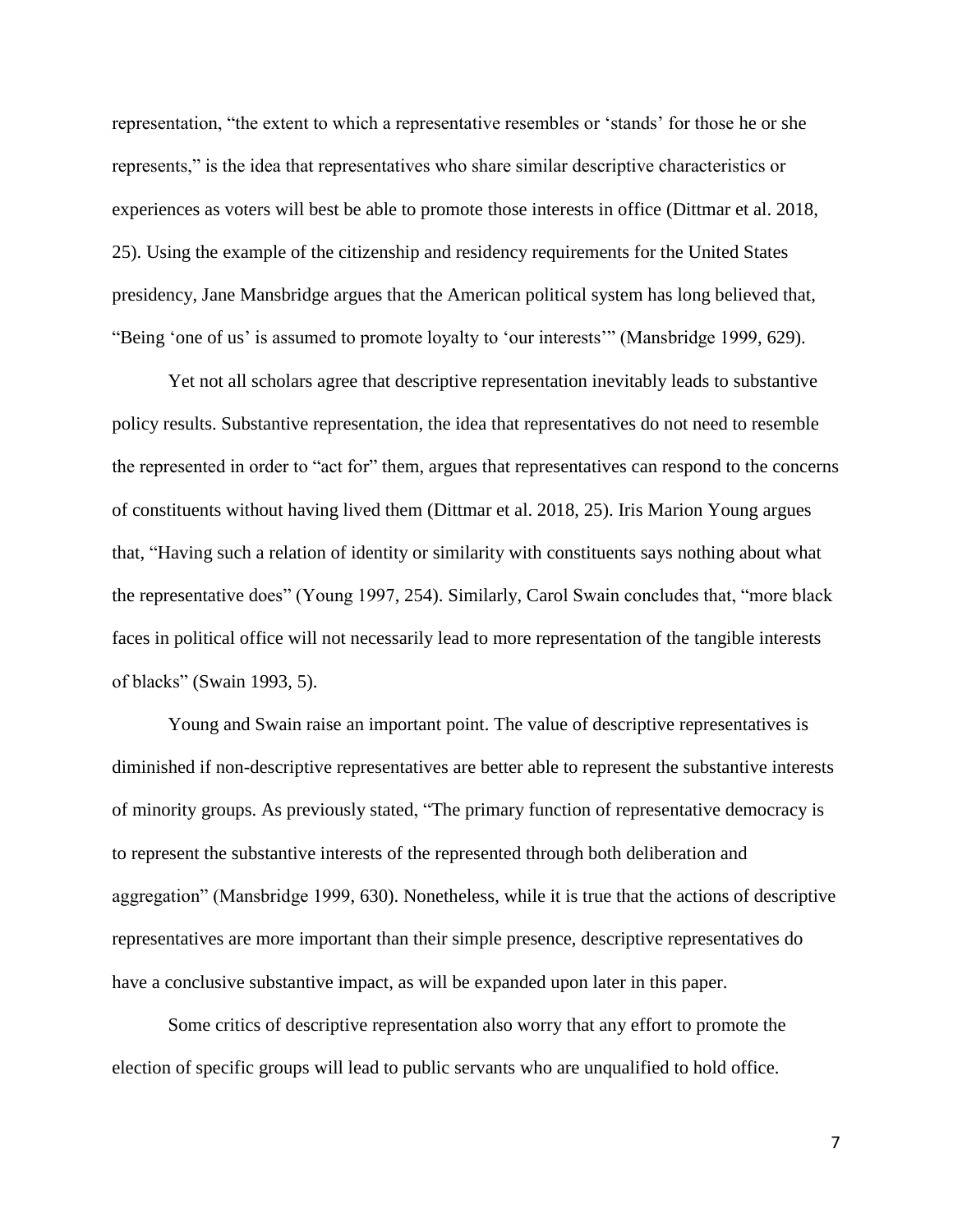However, Mansbridge argues that the competition provided by elections mitigate that risk, especially as more descriptive representatives enter the field (Mansbridge 1999). Moreover, "The institutional tools that have recently been used to promote relevant descriptive representation (e.g., redrawing district lines in the United States or changing the composition of party lists in Europe) do not seem to have resulted in representatives with noticeably lesser skills or commitment to the public good" (Mansbridge 1999, 633).

Other forms of representation describe how public officials use their position to represent individuals outside of their voter base. Known as dyadic representation, representatives' first loyalty is to the people in their districts or states with the power to elect them to office: their constituents (Dittmar et al. 2018). It seems as though voters perceive that loyalty. Using evidence that Americans approve more highly of their individual member of Congress than they do Congress as body, Kelly Dittmar, Kira Sanbonmatsu, and Susan Carroll conclude, "This discrepancy between the level of approval for individual members and that for Congress as a whole suggests that most members are indeed attentive to the overall needs and interests of the districts or states they represent" (Dittmar et al. 2018, 27).

Nonetheless, many officials feel the responsibility to address the concerns of individuals beyond a particular geographic border, known as collective representation (Dittmar et al. 2018). Dittmar, Sanbonmatsu, and Carroll continue, "But members also have life experiences, personal preferences, and political preferences that may affect the policies to which they devote their attention. And sometimes these interests take them well beyond the borders of their district or state" (Dittmar et al. 2018, 27).

In 1993, Carol Moseley-Braun, the only African American members of the U.S. Senate at the time, was instrumental in blocking the effort of the United Daughters of the Confederacy to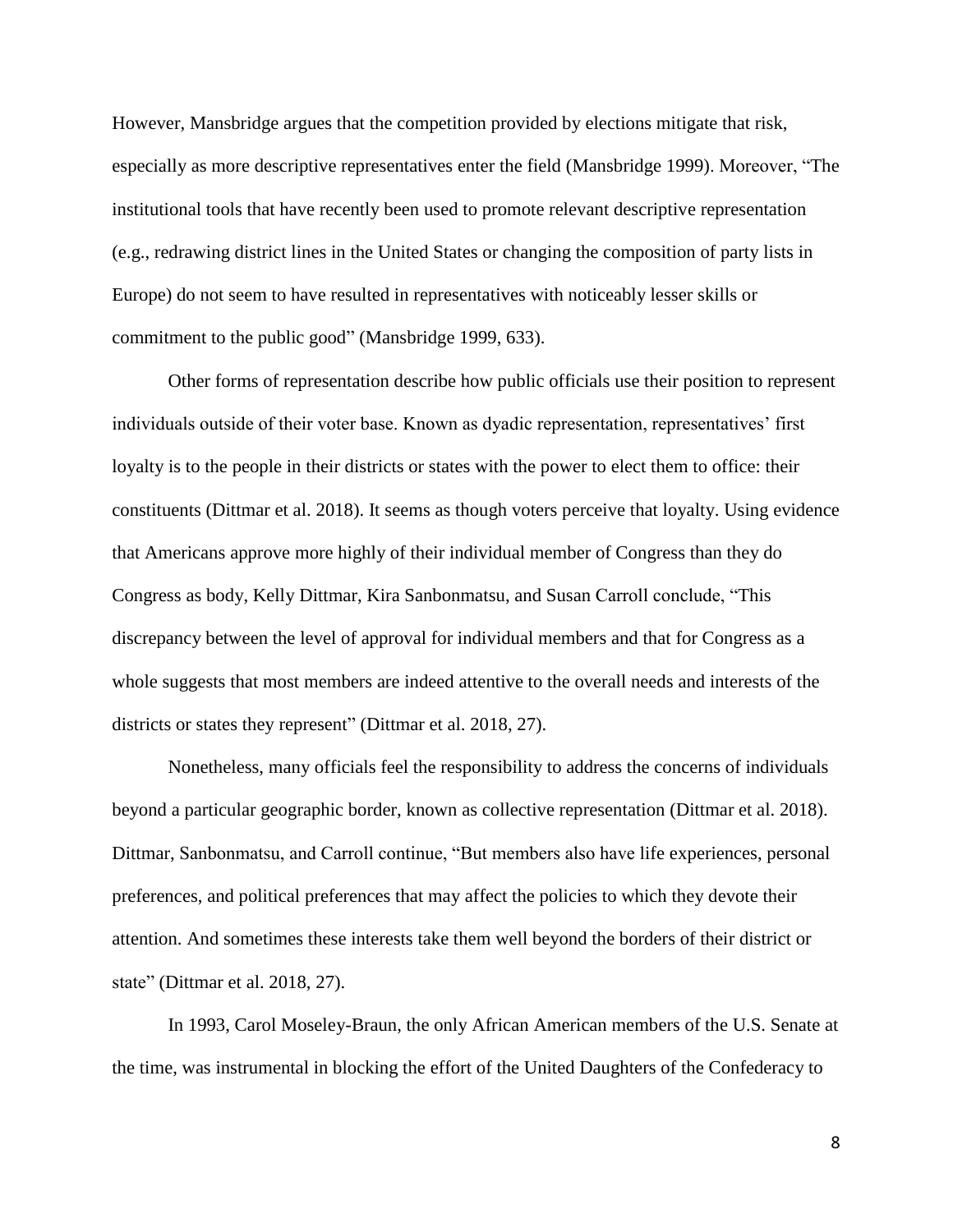renew their design patent that featured the confederate flag (Mansbridge 1999). Mansbridge explains why she believes the legislation would have passed without Moseley-Braun's intervention, "As an African-American, Moseley-Braun was undoubtedly more likely than even the most progressive White representative to notice and feel it important to condemn the use of the Confederate flag on the design patent of the United Daughters of the Confederacy" (Mansbridge 1999, 646).

Mansbridge argues that the Senator was so affected because she had a "particular sensibility, created by experience, that led her to notice the Confederate flag and be offended by it" (Mansbridge 1999, 647). To be clear, this particular piece of legislation should not have been an obvious priority to Moseley-Braun, due the lack of demonstrated impact on her constituents. "The flag issue had not previously appeared on the active political agenda of either the nation or the state of Illinois, Moseley-Braun's constituency" (Mansbridge 1999, 647). However, her identity as an African-American woman pushed her to make a policy decision on behalf of African-Americans across the country who would have been affected by the legislation's passage. In doing so, she acted as a collective representative.

A similar form of representation, surrogate representation, draws on the collective idea of extended borders to be responsive to those with "shared ideological perspective or group identity" wherever they may live (Dittmar et al. 2018, 41). Surrogate representatives are "responsive to groups based on personal experiences/identities that live beyond their districts/states" (Dittmar et al. 2018, 41). In this way, surrogate representation can aid in the communication between underrepresented groups and the majority in the legislature, even if their designated representative is not descriptive. Mansbridge writes, "It is in this surrogate process that descriptive representation often plays its most useful role, allowing representatives who are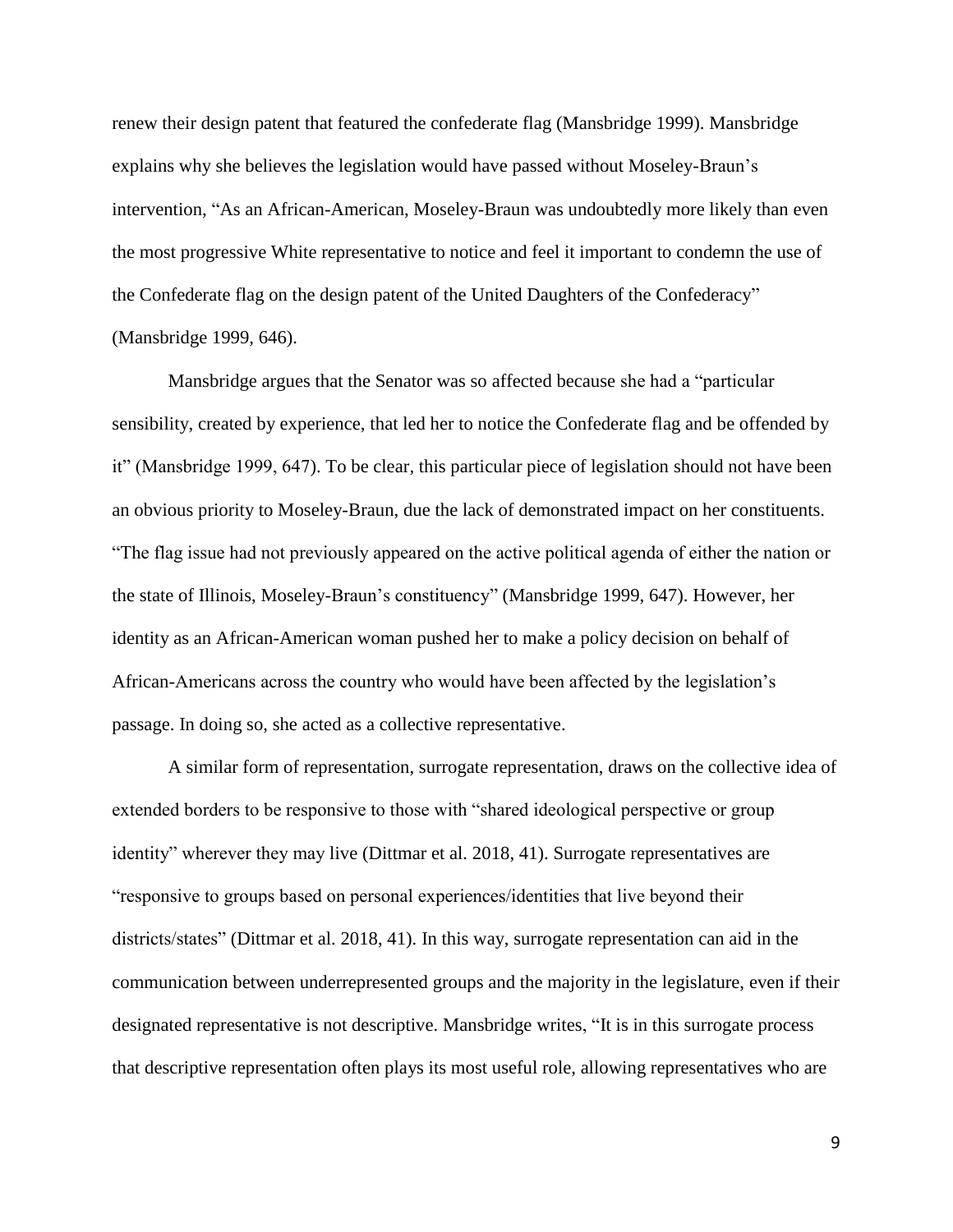themselves members of a subordinate group to circumvent the strong barriers to communication between dominate and subordinate groups" (Mansbridge 1999, 642).

The identity does not have to be descriptive, but Mansbridge argues that the "sense of surrogate responsibility becomes even stronger when the surrogate representative shares experiences with surrogate constituents in a way that the majority of the legislature does not" or "when the legislature includes few, or disproportionately few, representatives of the group in question" (Mansbridge 2003, 523).

In an effort to understand how women attempt "to have a meaningful impact on public policy and provide effective representation in an institutional and political environment characterized by gridlock and party polarization," Dittmar, Sanbonmatsu, and Carroll interviewed more than three-fourths of the female legislators serving in the 144<sup>th</sup> Congress (Dittmar et al. 2018, 1). Representative Loretta Sanchez (D-CA) explained why she felt the need to act as a surrogate representative for Latino communities, "There are so few Latinos…still in the Congress… [relative to the number of] Latinos across the nation. If they don't have someone in their area,…they can reach out to us and…ask us to work on issues for them" (Dittmar et al. 2018, 42). Similarly, Representatives Robin Kelly (D-IL), Marcia Fudge (D-OH), Joyce Beatty (D-OH), and Delegate Eleanor Holmes Norton (D-DC) highlighted their commitment to women and minorities in addition to the people in the districts they represent (Dittmar et al. 2018). The district administrator to former Representative Mickey Leland (D-TX) told Carol Swain, "What people don't understand is that Mickey Leland must be the [Black] Congressman for the entire Southwest" (Swain 1993, 218). Women of color, then, can act as descriptive representatives for their constituents and surrogate representatives for minority communities across the country.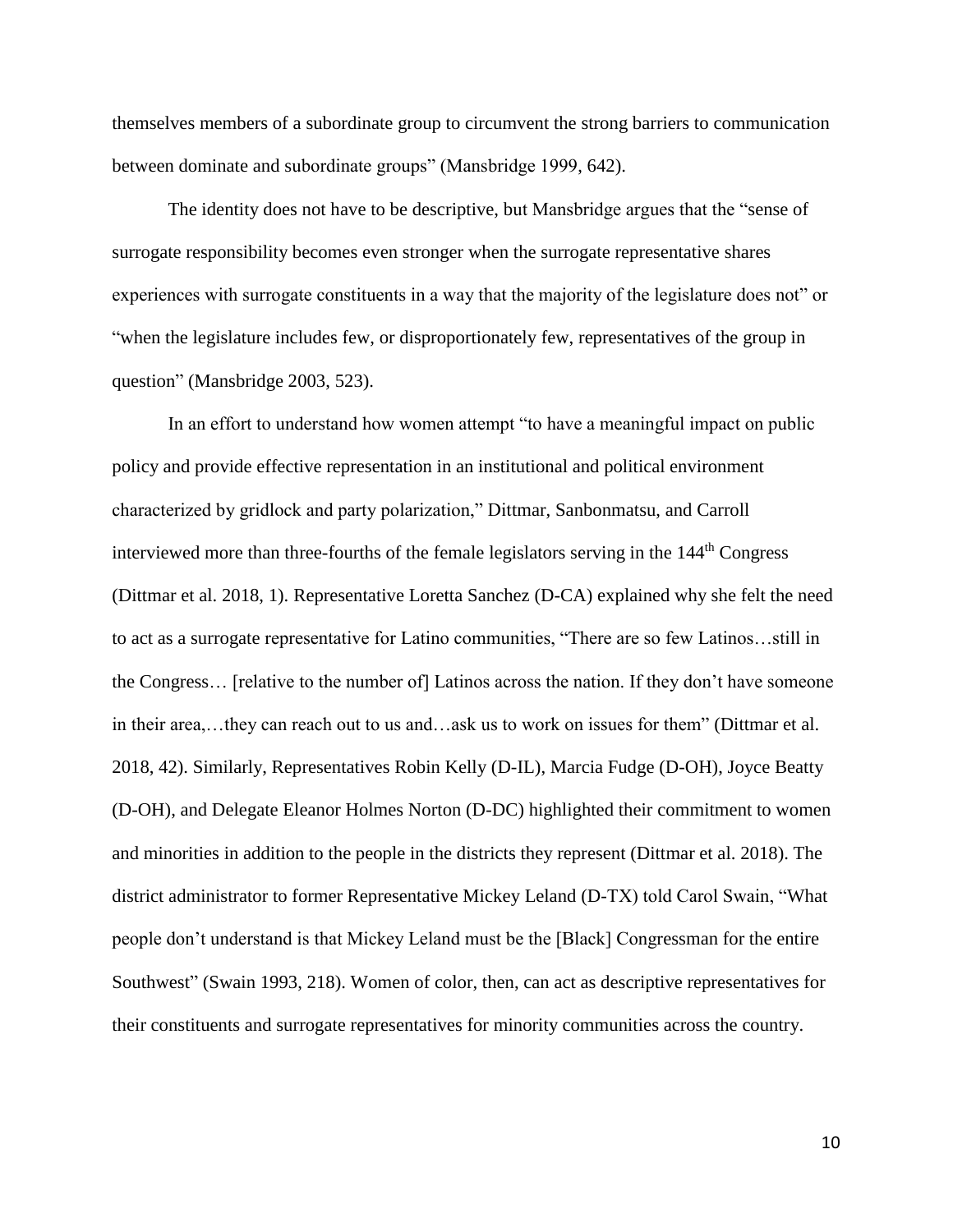Notably, not all female representatives interviewed felt that they have a "particular responsibility to represent women" (Dittmar et al. 2018, 43). Representative Vicky Hartzler (R-MO) is "more concerned about advancing issues of my district, my priorities and things" and said that "philosophically, I don't think there are women's issues" (Dittmar et al. 2018, 43-44). Similarly, Representative Louise Slaughter (D-NY) said, "I feel a responsibility to all of my constituents—man, woman, child, all of them. There are some issues that women live that only we know, and those are certainly part of an agenda as a woman that I know about. But no, I don't compartmentalize myself" (Dittmar et al. 2018, 44).

Nevertheless, most of the women "expressed a commitment to represent women in their legislative work and/or the importance of having their lived experiences as women represented in legislative deliberations and decision-making" (Dittmar et al. 2018, 44). The women also mentioned the importance of taking advantage of their position to advance women's interests. For example, Representative Jackie Speier (D-CA) noted,

When I got elected to the state legislature, my campaign consultant said to me at the time, you have to broaden your area of interest beyond women. And I thought about it,…but in the end I realized if I didn't take on the issues that were important to women, who was going to? So it [women's issues] have been a strong component of my legislative agenda, really since the very beginning (Dittmar et al. 2018, 45).

#### *The Path to Elected Office*

 $\overline{a}$ 

Women make up 50.8% of the U.S. population, but as of 2018, female elected officials represented only 23% of the U.S. Senate, 19.3% of the U.S House, 12% of Governorships, and 25.5% of all State Legislature seats. <sup>1</sup> Previous scholarly work has attempted to address the reasons behind this underrepresentation. More recent literature finds that traditional ideas of gender bias at the ballot box can no longer fully explain women's political underrepresentation

<sup>1</sup> U.S. Census Bureau QuickFacts n.d.; Current Numbers 2015)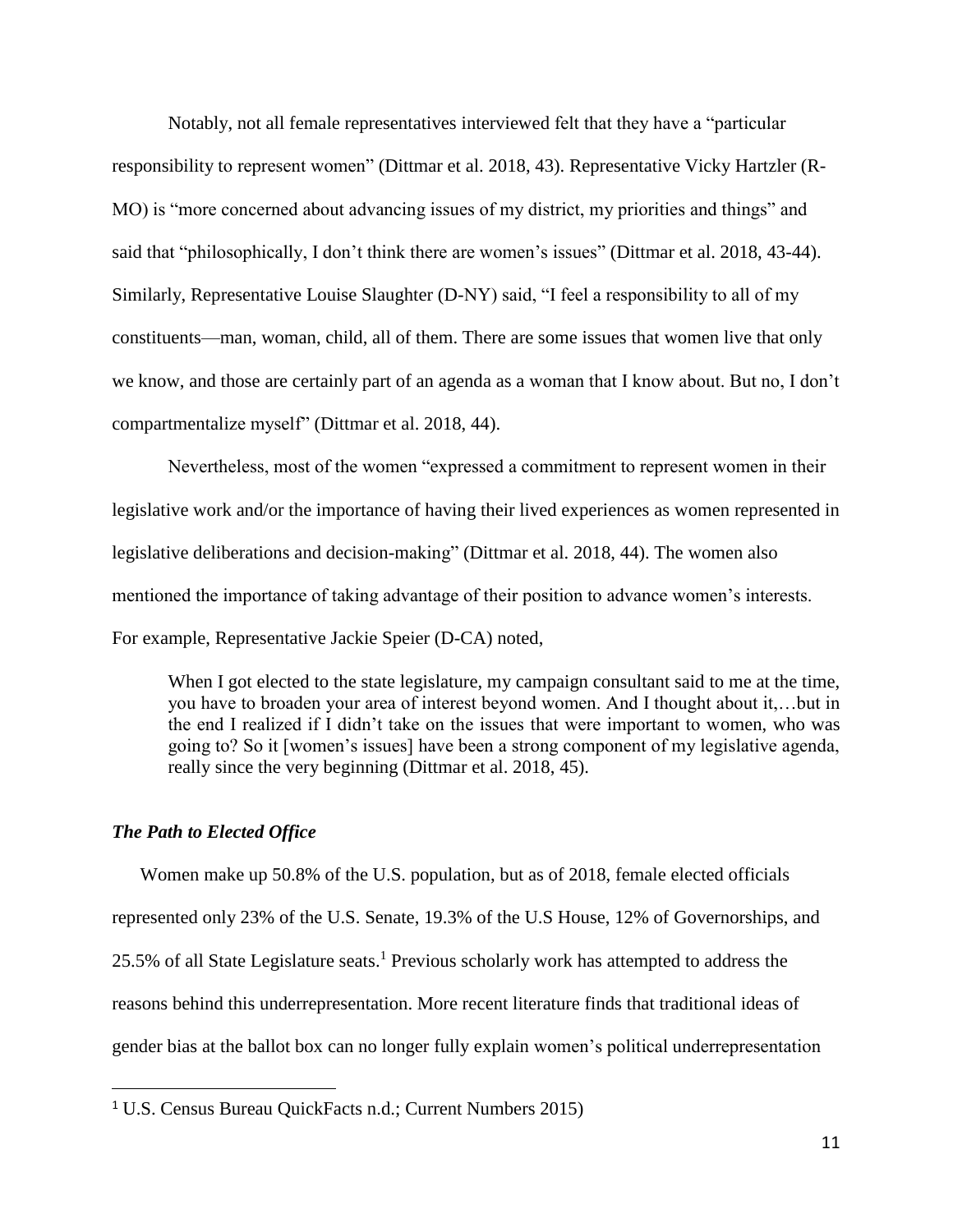(Fox and Lawless 2010). While present, "[l]evels of bias are low enough to no longer provide significant impediments to women's chances of election" (Dolan 2004, 50). In fact, women perform as well as men on Election Day. However, it is the decision to become a candidate, and their experience on the campaign trail, that explain the unequal political representation of women.

In an examination of gender discrepancies in political office, Mirya Holman and Monica Schneider looked at how demand and supply factors contribute to the political representation of women. With regard to a demand for potential candidates, Holman and Schneider found that party elites still play a major role in controlling access to political office and are less likely to recruit women, thus maintaining their "old boys network" (Holman and Schneider 2018, 266). While party leaders no longer serve as absolute gatekeepers to political office, they "encourage some individuals to run for office and discourage others" (Herrnson 2008, 37). Those discouraged often do not fit the traditional mold of an electable candidate, i.e. white and male. This is crucial as women respond just as well to the suggestion of candidacy; they are just less likely to receive it (Lawless, Fox, and Baitinger 2014).

It is clear that support from electoral gatekeepers (whom Jennifer Lawless and Richard Fox defined as party leaders, elected officials, non-elected activist, or other political actor) is important for aspiring candidates (Fox and Lawless 2010). Lawless and Fox found that "encouragement from political actors is the single most important predictor of considering a candidacy" (Fox and Lawless 2010, 321). While women are not *discouraged* from running, they are not encouraged to the same degree as their male counterparts. Even when comparing women and men with equal professional accomplishments and political interest, "not only are women less likely than men to be targeted by gatekeepers and political actors overall, but also that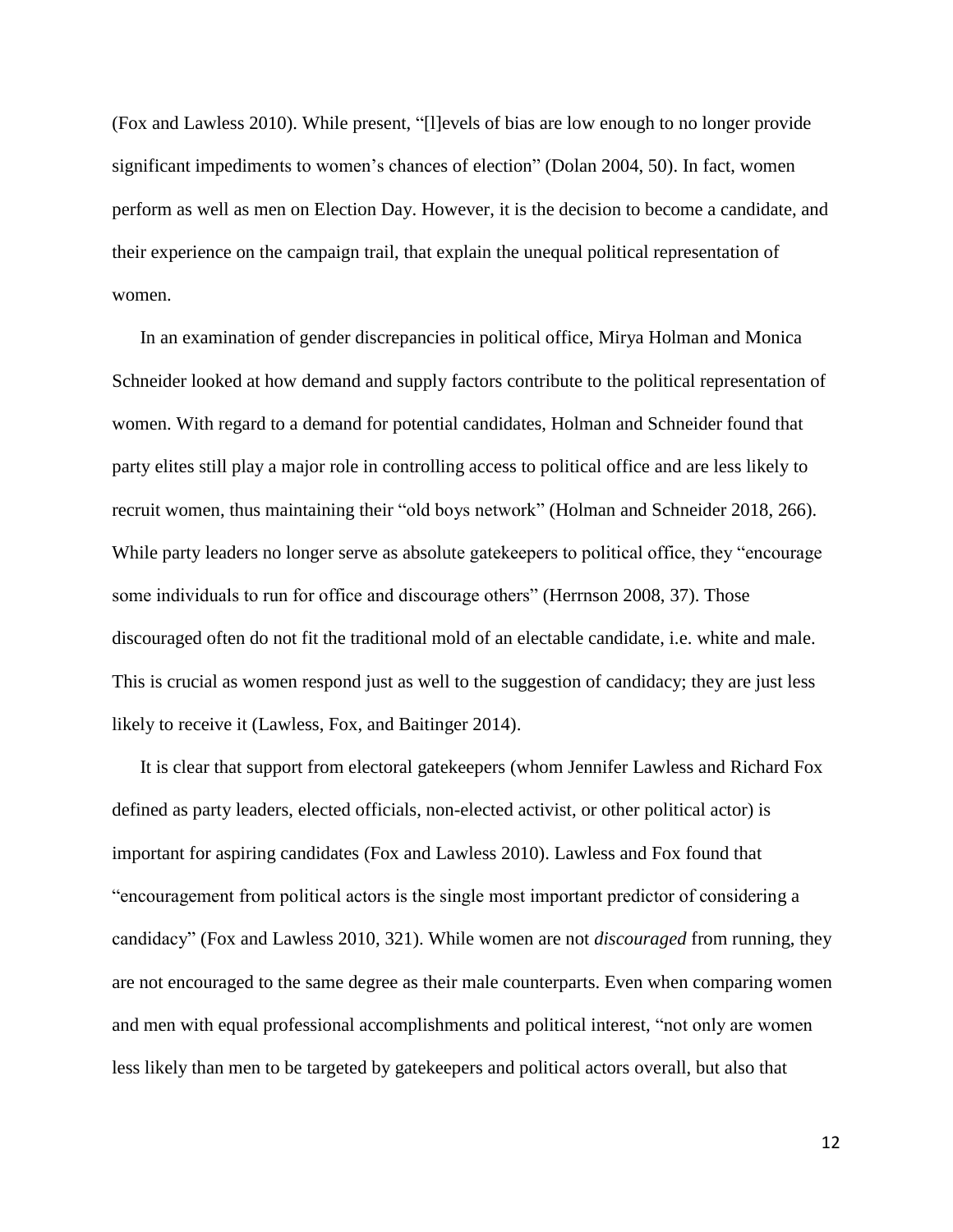sustained and broad recruitment efforts are less likely to be directed at women" (Fox and Lawless 2010, 315).

Career choices come into play when elites look to specific occupations for candidates such as doctors, lawyers, and business professionals and ignore other potential avenues such as nonprofit work, education, or homemakers (Herrnson 2008). Lawless and Fox found that this professional pipeline leads to higher rates of men into politics than women. Often, professions that traditionally precede a career in politics have their own gender and racial inequities. They write that the underrepresentation of women will "naturally lesson as women's career paths become more like those of men" (Lawless, Fox, and Baitinger 2014, 30).

Identifying, and solving, issues of supplying candidates is important because women are underrepresented in politics because they do not run (Lawless, Fox, and Baitinger 2014). Mark Rozell found that since 1972, "women have constituted only 7% of all candidates for Congress and 6% of gubernatorial candidates" (Rozell 2000, 102). Differences in self-esteem and political ambition between genders underlie this candidacy gap. Holman and Schneider found that women are more likely to discount their qualifications when thinking of running for office and that women overall are less likely to report having an interest in politics (Holman and Schneider 2018). This lack of interest begins in the home as parents are less likely to talk about politics with their daughters than their sons (Holman and Schneider 2018).

In their quest to explore the persistent gender gap in political ambition, Lawless, Fox, and Gail Baitinger surveyed 1,925 men and 1,843 women roughly equal in terms of race, region, education, household income, profession, political participation, and interest in politics and compiled their results in the Citizen Political Ambition Study (Lawless, Fox, and Baitinger 2014). In this 2011 study, 23% of men and 14% of women reported having "ever considered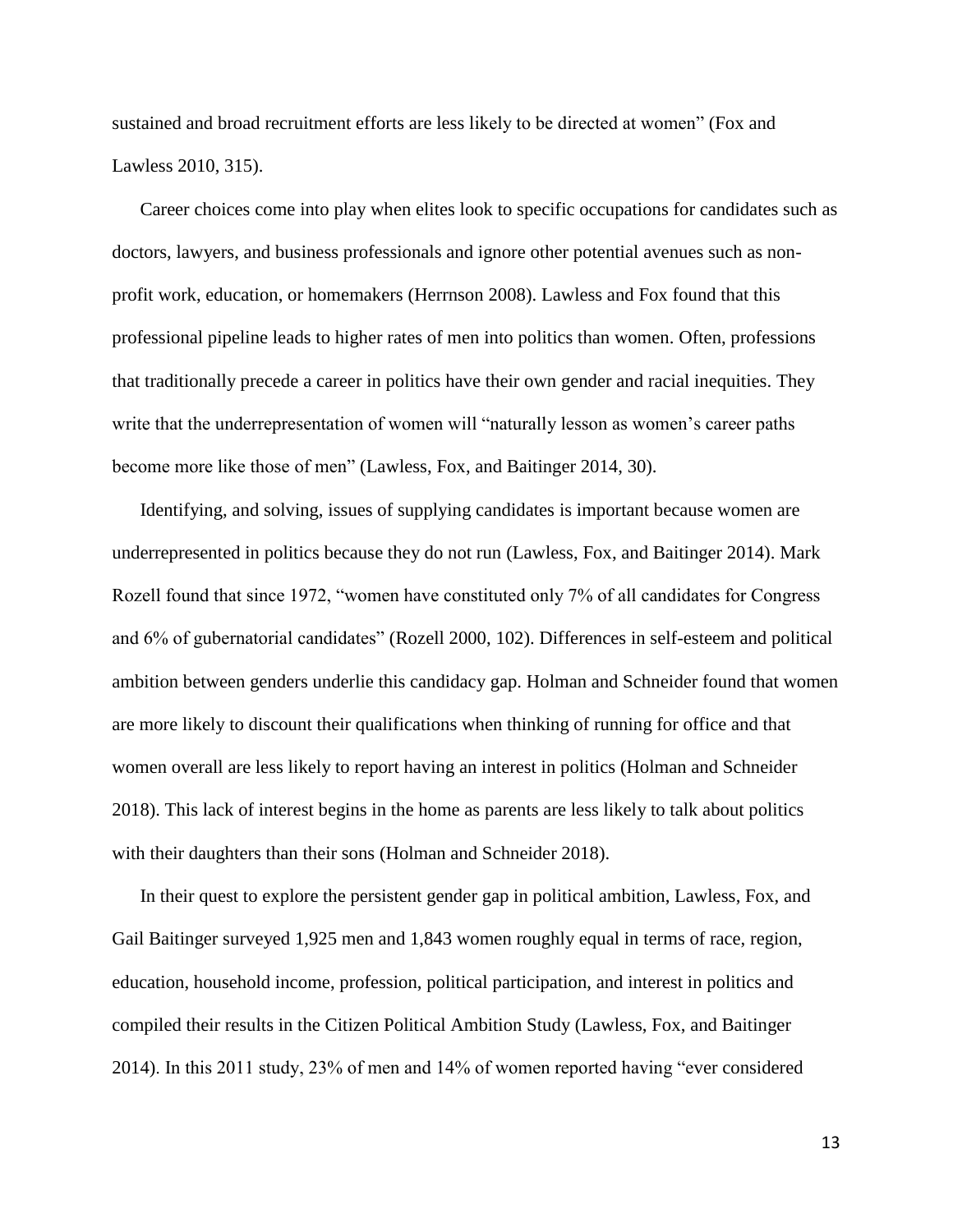running" for office (Lawless, Fox, and Baitinger 2014). A primary reason for this gap was the respondents' view of their qualifications.

Men were 60% more likely than women to view themselves as "super qualified" and women were more than twice as likely to view themselves as not at all qualified, even though the two groups had almost equal experience within fields such as public speaking, attending political meetings, fundraising, interacting with elected officials, and conducting public policy research (Lawless, Fox, and Baitinger 2014). Even among those who did not think themselves as qualified, men were sixteen percentage points more likely to have considered running than women (Lawless, Fox, and Baitinger 2014). Relatedly, men were more likely to engage in campaign steps, including determining how to raise money, speaking with other candidates, investigating how to get on the ballot, and discussing running with friends and family (Lawless, Fox, and Baitinger 2014).

Women's misconceptions about the likelihood of their election often dissuade them from considering a run. Women were 50% more likely to think that their chances of winning were "very unlikely" and 31% of women had unequivocally ruled out running compared to 23% of men (Lawless, Fox, and Baitinger 2014). A poll conducted by the National Women's Political Caucus found similar results, "The pollsters found that women are less likely (by half) to consider running for political office. Citizens believe that women have a harder time than men winning office. Women, more than men, are concerned about their own qualifications. And women, more than men, tend to lack confidence without substantial levels of candidate training" (Thomas 2003, 101). Sanbonmatusu also identified common barriers to entry such as family responsibilities, difficulty fundraising, difficulty being taken seriously, and exclusion from political networks (Sanbonmatsu 2015). In sum, women do not think they are qualified to run, do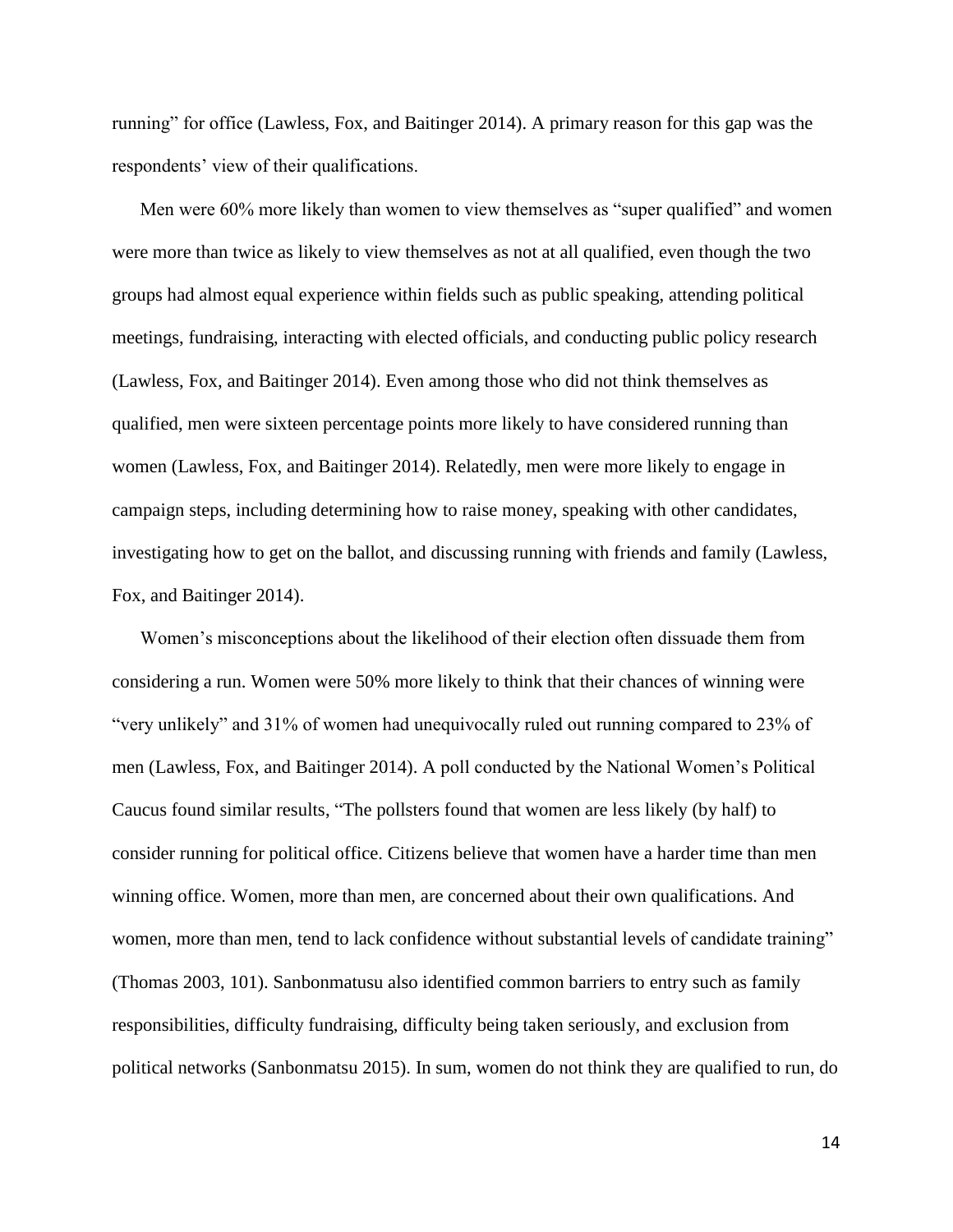not discuss the possibility of running with their social network, and do not think that they would win if they did run.

Women's past absence from elected positions contributes to their current underrepresentation due to the advantages enjoyed by current office holders. Incumbents have a demonstrable advantage over challengers when running for re-election for political office. While in office, incumbents develop "bonds of trust that have electoral implications" (Herrnson 2008, 39). It becomes difficult for challengers to ask voters to divert this trust to an unknown individual. Additionally, while on the campaign trail, incumbents can advertise their record of service to demonstrate their effectiveness in office. This could include a voting record on legislation relevant to their constituents, a history of increasing jobs and services, and/or support of a particular industry. The advantage that past office holders have over challengers affects not only women, but also "limits the pact at which members of any previously excluded group can move in elective office" (Fox and Lawless 2010, 310).

After women decide to run, they must face the difficult path to election on the campaign trail. While problems of gender and racial bias certainly followed the women into office, some women noted that obstacles to entry were even more significant. Representative Brenda Lawrence (D-MI) noted that, "Being here in Congress is not as hard as it was to get here" (Dittmar et al. 2018, 60). Carroll found that women "encounter more dislike and rejection than men do for showing dominance, expressing disagreement, or being highly assertive or self-promoting", traits that are necessary on the campaign trail (Carroll 2009, 5). Additionally, female candidates must be able to demonstrate their qualifications while remaining "feminine" and conveying an ability to handle certain issues, such as national security, to a potentially skeptical audience (Carroll 2009).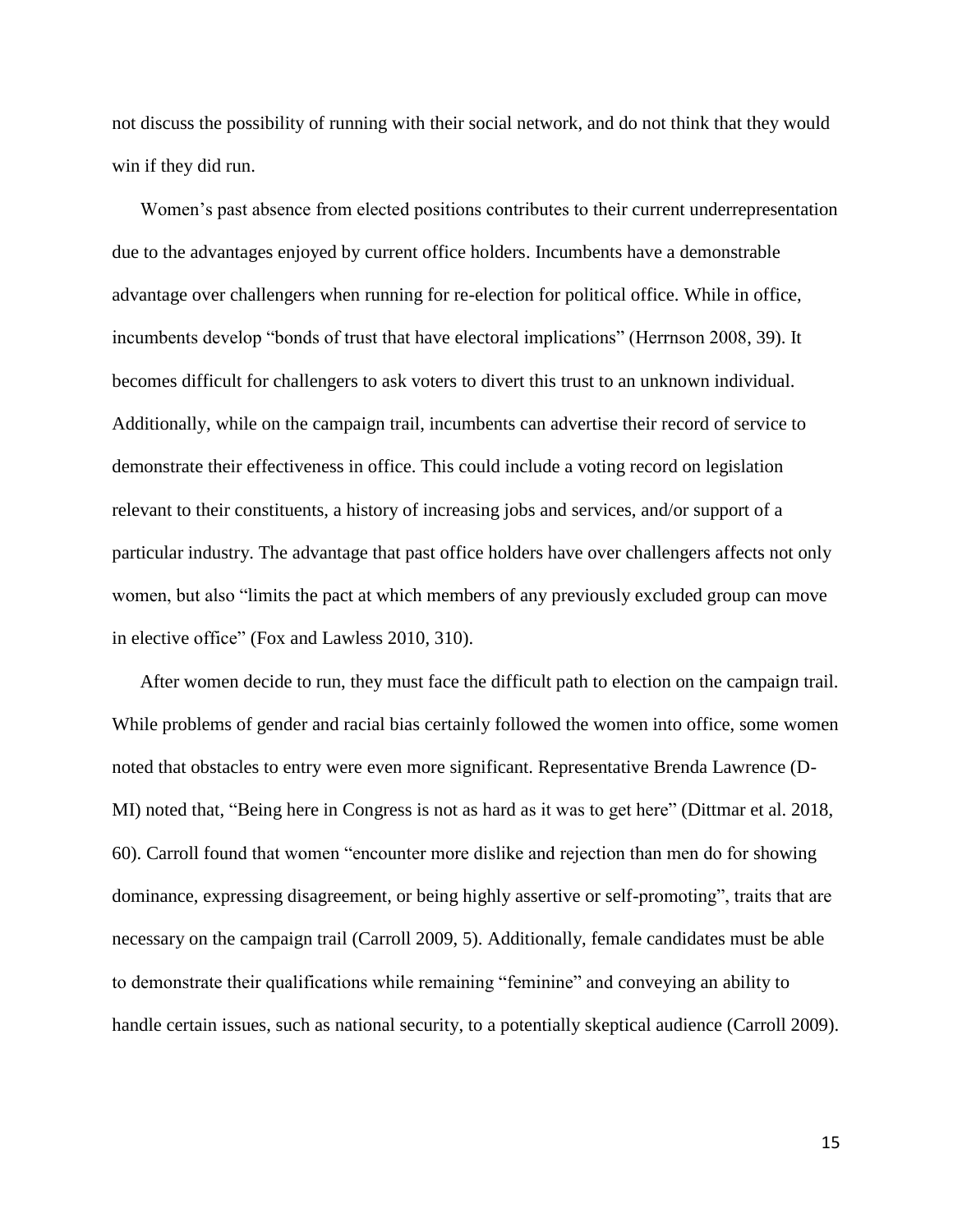Some of the challenges on the campaign trail that the congresswomen highlighted included the lack of ready campaign infrastructure and the standards by which candidates are evaluated (Dittmar et al. 2018). Representative Kathleen Rice (D-NY) reflected, "We [women] know the struggle of actually trying to put together a winning campaign—to put together a financial infrastructure and a political infrastructure that is not already premade for us like it is for men" (Dittmar et al. 2018, 60). A campaign infrastructure can include staffers, voter databases, and donor lists.

Fundraising, one of the most important aspects of any successful campaign, was especially viewed as a challenge, in line with past literature on the topic. Studies show that female candidates raise as much money as men, but receive more individual contributions, meaning that they must spend more time fundraising in order to match men's totals (Dittmar et al. 2018). Again highlighting exclusion from traditional networks, Representative Lois Capps (D-CA) noted, "It is so much harder for women to raise money than men. We don't have the same natural circles" (Dittmar et al. 2018, 61). Money is so important in a successful campaign that Barbara Burrell argues, "How well candidates perform on Election Day is a direct function of how much money they raise and spend" (Burrell 2003, 73).

Gender can also impact a candidate's decision to contribute money to his or her own campaign. Joan McLean finds that male candidates are willing to invest more of their own money in their campaigns (McLean 2003). She speculates this is true because women may have less disposable income or contribute less to family's income so might not have the means to heavily invest in their own campaign (McLean 2003). Similar to recruitment efforts, women's organization have begun filling in the gaps in fundraising. "The belief that lack of early money is a major obstacle to increasing women's numerical representation in Congress served as a catalyst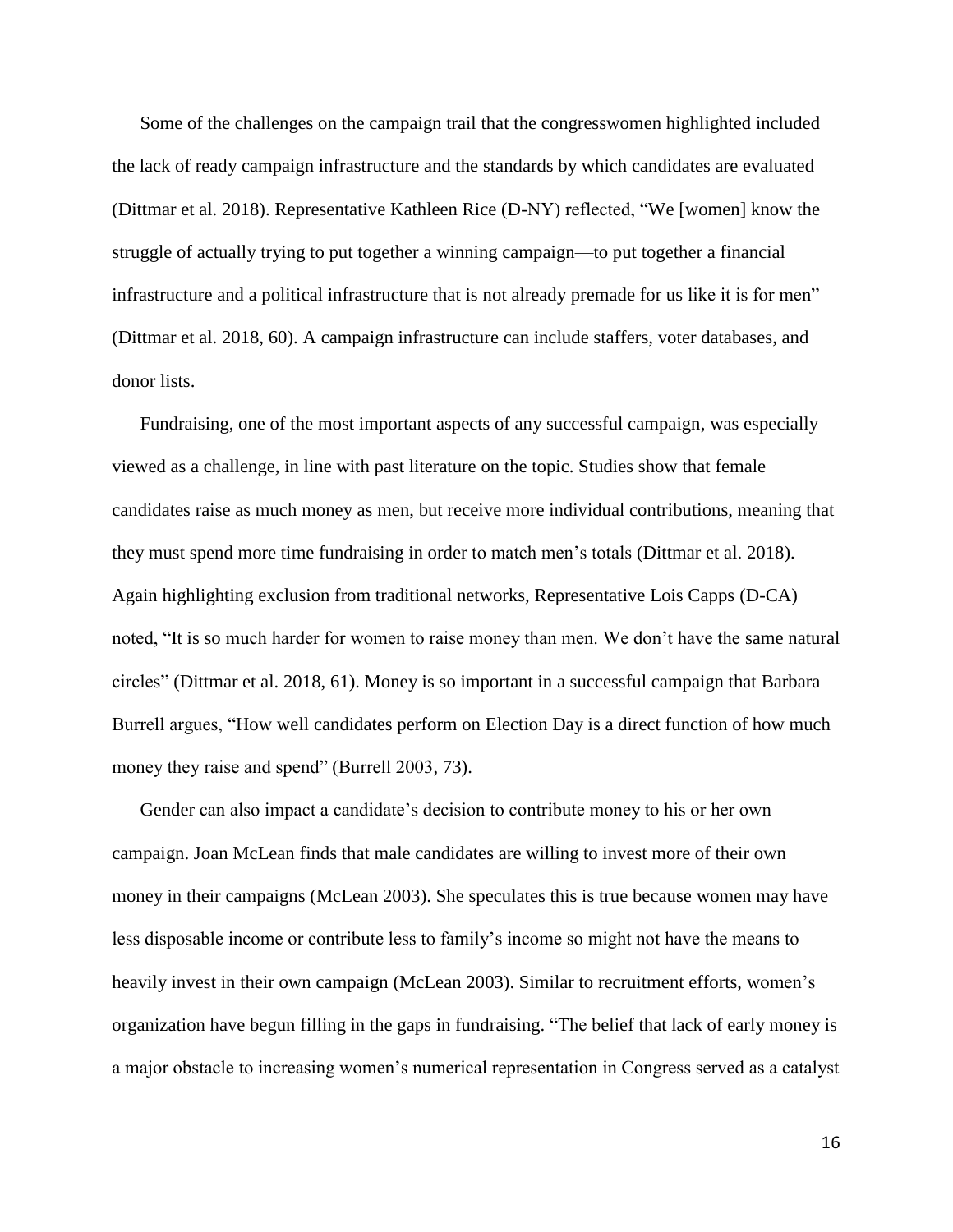for the founding of EMILY's List for Democratic female candidates and more recently the WISH List on the Republican side" (McLean 2003, 81).

The female representatives also noted that their personal lives were scrutinized to a greater degree than their male counterparts, including their family members, marital status, and personal histories. Representative Suzanne Bonamici (D-OR) commented that this level of scrutiny might dissuade women from running as they ask themselves, "Why would I put my family though that?" (Dittmar et al. 2018, 63). Her colleague, Representative Jan Schakowsky (D-IL) added, "I think women are more reluctant to have their lives examined up and down, and in and out...Women are more inclined to say, 'Who needs it?!'" In fact, "even the mere prospect of an invasive campaign has been shown to deter women from considering a run for political office" (Dittmar et al. 2018, 63).

The 2013 findings of Pearson and McGhee that women come to office with more qualifications than men can be partly explained by theories that "voters seek greater competencerelated information for women candidates than they do for men" (Dittmar et al. 2018, 63). In line with previous work describing the additional expectations placed on women of color, Jessica "Carew (2012) finds some evidence that Black women candidates are evaluated more harshly than their opponents with respect to their policy competency outside of issues most explicitly characterized as race or gender issues" (Dittmar et al. 2018, 63).

After a successful campaign, some of the women viewed the obstacles faced on the campaign trail as evidence that they were prepared to execute the duties required of the job. Representative Jackie Walorski (R-IN) said, "If you can come through that and you have proven yourself to people that believe in you, [if you have proven] that you are the best person to fight for them, I think that's the key" (Dittmar et al. 2018, 64). Representative Niki Tsongas (D-MA)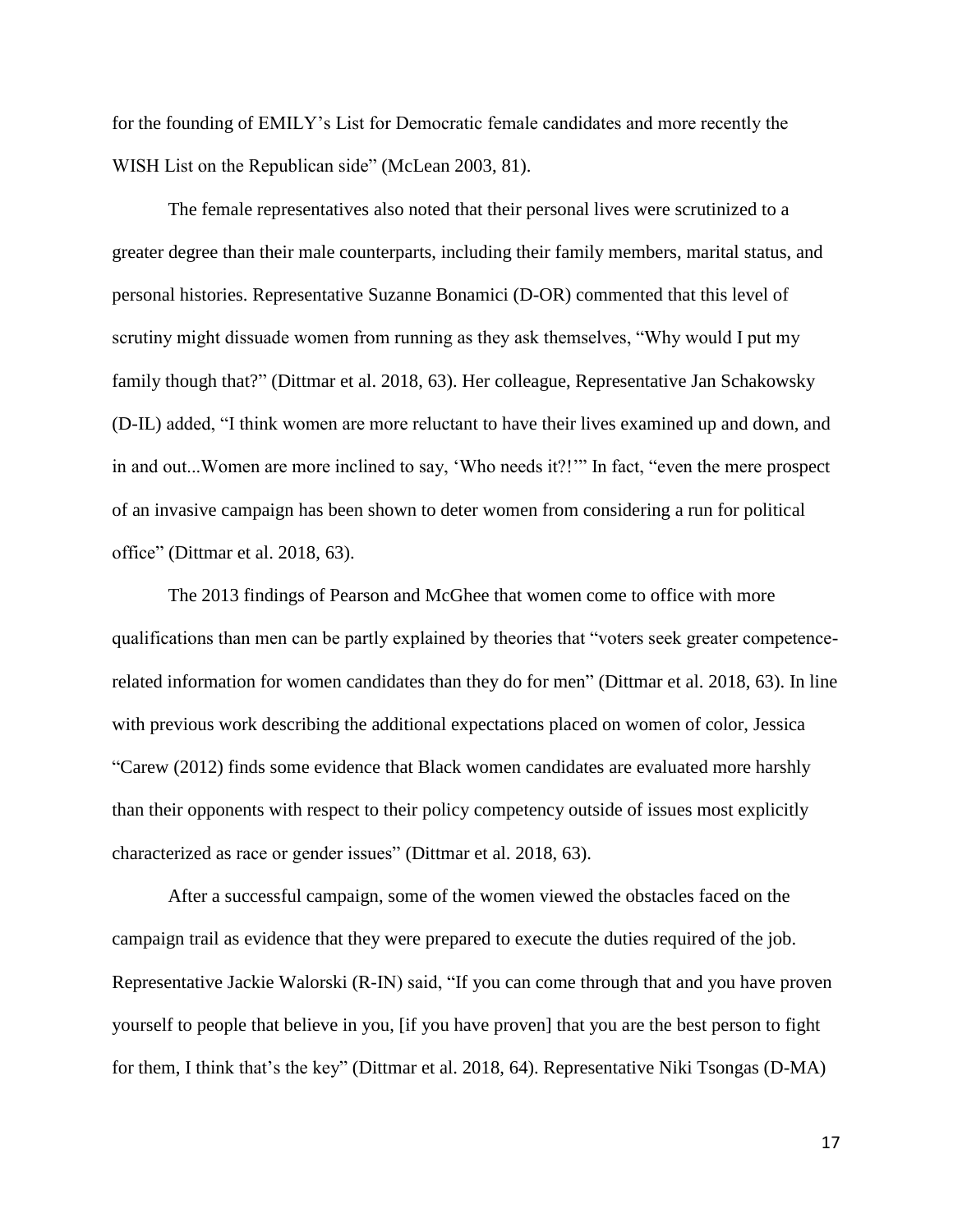"similarly claimed that women have 'earned the right' to be in Congress after going through 'the fire of a campaign'" (Dittmar et al. 2018, 64). Representative Eddie Bernice Johnson (D-TX) remarked, "There's not a question of whether or not somebody is qualified to be here" (Dittmar et al. 2018, 64).

#### *Women of Color: Doubly Bound*

Notably, women of color interested in elected office face unique barriers not often addressed by traditional literature. These barriers specific to women of color include the "failure of men of color to share power with minority women," insufficient number of role models, segregated communities, hesitant party leaders, and additional fundraising difficulties (Sanbonmatsu 2015, 127). For example, Sanbonmatusu noted the different income and wealth levels of white and minority communities. "The disadvantages that women of color face in the labor force, their higher rate of poverty, and limited or nonexistent assets have consequences for their ability to seek elected office" (Sanbonmatsu 2015, 14).

Women of color face additional hesitation by party leaders who make decisions on whom to support based on their view of who will be a winning candidate. Sanbonmatsu writes, "Party leaders are more likely to be actively involved in candidate selection for races that are expected to be competitive, making it less likely that a woman of color would be able to attract party support. Risk averse party leaders should be less likely to coalesce around candidates of nontraditional backgrounds (e.g., a candidate other than a white male)" (Sanbonmatsu 2015, 10). However, racially inclusive nominations have certain political appeals, as Sanbonmatsu continues, "On the other hand, if women of color are thought by party leaders to be electorally valuable—either due to the diverse party image that they may convey, or because of the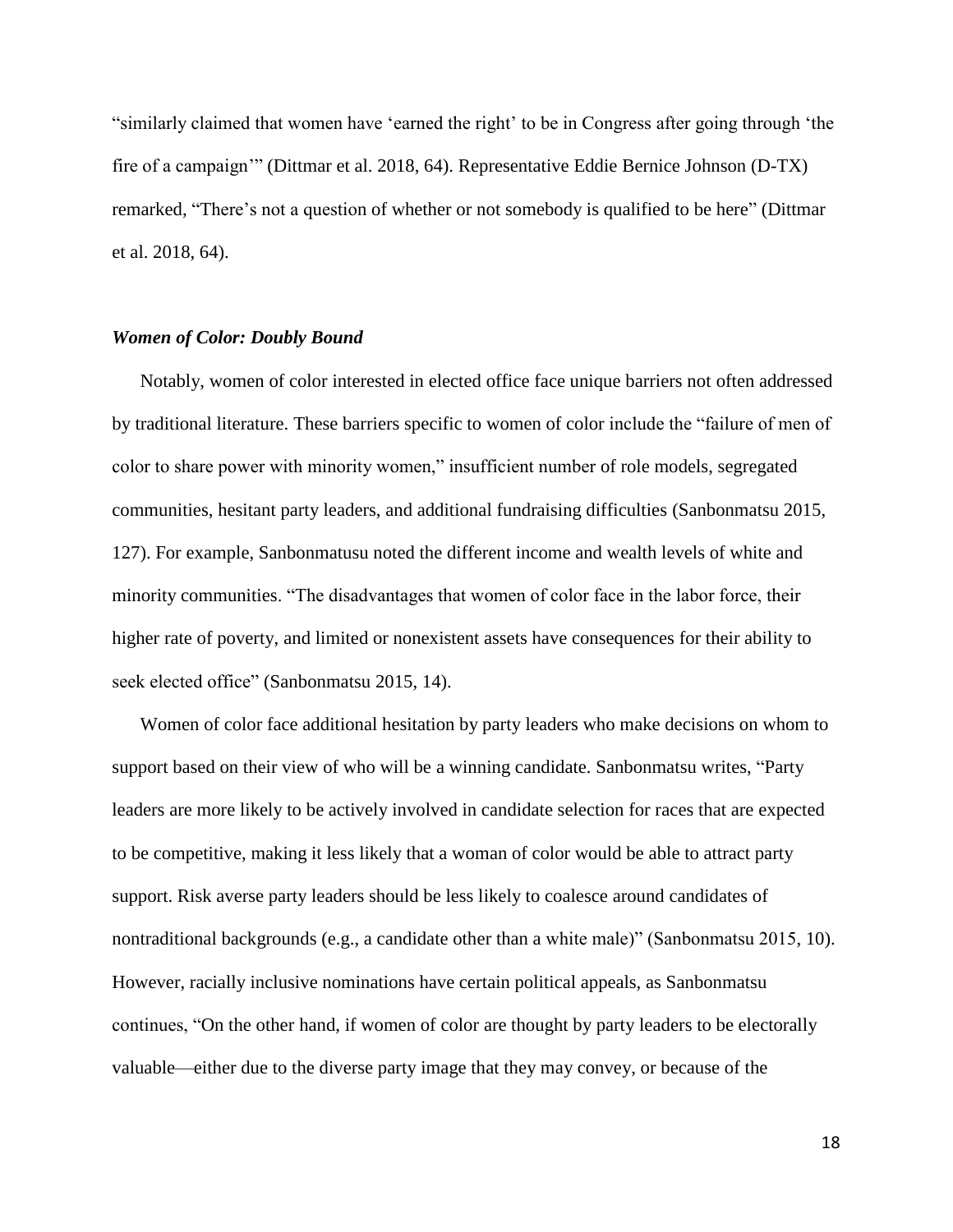coalition-building opportunities of such candidates—more party involvement in nominations might aid women of color" (Sanbonmatsu 2015, 10).

Role models play an important part in encouraging young women of color to enter the political arena. Minyon Moore, former Director of the Office of Public Liaison under President Bill Clinton and senior political consultant to the Hillary Clinton's 2008 presidential campaign, illustrated the positive effect of a role model in describing her experience watching Barbara Jordan deliver her speech at the 1976 Democratic National Convention,

It was the most riveting speech I had ever watched on TV. The fact that she was the first African American Women to deliver a keynote address to a national convention wasn't lost on me, even at eighteen years old. While I was barely aware of the political importance or influence this speech would have on the nation, what wasn't lost on me was the fact that she looked familiar, she sounded familiar, and she spoke with that deep preacher-like voice that caused you to hang on to her every word. She was someone that you wanted to emulate (Donna Brazile et al. 2018, 12).

Unfortunately, this experience of descriptive representation is limited. As of 2018, minority women represented only 4% of the U.S. Senate, 7.8% of the U.S House, 4% of Governorships, and 6.2% of all State Legislature seats (see Appendix A).<sup>2</sup>

Cathy Cohen explains why existing literature on women, particularly survey data, cannot be directly applied to women of color. She writes that women of color when disaggregated by racial group "rarely comprise a sub-sample large enough to examine rigorously" (Cohen 2003, 191). While oversampling is often used to combat this reality, that measure brings its own problems as "this process can produce a skewed view of the community of color under consideration, disproportionally including those who live in neighborhoods predominated by the racial-group being over-sampled" (Cohen 2003, 191). Finally,

 $\overline{a}$ 

<sup>&</sup>lt;sup>2</sup> "Women of Color in Elective Office 2018." 2018. *CAWP*. [http://www.cawp.rutgers.edu/women](http://www.cawp.rutgers.edu/women-color-elective-office-2018)[color-elective-office-2018](http://www.cawp.rutgers.edu/women-color-elective-office-2018) (December 19, 2018).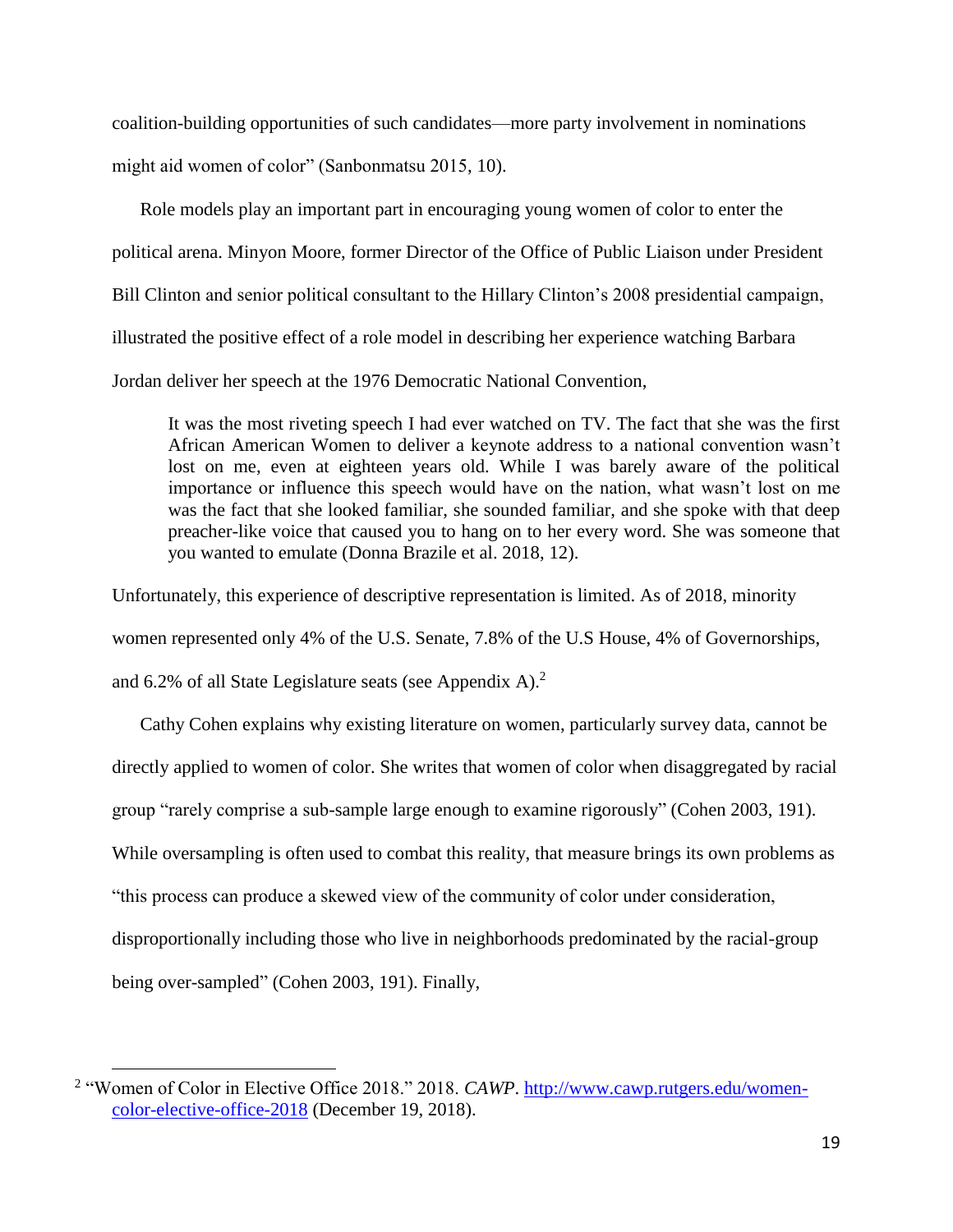Even in those rare instances when data on women of color have been gathered at sufficient levels, often the survey questions were designed with a focus on the majority of respondents, specifically white respondents, and thus the questions are unable to tease out the variation and unique political behavior and circumstances of Latina, Asian, and Pacific Islander, Native American, and African American women (Cohen 2003, 191).

Past attempts to study race and gender as separate identities in politics, often fail to address the equal salience of both. Carroll used the 2008 race for the Democratic presidential nomination between Barack Obama (a black man) and Hillary Clinton (a white woman) to explore how racism and sexism independently unfolded in the political arena. She noted that, "One of the truly troubling aspects of this nominating contest was the way that racism and sexism were pitted against each other" (Carroll 2009, 3). The public was intent on deciding which wrong was more pervasive in American society—racism or sexism.

Either/or questions such as this "reflect an assumption that somehow, sexism and racism can be compared on a common metric when, in fact, the underlying dynamics, manifestations, and genealogies of the two are completely different and render any comparisons meaningless" (Carroll 2009, 3). In keeping with the understanding that women of color face duel oppression, Carroll noted that the election underscored the reality that the "emergence of a black woman or a Latina or an Asian American woman is not yet possible or imaginable as a serious contender for the presidency" (Carroll 2009, 4).

It is clear that the unique perspective of women of color, stemming from the interaction between race and gender, has been historically minimized in favor of one or the other. This applies even to W.E.B Du Bois when he declared in 1903 that "the problem of the Twentieth century is the problem of the color line" (Branch 2011, 8). Even within social justice movements, women of color have been "doubly bound" by the intersection of race and gender (Gay and Tate 1998, 170). Elements of both the Women's Movement and the Civil Rights Movement have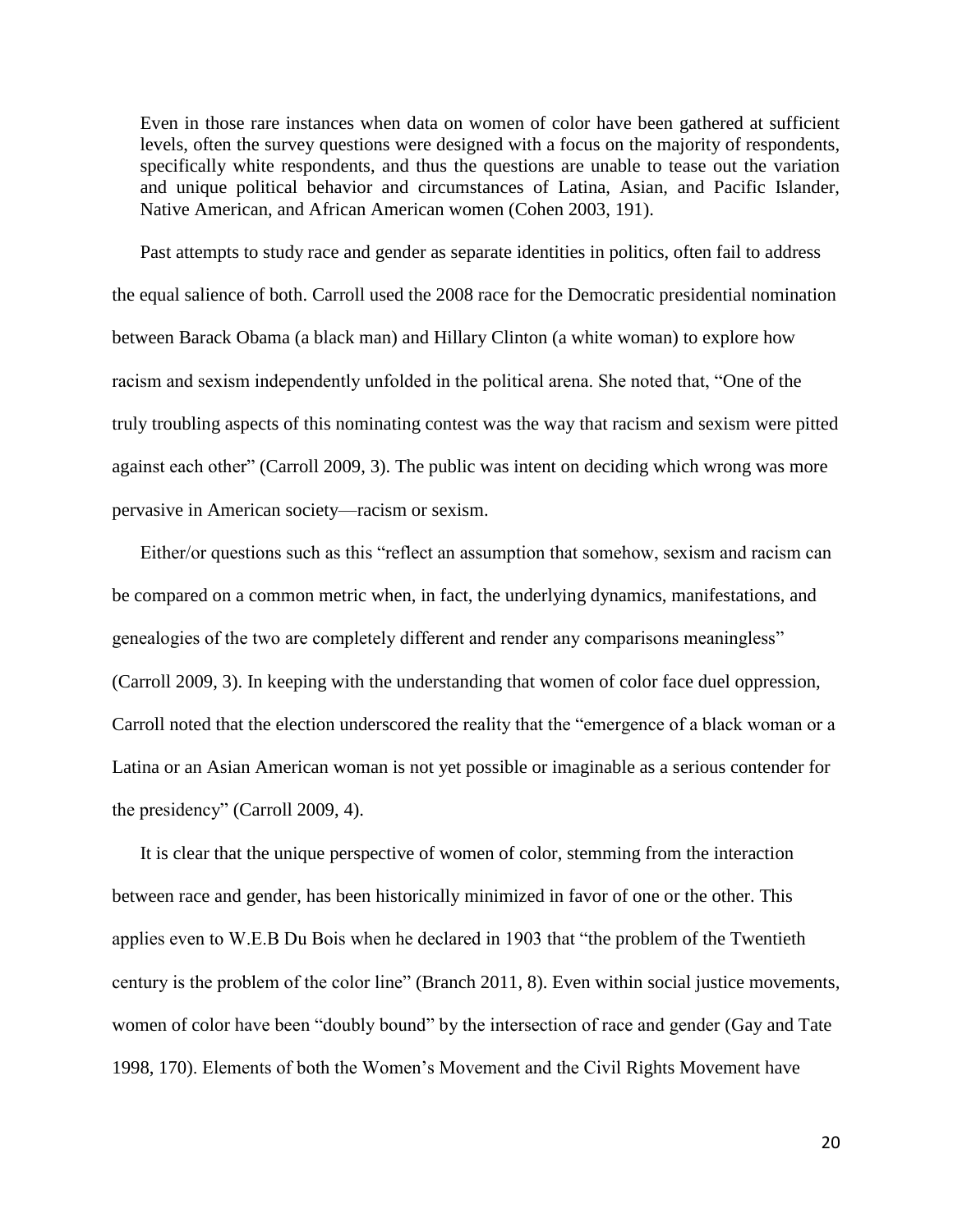attempted to convince women of color that identifying with their race *or* their gender was the only way to combat oppression (Gay and Tate 1998).

Sexism under the Civil Rights Movement manifested itself in the belief that "an alliance among gender lines is considered dilutive to the strength of the black struggle for equality, whose primary resources for affecting change is the black group consciousness" (Gay and Tate 1998, 170). Similarly, racism under the Women's Movement manifested itself in the belief that "a high level of black consciousness may block the rise of feminist consciousness and result in a tendency [among black women] to focus on the differences between black and white women" (Gay and Tate 1998, 171). This minimization ensures that the concerns of women of color often go unheard. In her 1904 speech, "The Progress of Colored Women, Mary Church Terrell said,

Not only are colored women with ambition and aspiration handicapped on account of their sex, but they are almost everywhere baffled and mocked because of their race. Not only because they are women, but because they are colored women are discouragement and disappointment meeting them at every turn" (Branch 2011, 8). Gender and race are mutually reinforcing identities and Black women "experience the world differently from those who are not black and female (Gay and Tate 1998, 172).

As such, scholarly work that references a "fictitious monolithic group 'women'" diminishes the importance of the lived experiences of women of color (Smooth 2006, 409). Any analysis that seeks to study women of color in politics must use this understanding to inform their research approach. H.Y Choo and M.M. Ferree highlighted the importance of practicing intersectionality in research. This type of research entails "placing multiply-marginalized groups and their perspectives at the center of the research" (Choo and Ferree 2010, 129). It challenges the idea that race and gender can be treated as separate variables that have different effects (Choo and Ferree 2010).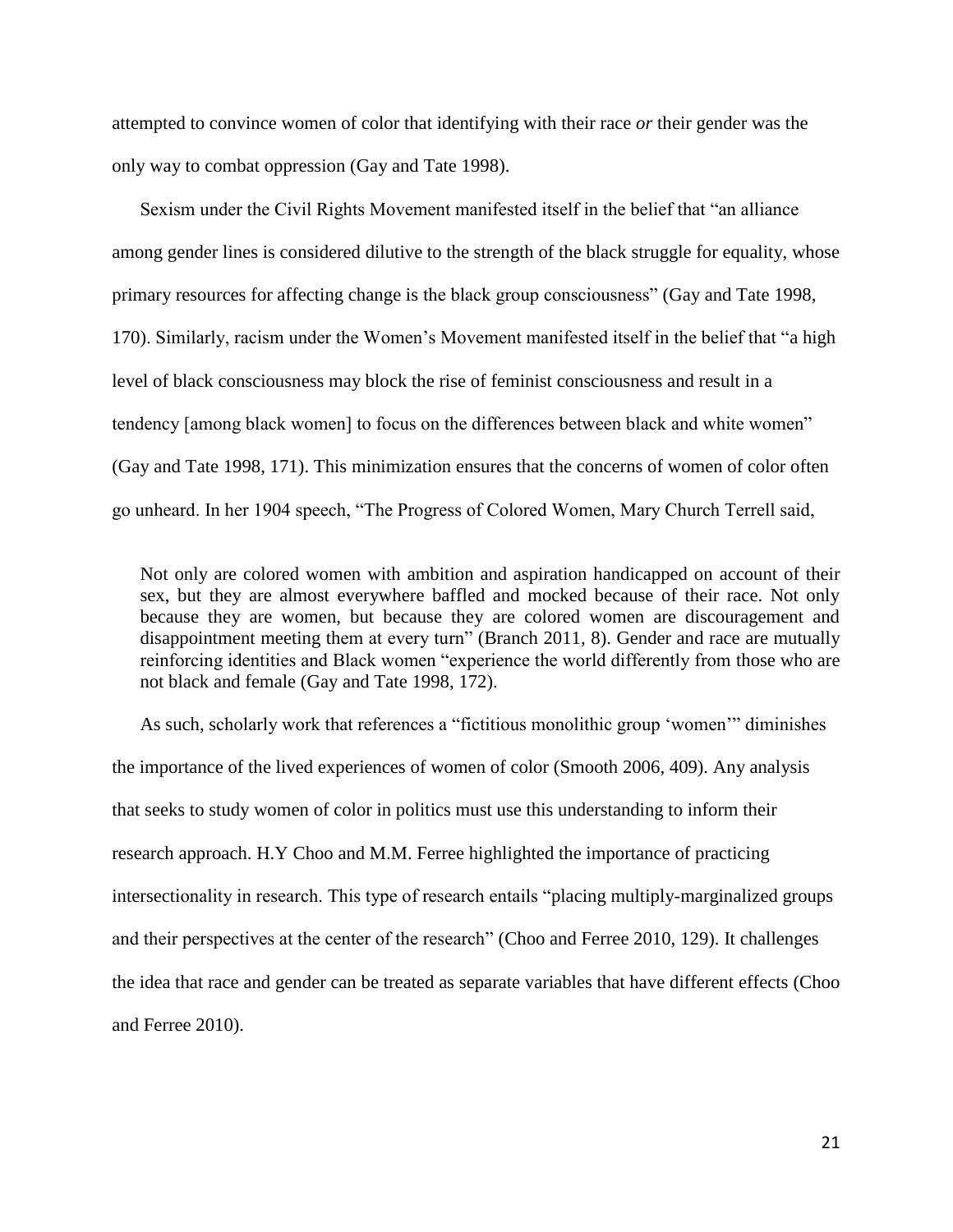Intersectional research is an approach that understands that "lived experiences of oppression cannot be separated into those due to gender, on the one hand, and race, on the other, but rather are simultaneous and linked" (Choo and Ferree 2010, 132). As Smooth said, it is "clear that we as scholars, pundits, and political strategists miss important aspects of these critical issues when we adhere to using race or gender as separate, distinct spheres of inquiry" (Smooth 2006, 402). These interactions have "unique implications for political activism", including how we recruit and train candidates (Stokes‐Brown and Dolan 2010, 474).

It must be emphasized that, just as "women" are not a monolithic group, neither are "women of color." As Sanbonmatsu writes,

Categorizing any group as a group—whether it be women of color, people of color, or women—can obscure variation within the group; factors such as citizenship status, sexuality, educational attainment, income, occupation, and language can create inequalities among women regarding the likelihood of political participation within and across racial/ethnic categories (Sanbonmatsu 2015, 3).

However, what women of color do share, "the common experience of being underrepresented," supports this study's focus on racial and gender underrepresentation in politics (Sanbonmatsu 2015, 4). As Sanbonmatsu argues, "grouping "women of color" can be analytically useful given the structural situation of disadvantage created by race and gender inequalities" (Sanbonmatsu 2015, 4). Moreover, given the limited research on women of individual racial and ethnic backgrounds in politics, "combining women across racial/ethnic backgrounds makes an analysis more feasible" (Sanbonmatsu 2015, 4). Thus, while a great wealth of knowledge can be gained from studying the whole of women of color, more research is needed to clarify the political implications of difference among racial, ethnic, and class subsets of women of color.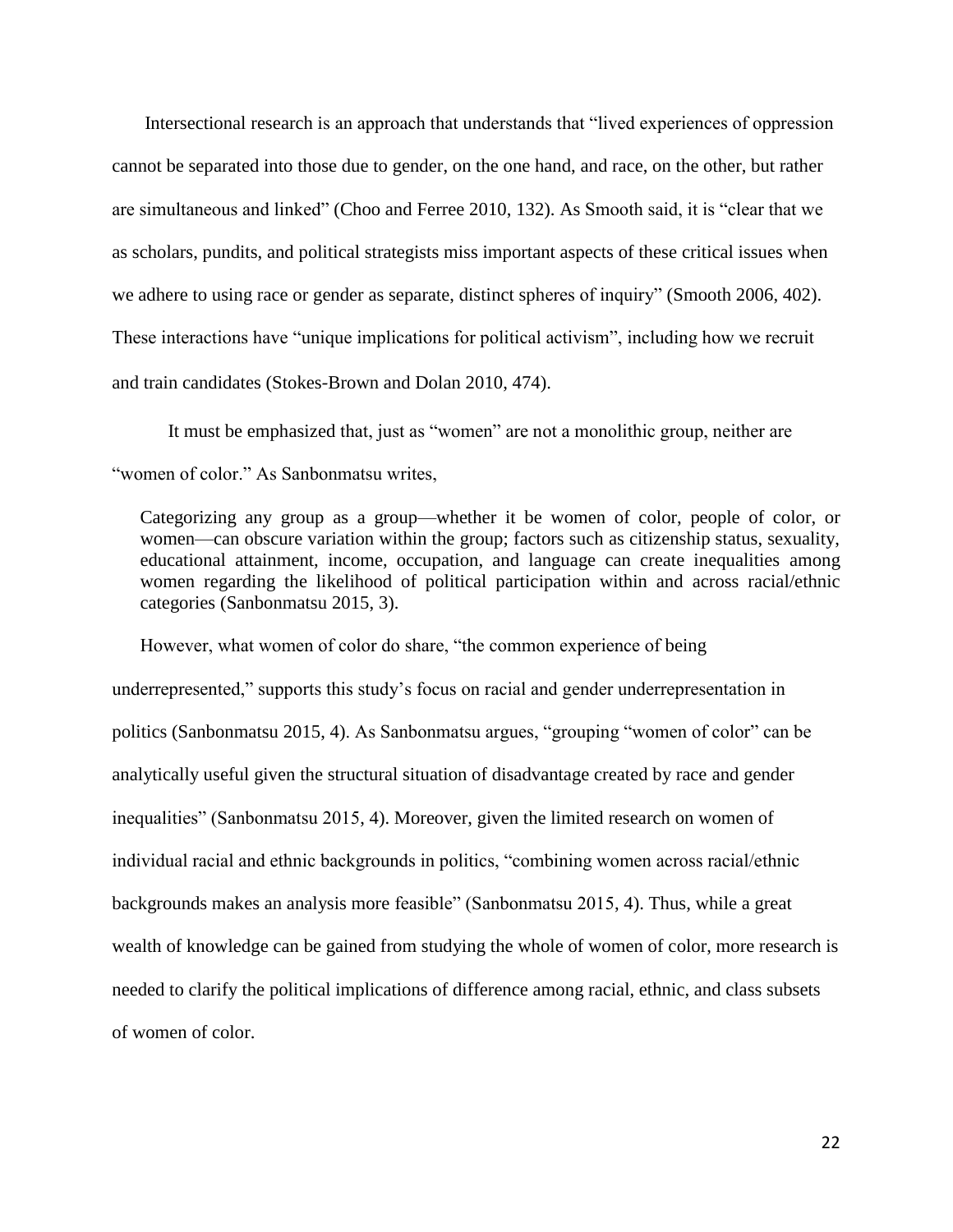#### *Where it Counts: The Benefits of Women of Color*

Proponents of increasing the number of women of color in political office point to three rationales for why increased minority representation is beneficial to the broader electorate: bolstering democratic legitimacy, distinct policy differences, and symbolic importance. The underrepresentation of women of color is a threat to legitimacy of the political system as it challenges "democratic ideas of the electoral process that are predicated on widespread participation by a variety of societal groups" (Rozell 2000, 103). This participation includes the candidacy and election of minority groups to office. It is important that the electorate feel included in the governing body, in order for the decisions of that body to hold weight. "This feeling of inclusion in turn makes the polity democratically more legitimate in one's eyes" (Mansbridge 1999, 651).

Scholars argue that any participation gap naturally evolves into a disparity of political incorporation or "the extent to which self-identified groups are articulated, represented, and met in public policy making" (Fraga, Lius Ricardo et al. 2008, 158). In his study of the impact of LGBT legislators, Andrew Reynolds found that "inclusive legislatures are better at crafting stable societies and, more broadly, "'just' policy prescriptions" (Reynolds 2013, 259). Studying best practices to elect women of color, then, is in the best interest of America's democracy (Sanbonmatsu 2015).

Literature tells us that "symbolic" and "substantive" styles of representation are not in conflict (Mansbridge 1999). Women's needs are best met in public policy making as female lawmakers enact corresponding legislation. This link between descriptive and substantive representation is a result of unique life experiences that translates to different policy priorities, including a focus on education, children, healthcare, and other "women friendly" policies (Fraga,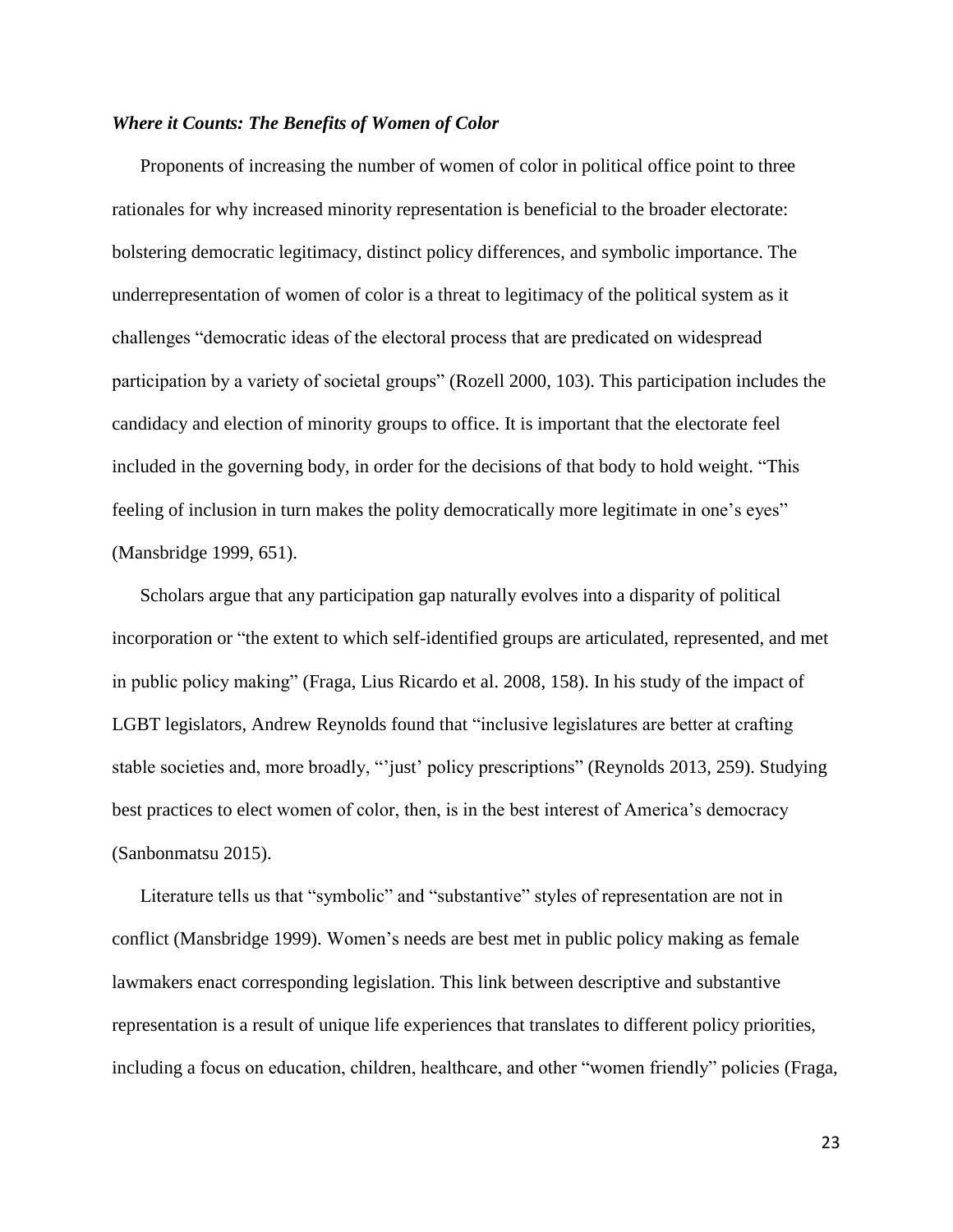Lius Ricardo et al. 2008). Mansbirdge argues that, "Having more women in office unquestionably makes government policies more responsive to the interests of most women" (Mansbridge 1999, 647). Moreover, Sue Thomas finds that "women legislators have achieved passage of legislation in these areas [women, children, family] at a greater rate than men" (Thomas 2003, 93).

Women's experiences growing up and their roles in society (as mothers, grandmothers, daughters, and caregivers) instill in them a different sense of responsibility and influence the work they do (Dittmar et al. 2018). Likewise, women of color's unique perspective impact the policy making process and the resulting legislation. They take advantage of their power to work on issues of importance to communities of color and strive to represent multiple communities, not just the racial, ethnic, or gender group they themselves are a part (Dittmar et al. 2018).

For example, Representative Barbara Lee (D-CA) explains how she's influenced by her background, "And so I, like other Black women bring and other women of color bring kind of whatever they went through and the barriers they faced, [and I'm] trying to knock down some of those things to make things better for everybody" (Dittmar et al. 2018, 39). Representative Lee's awareness of certain barriers, due to her having lived them, makes her uniquely qualified to address them in Congress. Other women of color interviewed similarly expressed a "responsibility to speak" on issues important to communities of color given their identities and experiences (Dittmar et al. 2018, 39). As Lisa Bedolla, Katherine Tate, and Janelle Wong argue, "female and Black legislators are the most consistent advocates of the dominant interests of women and Blacks" (Bedolla, Tate, and Wong 2014, 235).

Not only do members of underrepresented societal groups craft policy themselves that can be beneficial to their groups, their presence can further equality in less overt ways, including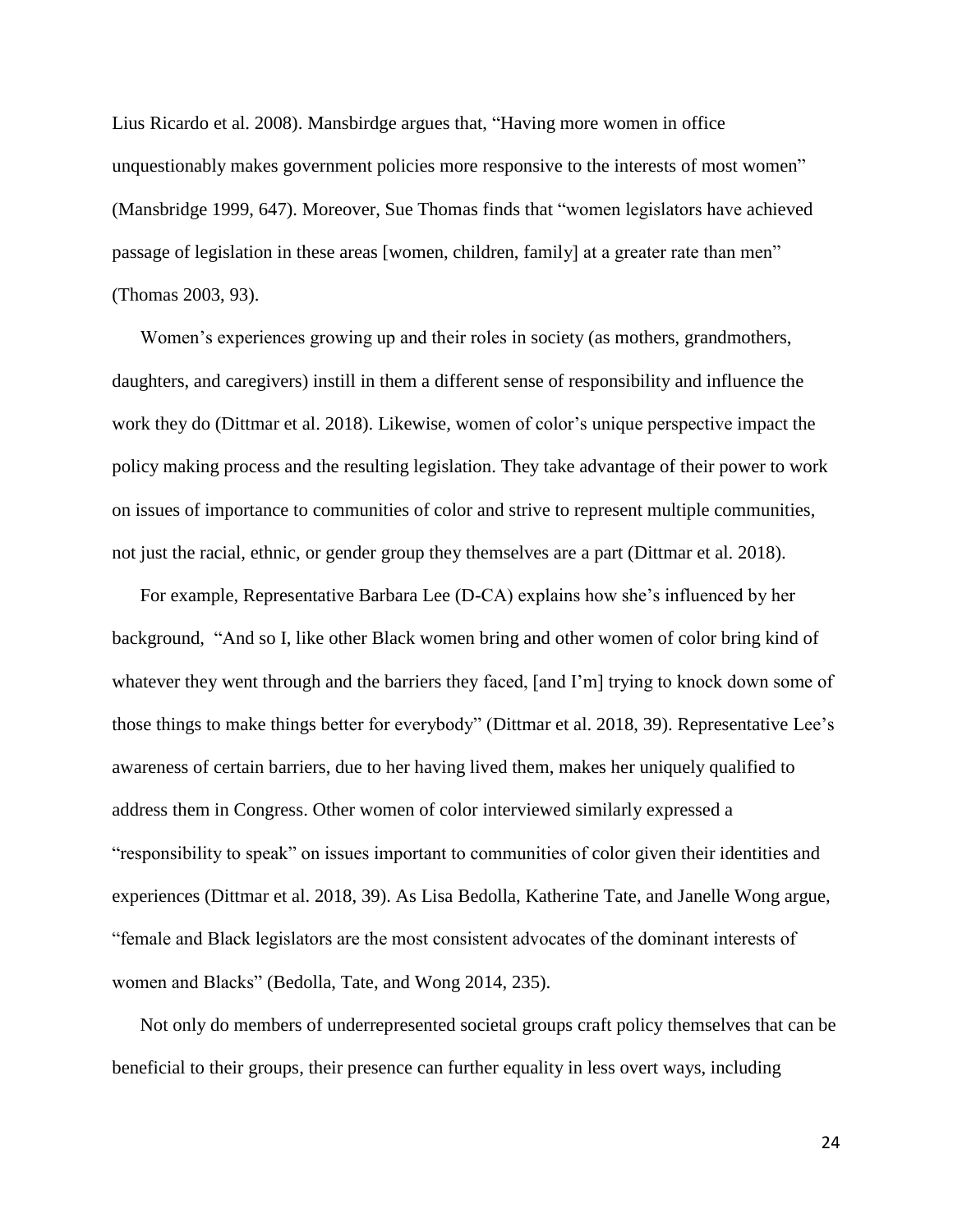impacting the decision making of other legislators. Reynolds argued, "But without some visible inclusion of the faces and voices of the historically marginalized, it is unlikely that the interests of such groups will be at the forefront of decision makers' minds" (Reynolds 2013, 259).

Proponents of increased minority representation point to the established consequences of being present, or absent, when decisions are being made. Senator Tammy Baldwin (D-WI), the first openly gay or lesbian person elected to the US Senate, explained the importance of being in the room, "But certainly in the Senate, when you're a first, you change the dynamic. So one of the ways I put it rhetorically is: when you're not in the room, people are having a conversation about you. And when you're in the room, they're having a conversation with you" (Dittmar et al. 2018, 40). Similarly, Representative Alma Adams (D-NC) declared,

I just want to reiterate that women need to be here, and they need to be here because everything impacts us and our families and our communities. And if we're not here, then the issues that need to be talked about the most won't be talked about. They won't be addressed. You know, they'll never get to the table. So we need to be…in the room, at the table, feet planted firmly under the table, so that we in fact have the kind of voice that we need to have (Dittmar et al. 2018, 45).

Being in the room also brings awareness to subjects that otherwise might not receive much

attention. Representative Donna Edwards (D-MD) explained how she is able to balance her

traditional duties in representing her district and make an effort to bring the issue important to

women of color to the table,

I'd say that in representing my district, I really reflect the needs and concerns of some broader populations. And so, for example, the work that I do more broadly here in Congress around issues that people call women's issues, although I don't like to think of them that way, obviously has a direct impact on my district, but [also] has a broader impact across the country. And so I think one of the elements that I brought to the discussion around equal pay for equal work, for example, was to always put that in terms of what those overall numbers been for Black women, for Latinas. Because numbers like 78 cents on the dollar [for women overall compared with White men] and saying 64 cents [for Black women] or 49 cents for Latinas helped my district relate to an issue that was thought of as a broader women's concern, but not really a concern for women of color. And I think that helped our [Democratic] caucus to understand that as well (Dittmar et al. 2018, 50).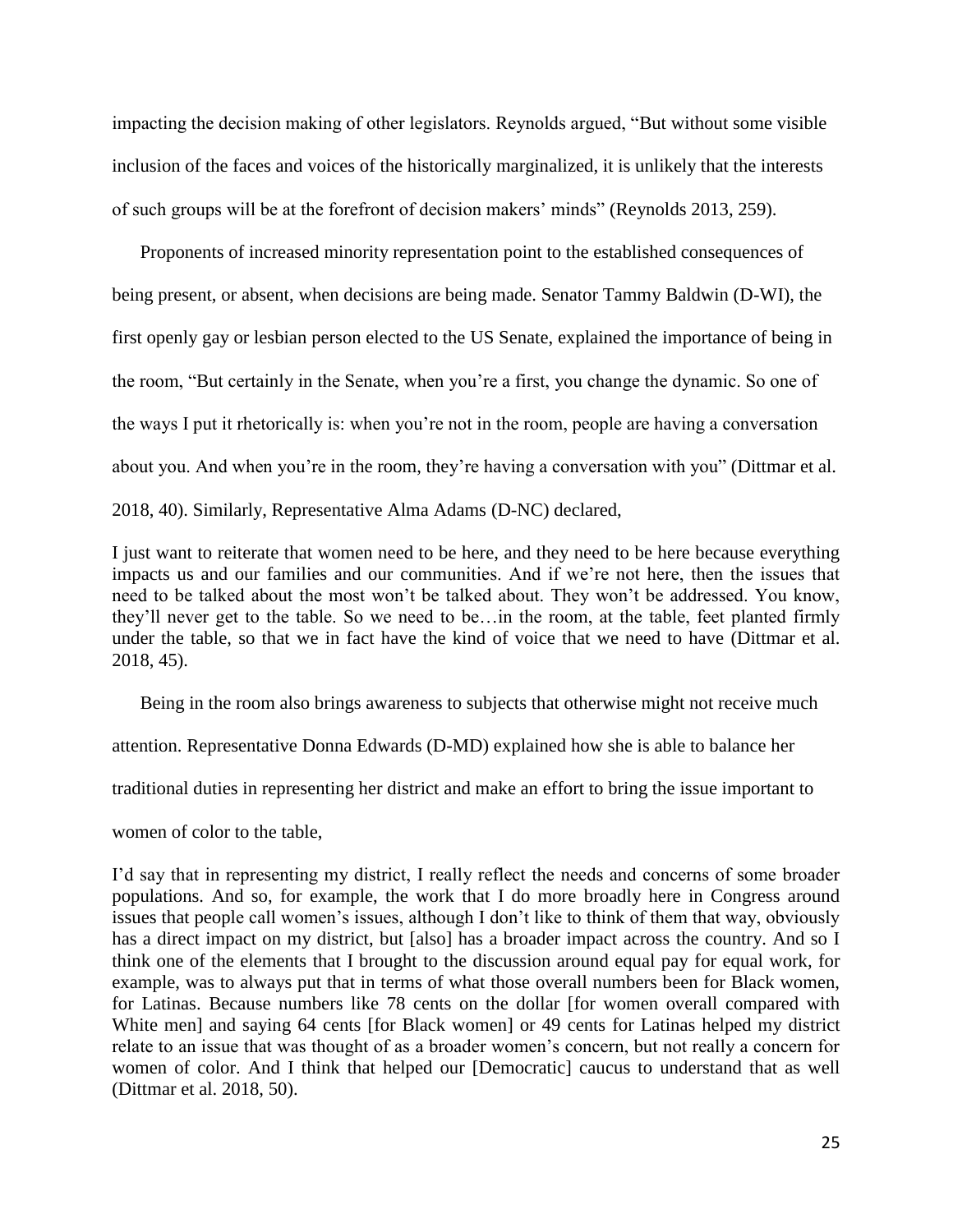Tangible effects are not excluded to policy prescriptions. Since the increase of women in Congress, women's bathrooms have been added near the House and Senate floors, dress codes have changed, and the Congressional swimming pool no longer excludes women (Dittmar et al. 2018, 219). In terms of changes due specifically to women of color, in 2016, three black women in Congress, Representatives Bonnie Watson Coleman (D-NJ), Robin Kelly (D-IL), and Yvette D. Clarke (D-NY), founded the Congressional Caucus on Black Women and Girls (Dittmar et al. 2018). Moreover, as discussed with surrogate representatives, women of color in elected office offer benefits to their constituents other than simply representing their political interests.

Scholars find that women bring a more collaborative work style, actively try to avoid conflict and are more responsive to constituent needs (Dittmar et al. 2018). Past research has shown that "[w]omen are more likely to rely on and respond to constituents as they conduct their work and that women in power boost citizens' perceptions of government responsiveness and their own capacity to influence government policy" (Dittmar et al. 2018, 218). This is particularly evident in the rate of communication between constituents and representatives. Mansfield's finding that "A history of dominance and subordination typically breeds inattention, even arrogance, on the part of the dominant group and distrust on the part of the subordinate group" might contribute to the communication gap between minority constituents and their nondescrptive representatives (Mansbridge 1999, 641). Moreover, "The deeper the communicative chasm between a dominant and a subordinate group, the more descriptive representation is needed to bridge that chasm" (Mansbridge 1999, 643).

In fact, Claudine Gay found that "African American constituents in districts represented by an African American legislator are more likely to contact their representative than African American constituents in districts represented by a White legislator" (Mansbridge 1999, 641).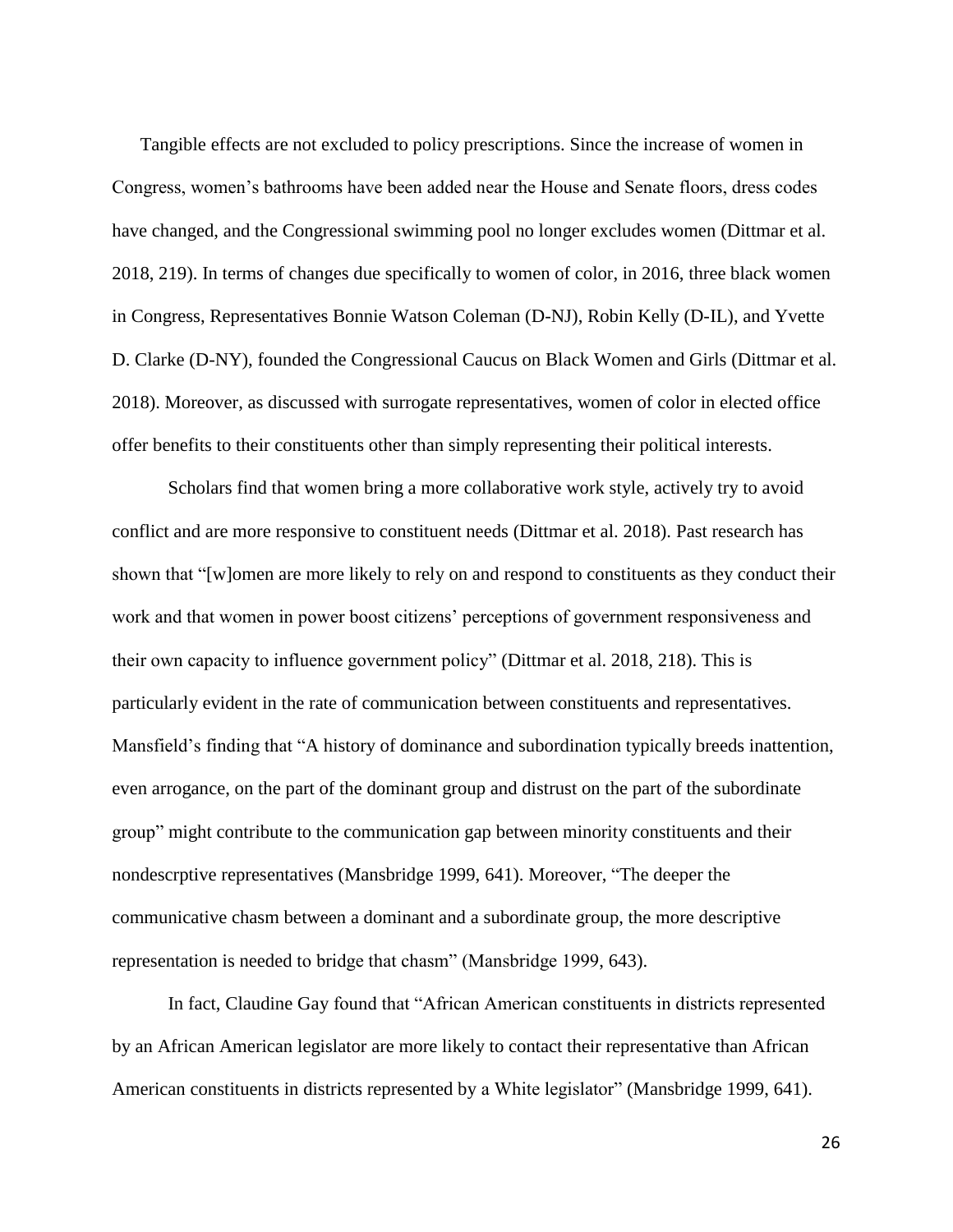Representative Donald Payne (D-NJ), a Black legislator, told Carol Swain, "Black constituents feel comfortable with me, and see that I feel comfortable with them" (Swain 1993, 219).

By contrast, Elizabeth Haynes found that "women in districts represented by a woman are not more likely to contact their representatives than women in districts represented by a man" (Mansbridge 1999, 641). Mansfield contextualizes Hayes' finding by writing, "Problems in communication between men and women certainly exist, but the size of the male-female gaps in communication may well be smaller than the size of gaps in communication created by race, ethnicity, nationality, or class" (Mansbridge 1999, 641-642).

The literature also suggests that a diversity of legislators enhances the quality of discussion and deliberation of legislation (Fraga, Lius Ricardo et al. 2008). Mansbridge highlights the importance of descriptive representation by noting that a society that values the process of deliberation when addressing challenges facing the public must include representatives from all groups in society in the discussion. She writes,

The *deliberative* function of representative democracy aims at understanding which policies are good for the polity as a whole, which policies are good for a representative's constituents, and when the interests of various groups within the polity and constituency conflict. It also aims at transforming interests and creating commonality when that commonality can be genuinely good for all. In its deliberative function, a representative body should ideally include at least one representative who can speak for every group that might provide new information, perspectives, or ongoing insights relevant to the understanding that leads to a decision. (Mansbridge 1999, 643)

The perspectives and interests of the minority "should be represented in deliberation when their perspectives are relevant to a decision…" are especially important when discussing policy that affects the whole (Mansbridge 1999, 635). When including others in the discussion, one voice is not sufficient. Mansbridge argues that some level of critical mass is needed to convince the majority of pressing problems and be present in multiple policy areas (Mansbridge 1999).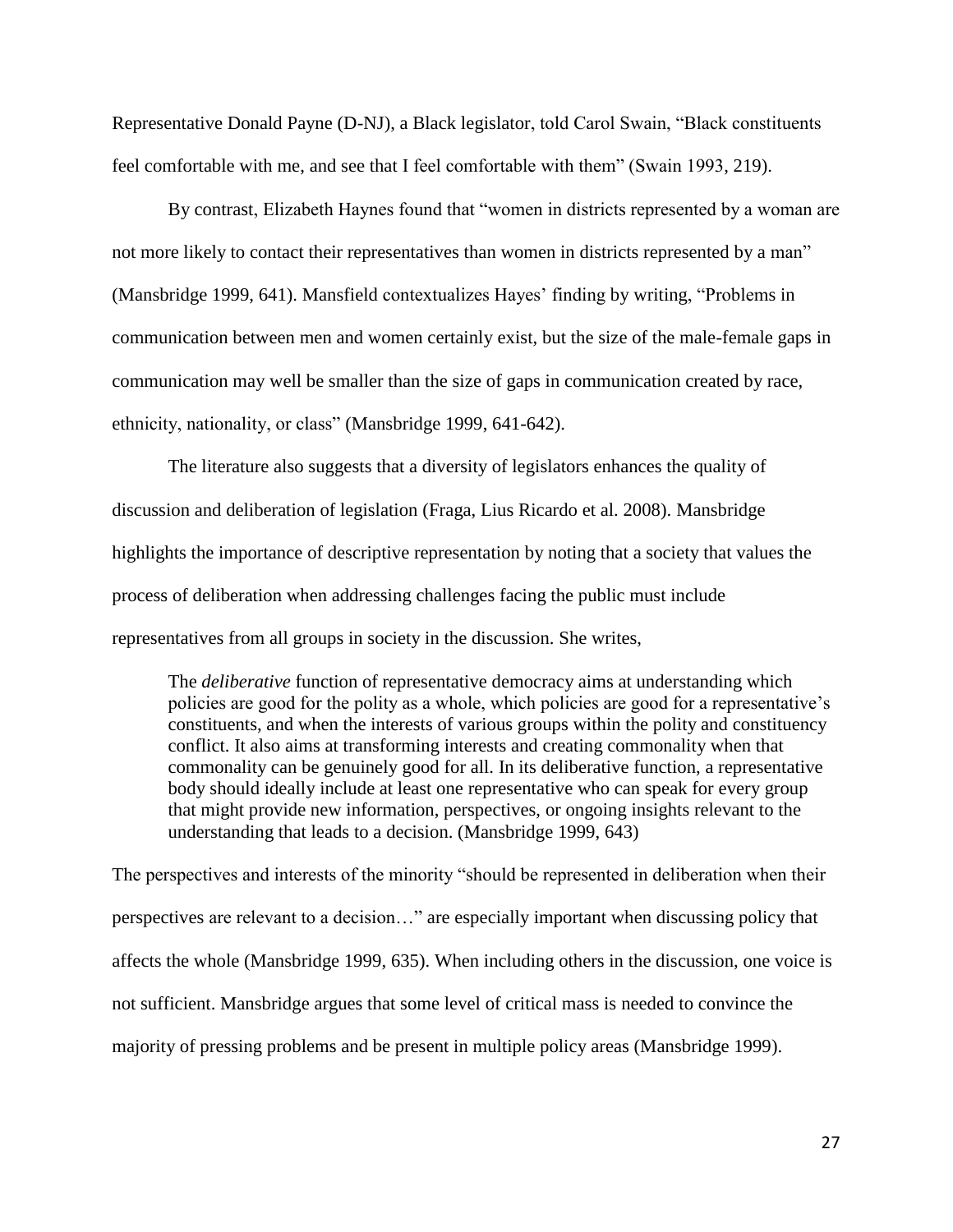Outside of the legislative halls, women of color serve as role models who aim to inspire women and girls to consider a future in politics. Stokes-Brown and Dolan find that the presence of women of color in elected positions increases the participation of women of color in politics generally (Stokes‐Brown and Dolan 2010). Even their presence as public officials "coveys the symbolic message that women of color are suitable to rule," or what Charles Taylor calls, "equal dignity" (Sanbonmatsu 2015, 1; Taylor 1992). This is especially important following the work of Richard Fenno who "suggested that symbolic connections were even more important for African Americans than for whites" (Dittmar et al. 2018, 52).

The importance of being an example for women and girls across the country was not lost on many of the congresswomen interviewed. As Representative Susan Davis (D-CA) succinctly put it, "You can't be what you can't see" (Dittmar et al. 2018, 52). Representative Susan Brooks (R-IN) adds, "We have…an opportunity to try to be role models for women and men in our states and in the country and [to] try to change the mindset about women and girls' thinking about running for office" (Dittmar et al. 2018, 52). It appears as though the strategy is working as some evidence shows that a female presence in office enhances female political engagement (Dittmar et al. 2018). As Bedolla, Garcia, Tate, and Wong wrote, "The effects of these experiences, while difficult to measure, are in fact indelible and cannot be erased from the fact of American politics" (Bedolla, Tate, and Wong 2014, 236).

The view of politics as an "old boys' club" has created a narrow perception of who can rule and contributed to the uneven rates of political ambition between the genders. Fox and Lawless write that, "traditional gender role socialization continues to convey to prospective candidates that politics is a domain better left to men. Thus, educated, well-credentialed, professional women—as a consequence of long-standing patterns and norms—are substantially less likely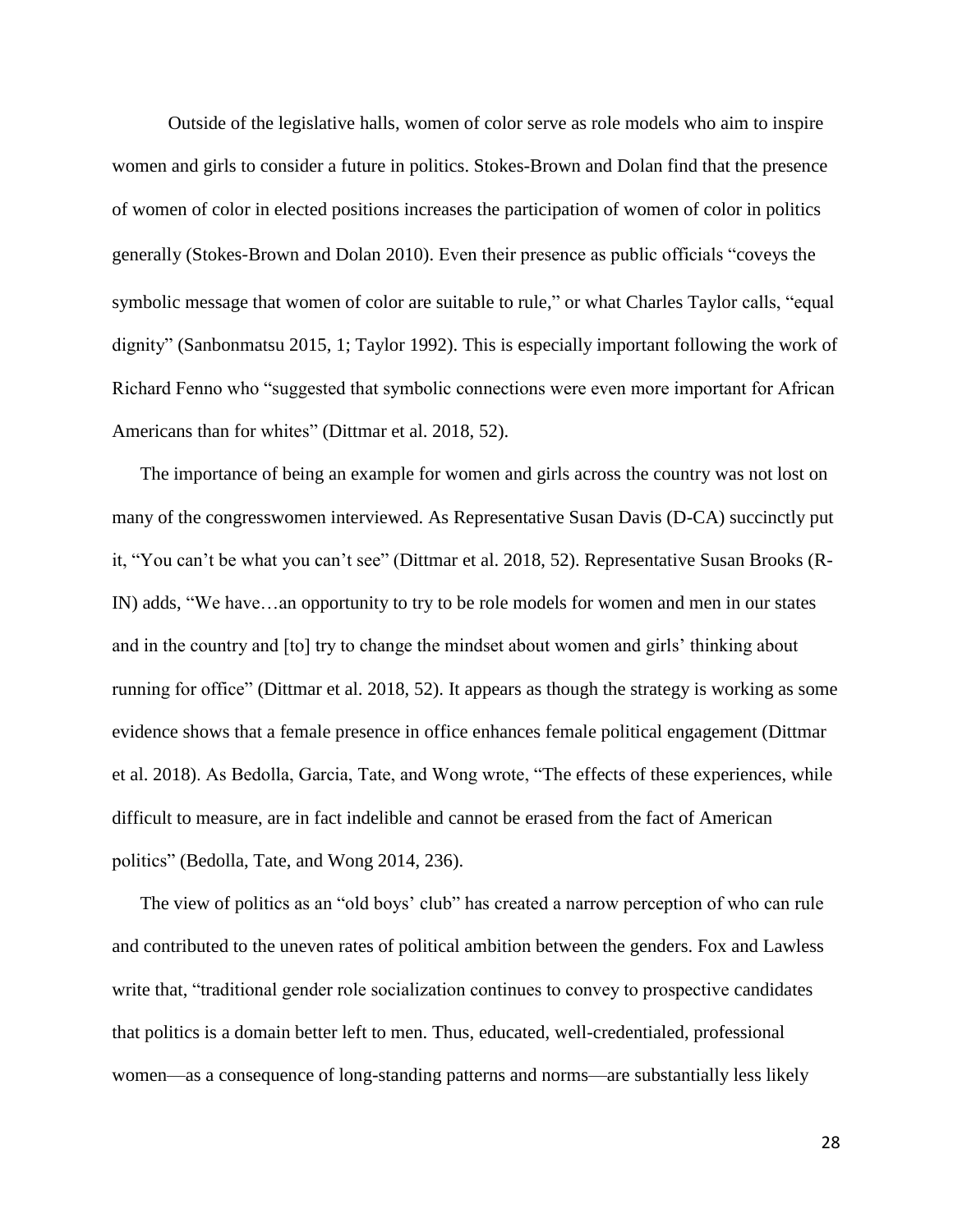than men to exhibit political ambition" (Fox and Lawless 2010, 311).

A continuous influx of diverse candidates can work to change that norm and create a pathway for future women, people of color, and women of color. Virginia Sapiro "argued that increased descriptive representation of women in the legislatures would undermine the perception that politics is a 'male domain'" (Sapiro 1981, 712). In a 1976 study, Mack Jones found similar results with Black legislators (Mansbridge 1999). Some officials ran with this explicit goal in mind. "In 1989, a Black member of the Arkansas House of Representatives said he worked to help Blacks get elected in local races because he wanted to dispel 'the myth that some white kids might have that blacks can't serve or shouldn't be serving at the courthouse'" (Mansbridge 1999, 649).

Finally, diverse legislators not only bring their unique identities and experiences to office, but also increase diversity in their surroundings. Thomas writes, "diversity in political office begets diversity among those who surround the office holder. Given that employees and volunteers contribute to policy development and decisions as well as to the ways in which policy is effectuated, it is imperative to investigate the people women politicians bring to the arena" (Thomas 2003, 101). She attributes this tendency to female legislators' desire to actively include different viewpoints in the conversation.

#### *Recruitment, Recruitment, Recruitment: The Role of Campaign Training Programs*

Interest groups have long been aware that recruiting and training targeted individuals to run for office is an effective strategy to gain political representation. Institutions such as civil rights groups, religious organizations, and unions have similarly used methods to recruit and develop candidates that will represent their interests (Rozell 2000). Rozell argued that,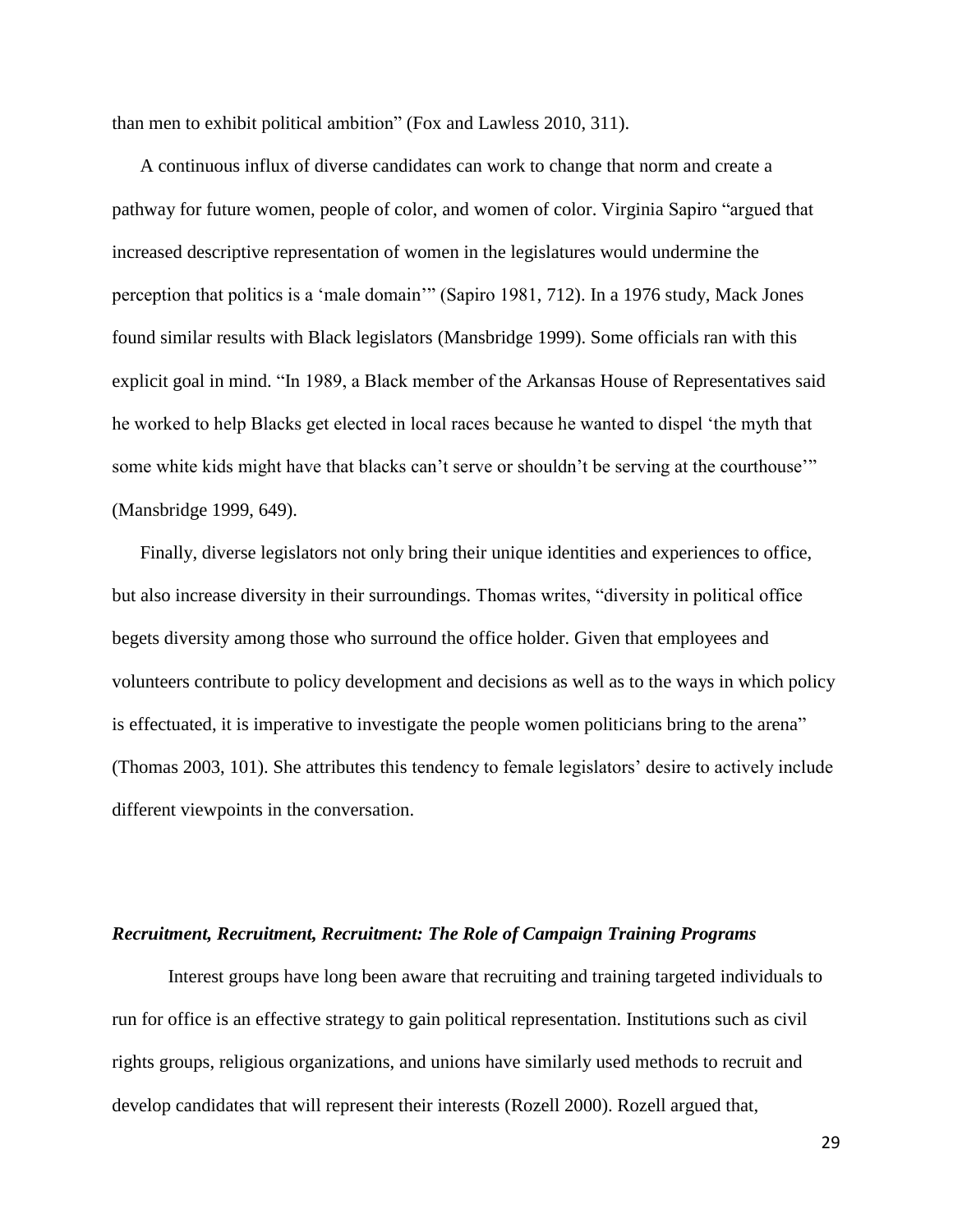"Recruitment is especially important for interests that seek to increase the numbers of policy makers from previously underrepresented groups, such as women, racial and ethnic minorities, blue collar workers, and conservative Christians" (Rozell 2000, 105).

Some campaign training programs deliberately select for descriptive representation.

Mansbridge writes that,

Selective forms of descriptive representation are necessary, if at all, only when some form of adverse selection operates within an existing system to reduce the proportions of certain groups below what they would achieve by chance. Otherwise, one would expect all the characteristics of the population to be duplicated, more or less, in the legislature in proportion to their occurrence in the population. Selective representation should thus be conceived as compensating for the effects of some other process that interferes with an expected proportionality (Mansbridge 1999, 632).

The proliferation of campaign training programs focused on women (currently 82 such organizations in 38 states) has built upon this foundation, dedicated to addressing the structural change needed to increase women's representation (Sanbonmatsu 2015). Lawless and Fox add, "Structural barriers, situational and circumstantial factors, and gender role socialization certainly all contribute to the gender disparities in U.S. political institutions. But the power of these explanations and overcoming the obstacles they pose is fundamentally linked to the broad and sustained recruitment of women candidates" (Fox and Lawless 2010, 311).

As discussed, an increase in women represented in the professional pipelines will naturally contribute to the increase in female candidates, but progress made in this way is incremental compared to the progress made with recruitment. Recruitment is also a way to combat the incumbency advantage, close the gender gap in political ambition, and contribute to the normalization of women in politics (Fox and Lawless 2010). Lawless and Fox find that "Highly qualified and politically well-connected women from both major political parties are less likely than similarly situation men to be recruited to run for public office by all types of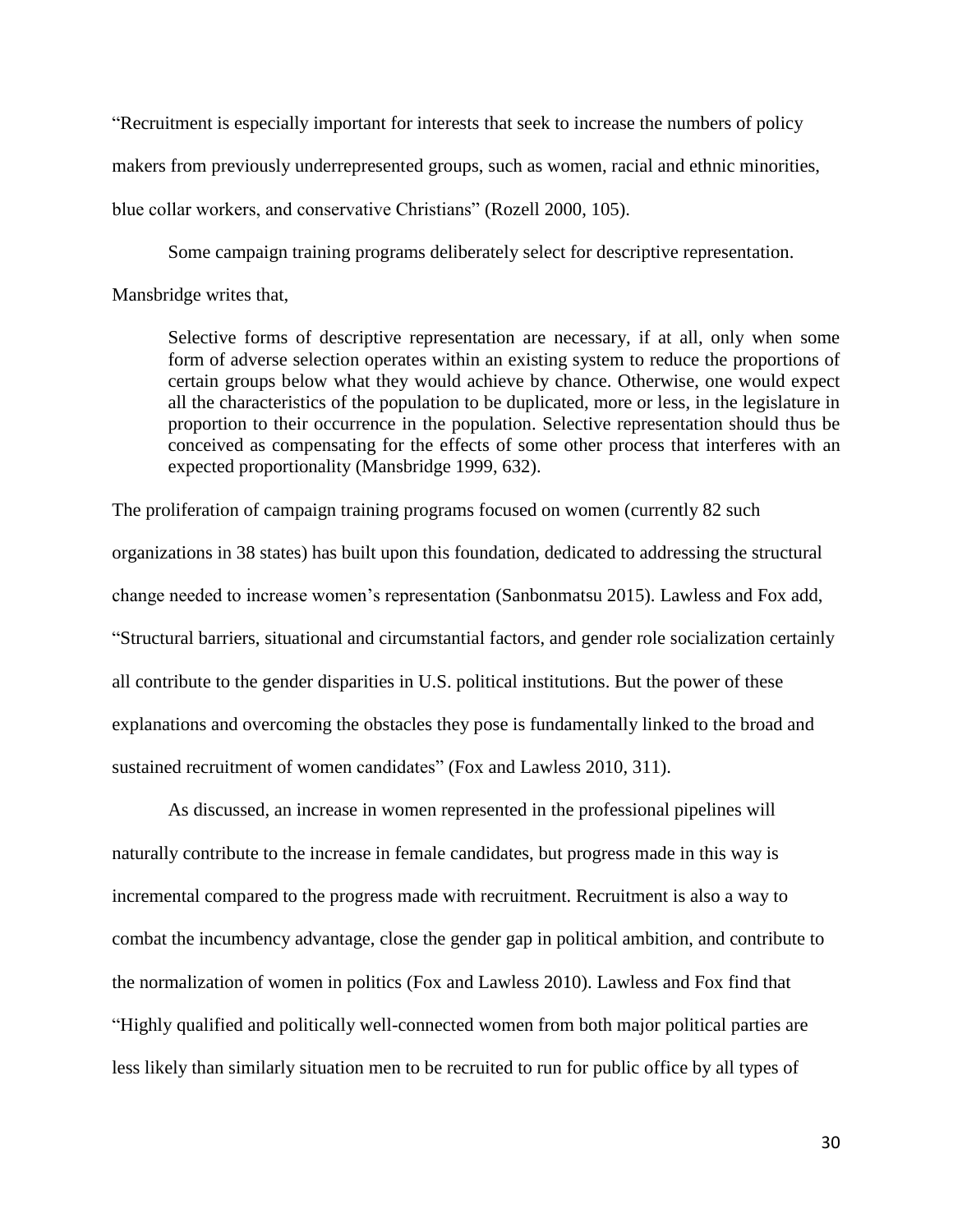political actors. They are less likely than men to be recruited intensely. They are less likely than men to be recruited by multiple sources" (Fox and Lawless 2010, 311). The mission of women's organizations, like women-focused campaign training programs, is to mitigate that recruitment gap. Clearly their efforts to encourage women to run are effective. "All else equal, a potential candidate who has contact with a women's organization is at least 35 percentage points more likely than a potential candidate with no such contact to be recruited to run for office by an electoral gatekeeper (Fox and Lawless 2010, 317).

Recognizing that the "most viable strategy for increasing female representation in public office at all levels is candidate recruitment and training", campaign training programs aim to increase representation by recruiting and training women as they start their political journey (Rozell 2000, 102). The trainings look different depending on the mission of the specific organization, but each aims to give candidates a roadmap for success in politics (Sanbonmatsu 2015). By identifying the value that women bring to politics, and the difficulties they face in the field, the programs tailor trainings to the unique needs of female candidates. The programs offer skills, inspiration, and information that female candidates and their staff can use leading up to the election (Sanbonmatsu 2015). For example, a training manual from the National Women's Political Caucus included a section on "Special Speaking Tips for Women" Candidates (Rozell 2000, 110). These tips included: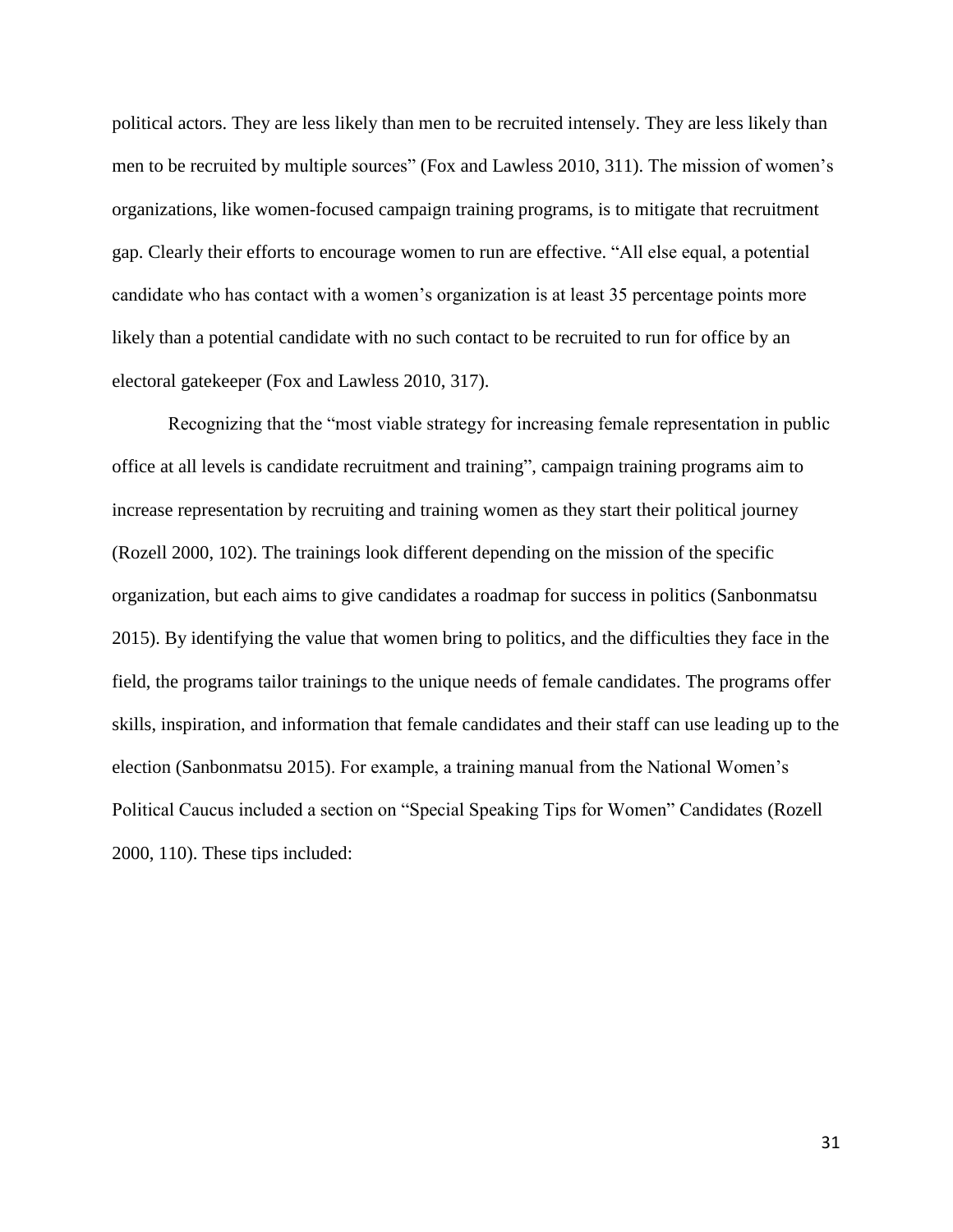- Candidates must have a strong ego, but many women are afraid to blow their own horn. Go ahead and brag about your strong points.
- Control your emotions, especially anger or tears.
- Avoid tilting your head or using other body language which suggests a lack of confidence.
- Recognize that some voters question a woman's leadership skills. Highlight any experience that shows you leading others or making tough decisions.
- Be prepared to speak on all issues that the winner will have to face. Some voters still link female candidates only with "family" issues such as health care and education.
- Voters may pay more attention to your family status than that of your male opponent(s). If you're single, be prepared for curiosity about your sex life or speculation about your sexual preference. You may want to find an appropriate escort for some events. If you have children, find a good, reliable babysitter, preferably a relative.
- Prepare answers for stupid questions. For example, "What does your husband think about your candidacy?" Possible response: "He supports me and recognizes that my background and work in our community make me the best candidate for this office."
- Avoid drinking alcohol or smoking cigarettes in public.

[Source: NWPC, "Campaigning to Win," p. VII 10]

#### *Methodology*

A case study on a campaign training program will assess how such institutions, which aspire to contribute to the election of women, recruit and train women of color to tackle the barriers they will face in their candidacy. Founded in 2013 by a native of the city, the campaign training organization included in this study "is a nonpartisan training program that provides support, mentorship, and education to women with a passion for civic leadership" (About Us). As part of the project, I will interview the program's founder as well as review program recruitment and training materials. My goal for the study is to understand how trainers view the process and how they see programs such as gender or race focused trainings contributing to wider election of women of color. The interviews will last approximately 30 minutes. Below is the sample of questions that will guide me during the interviews:

Questions for Administrators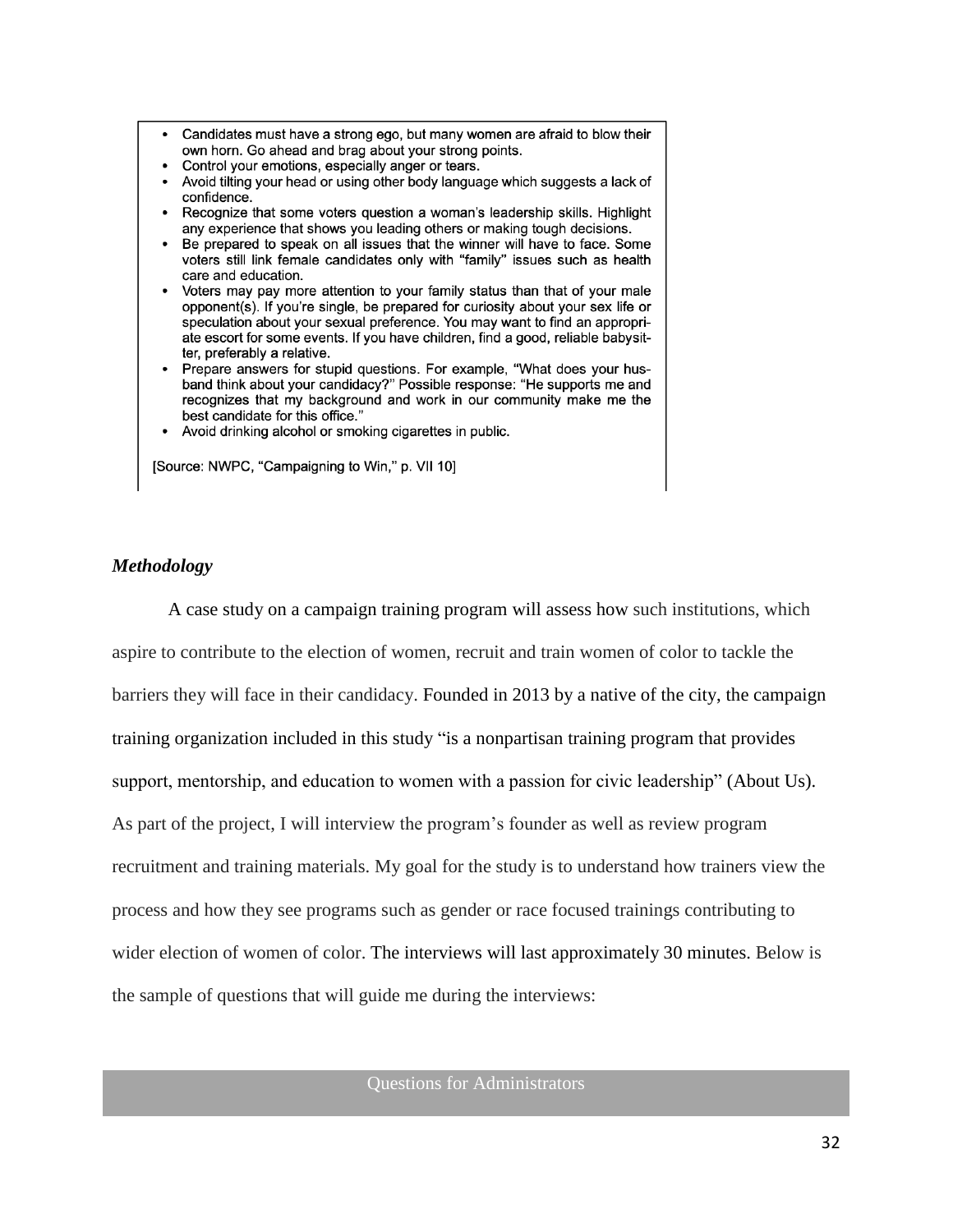| Can you tell me about your recruitment process?<br>1.                                    |
|------------------------------------------------------------------------------------------|
| a. Where do you look for potential candidates?                                           |
| How do you advertise Emerge resources?<br>b.                                             |
| c. Is there an application for the program?                                              |
| Can you give me a brief overview of your trainings? Their goals?<br>2.                   |
| How many women of color are typically in each class?<br>3.                               |
| Why do you think women of color are underrepresented in politics?<br>4.                  |
| Do you believe that women of color face additional barriers in running for office?<br>5. |
| a. If so, do trainings address those barriers? How so?                                   |
| Do you think traditional ideas of gender and race affect women in politics?<br>6.        |
| Do you believe that it is necessary to encourage women of color to run for office?<br>7. |
| Does any of your recruiting literature specifically target/mention women of color?<br>8. |
| Are you run rates for women comparable for women of color?<br>9.                         |
| 10. Where does the organization receive its funding?                                     |
| 11. How do political parties fare in recruiting women of color?                          |
| 12. Anything else you would like to add?                                                 |

The analysis of recruitment and training materials will demonstrate how the program selects the women they wish to train, and the process of training. Because women of color face additional barriers, tasked with double jeopardy of race and gender, the program might have an interest in devoting recourses specifically to the recruitment and support of women of color. Interviews with the program administrator will show if the programs take into account the unique situation of women of color. Results of this case study will show if the program uses targeting recruitment methods to attract candidates of color or alter their trainings in any way.

#### *Analysis*

The campaign training organization was founded with an initial desire to create a sisterhood of women, who could support each other as they faced the difficult path to office. This support not only included words of encouragement, but tangible mentorship and education resources. Propelled by the goal of electing 100 women to local, state, and federal government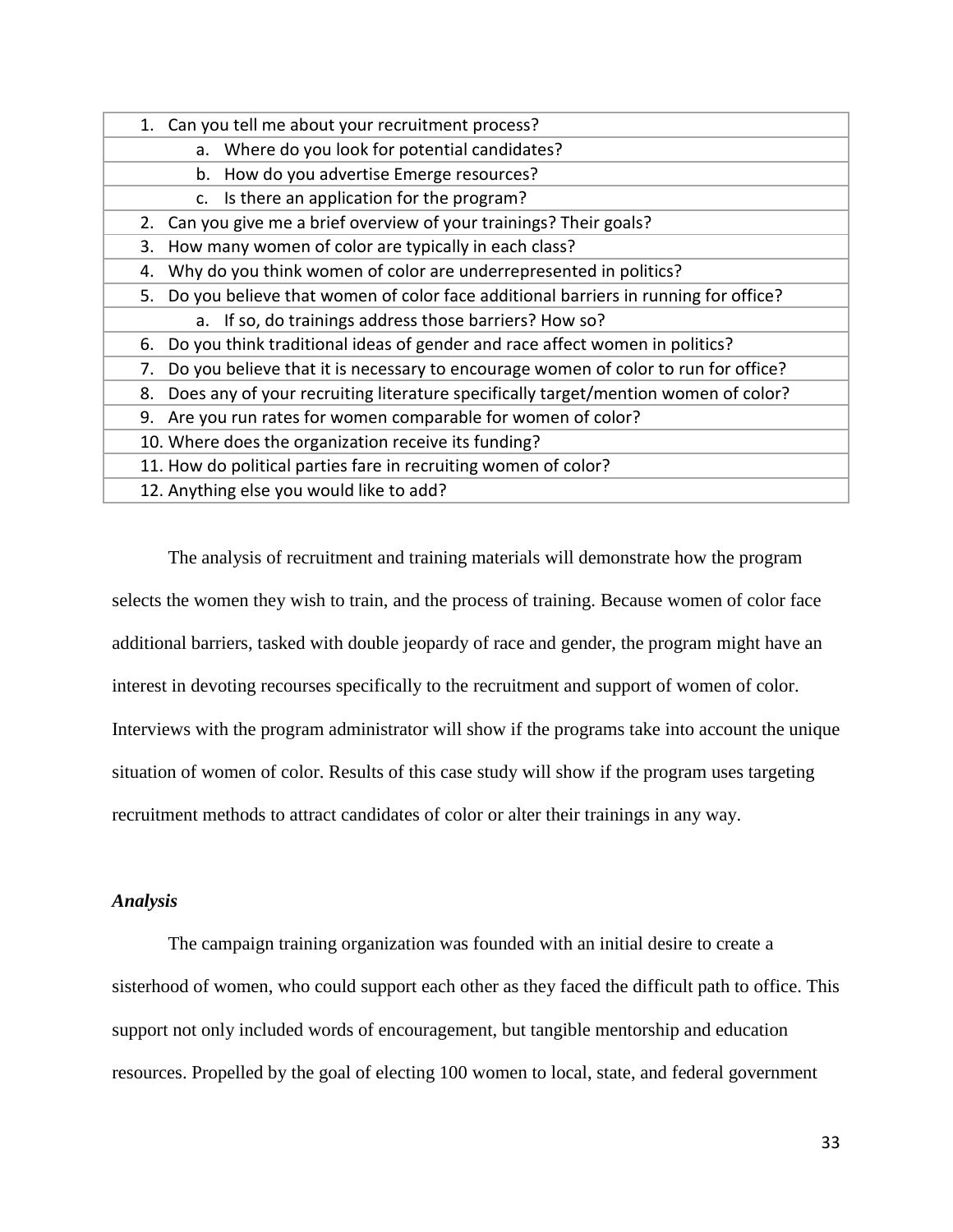by the year 2021, this campaign training program is rooted in the promise of descriptive representation. The organization's mission is,

to recruit, educate, and support women who desire leadership roles in the civic space. Furthermore, to inspire young girls in future generations to soar and reach they're (sic) full potential. The vision of **Sheparity** is to create parity in the political realm. We believe that by providing the necessary resources and trainings that we are not only encouraging more women, but are placing more women in elected seats. will act as a contribution in promoting equal representation by the year 2020.

Jasmine was moved to action by an unnerving observation. In an interview, she recalled a moment, after a move back to the city where the organization is now housed, when she looked at the political landscape and noticed a distinct void in representation of women and minority candidates. She wondered to herself, "Why are no women elected and especially no women of color?" She then decided to reach out to her political social circles to get a better idea of the underlying forces at play. "I started asking around and I really did want to talk serious. People are like 'Oh my God. It's so hard for a woman to balance life. It's like an old boys' club. You don't even know all of the unspoken rules.'"

These challenges that Jasmine and her colleagues discussed, especially the feelings of an "old boys' club" track with the one's scholars find in their research. To face these real-world barriers, she created a "safe space for us to learn the rules together," in the hopes that doing so would encourage more women to run. Calling it a "simple" evolution, these conversations snowballed into a full-fledged campaign training organization.

One of the inaugural women of the program was a friend of Jasmine's who was getting ready to run for a seat in the state House of Representatives. Her primary concern was feeling comfortable enough to ask for advice in an environment where "everybody assumes when you're launching your campaign that you know everything." The friend was particularly concerned with being perceived as unqualified, stating, "There are certain things I'm afraid to even ask in a room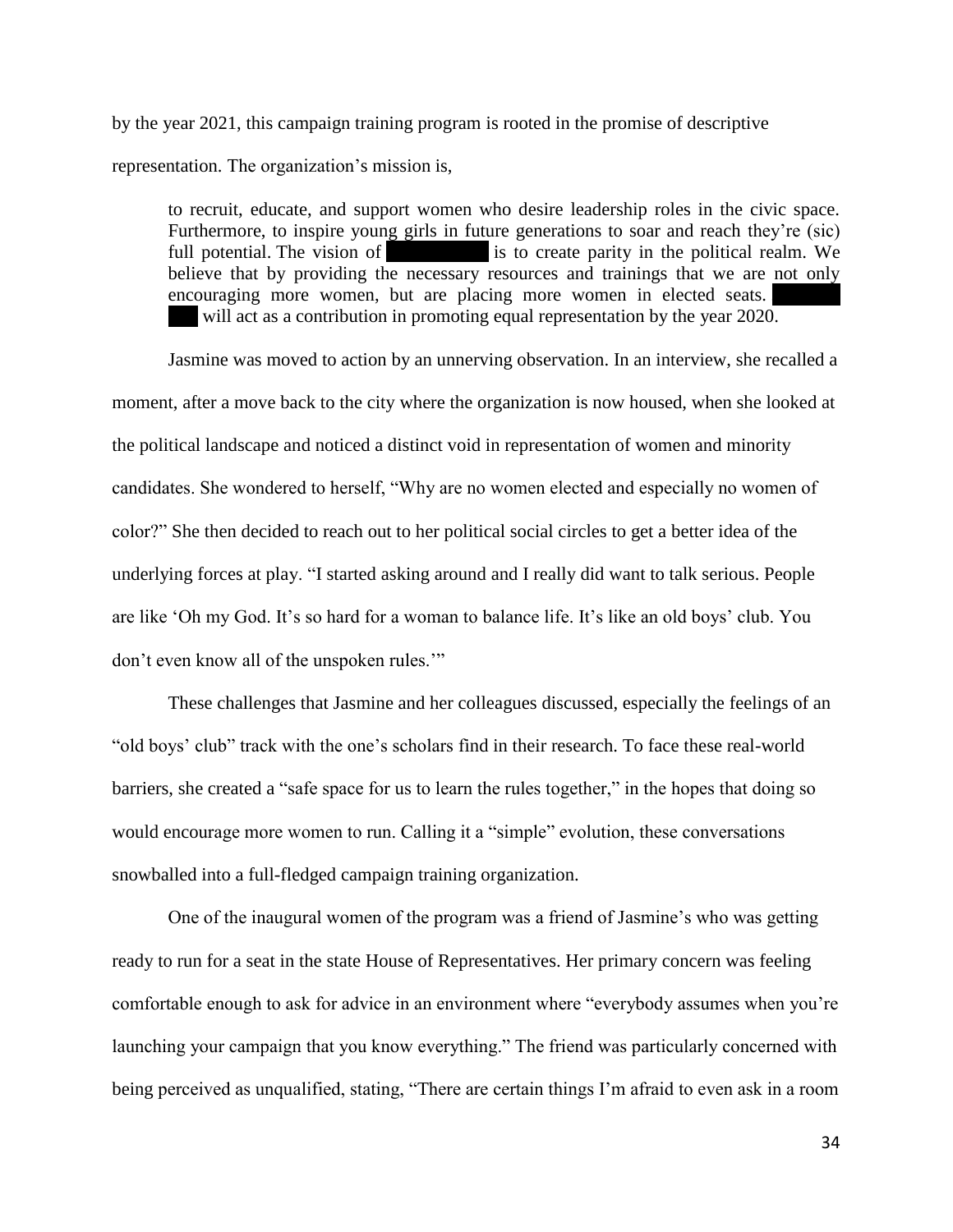full of men." One of these unknowns was the minimum signature requirement to appear on the ballot—the first, and arguably only essential, obstacle in running for office. Ballot requirements and other basics were the things Jasmine and her colleagues started to address in their safe space. The friend won her election to the State House and provided support for the idea that their fledgling organization could work.

After the success of that first election, the group brought together a dozen more women whom they knew were running for office or working on a campaign. They met together about a half dozen times to educate themselves on the political process and create action plans. Out of that group, four ran for office and three won their seats. This began the official campaign training initiative as Jasmine explains, "After that, people kept coming back like, 'Hey, I heard that you have this group, that teaches women how to run for office. I'm in. How can I sign up?' I was like, 'Oh yeah, it's not really a thing.' But then it did become a thing. So, now it's a whole thing."

This "whole thing" has grown to include pop-up boot camps, a more detailed module training for candidates interested in running, and a political action committee (PAC) that offers a separate support system for Black women. The boot camps, where women learn how to run for office, vary in size (they range from 30-100 participants) and subject areas and are open to all interested women. The days' events include presentations on fundraising, election law, branding, communications, and other campaign related topics. The goal of the day long boot camps is to encourage women to make the leap to announce their campaign. Jasmine says, "Every time we do a boot camp and I hear women say, 'I'm running for this and I'm running for this' an angel gets its wings and I smile even harder" (Kuznits 2019).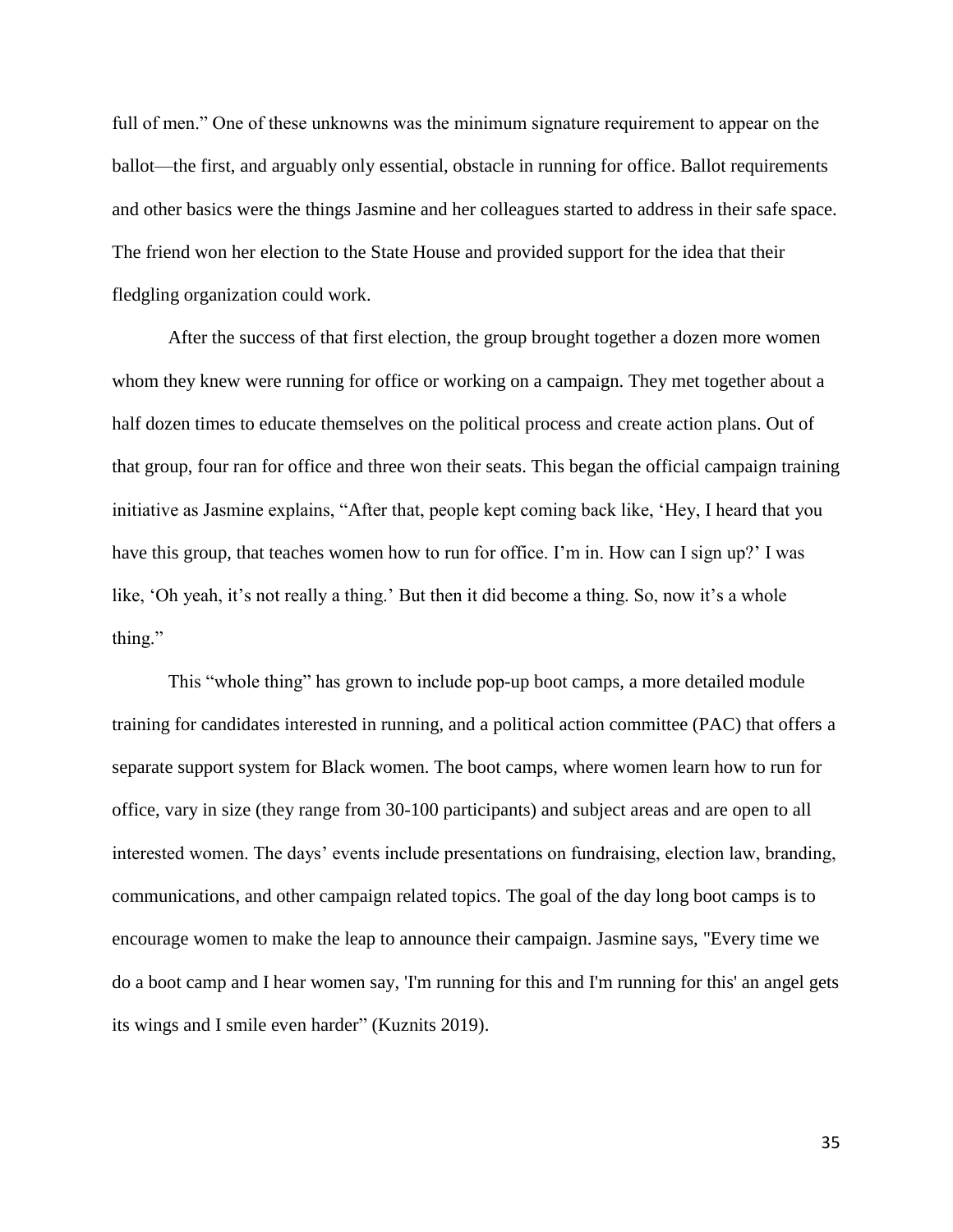The actual training, available to candidates and their staffers, is a nine-module training that runs for four weekends during the spring and fall sessions, culminating in a total of 50 hours of instruction and hands-on projects. The module programs have a class cap of 20 participants who must submit an application and be approved by the organization's board. Notably, in order to be considered for an endorsement, potential participations must "have been active or involved in some way, shape, or form in a boot camp."

As a result of the organization's continued success using word of mouth as a means of marketing its services, that tool has remained the group's primary mode of recruiting potential candidates. Jasmine says that women will email, text, and call her, saying, "Hey, a friend of a friend of a friend, referred me." This recruitment method is designed to reach women interested in politics, but who may have been overlooked by traditional political networks. Jasmine says she also gives "a lot of talks" where she is able to spread information about the program and attract potential participants. The organization also has a robust social media presence that promotes their boot camps and fundraising events, spotlights recently elected Black female officials, and advertising apparel with catchy "Elect Black Women" and "You Owe Me 37 Cents" slogans.

When asked about the biggest factor contributing to the underrepresentation of women and women of color, Jasmine pointed to the role of money in politics and the rising cost of campaigns. The already exorbitant costs can be amplified by unexpected circumstances such as if the election draws national attention, is unexpectedly competitive, or takes place outside of the normal election time frame and qualify as special elections. These special elections are triggered by the unexpected vacancy of a seat due to the death, appointment to another office, or resignation of the previous occupant.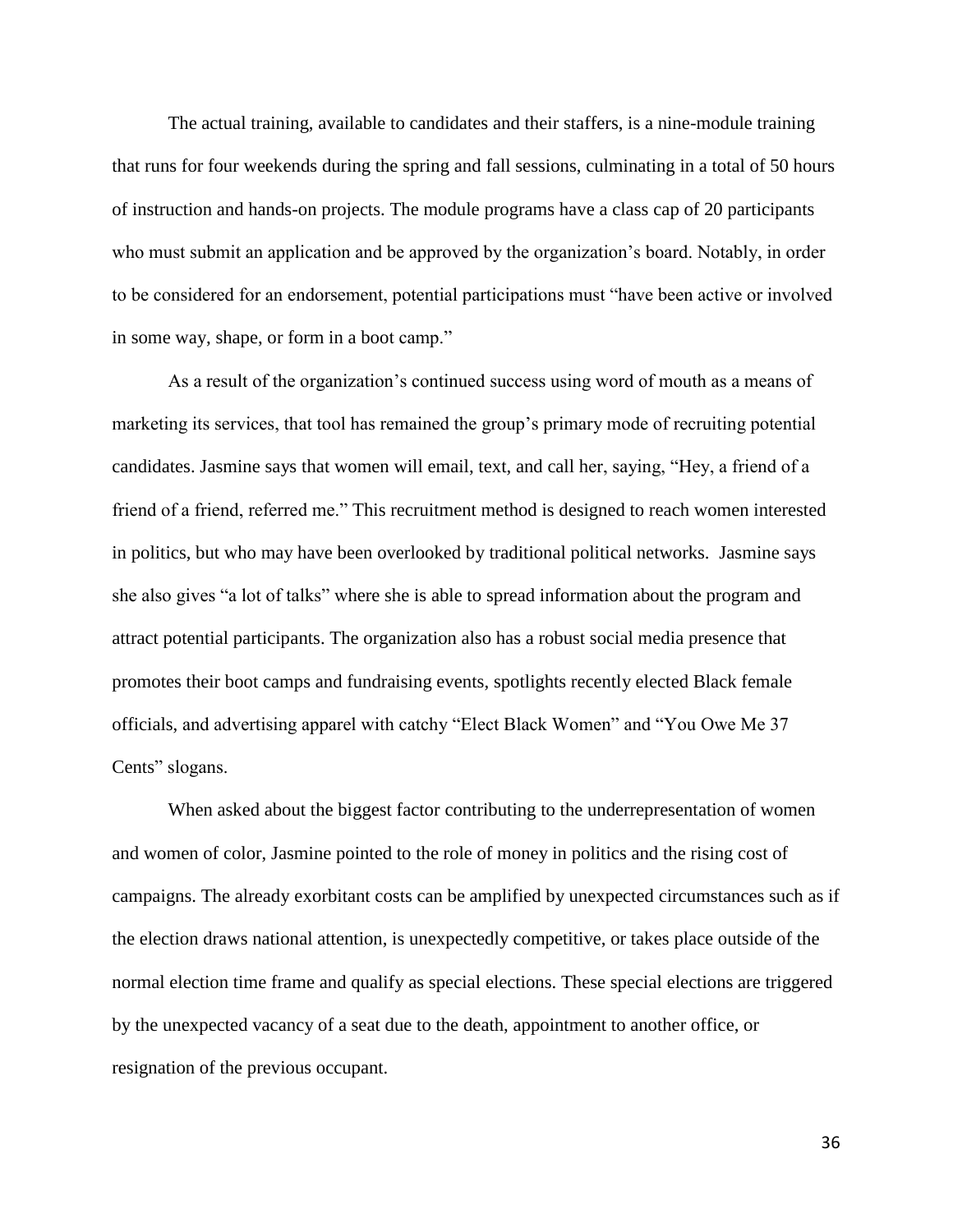Jasmine highlighted one such election for state Representative, noting that while a normal campaign for the district's seat "should cost \$25,000" it "has easily turned into a six-figure race" due to the short timeline and the crowded field. As discussed, women and minority candidates face additional fundraising challenges, and any escalation in cost to entry can deter from those individuals running or hamper their campaigns. Jasmine reflects, "I think that the money barrier sometimes prevents people of color, but especially women of color." She continued, "The unspoken rules for sure, it being like an all-boys club. All of those things play a part." All of these potential barriers are addressed in the trainings. Jasmine says the sessions, "kind of teaches you and makes you more savvy. And it's really an attempt to level the playing field."

As a non-partisan organization, the group does not partner with any political parties, but does work with certain unions. While Jasmine said she sometimes facilitates trainings for the Democratic and Republican parties, they do not officially partner with either group in its commitment to remaining non-partisan. When asked about the parties' willingness to diversify their field of candidates, Jasmine said that they were "[o]pen to having women run."

To date, the program has worked with over 200 women who have gone on to occupy seats in the City Council, the State House, and Congress (Briggs, Salisbury, and Shaw 2017). This demonstrated success has prompted the group to look into expansion. Already, they have started working with women in another major city in the state and are reviewing options to open chapters in the tri-state area.

While all women are welcome to the organization's trainings and boot camps, additional resources are set aside for Black women in particular. When asked why she thought it important to diversify those in government, Jasmine responded, "I've always been of the thought [that] a fair government representation is important. So, when you have a fair and balanced government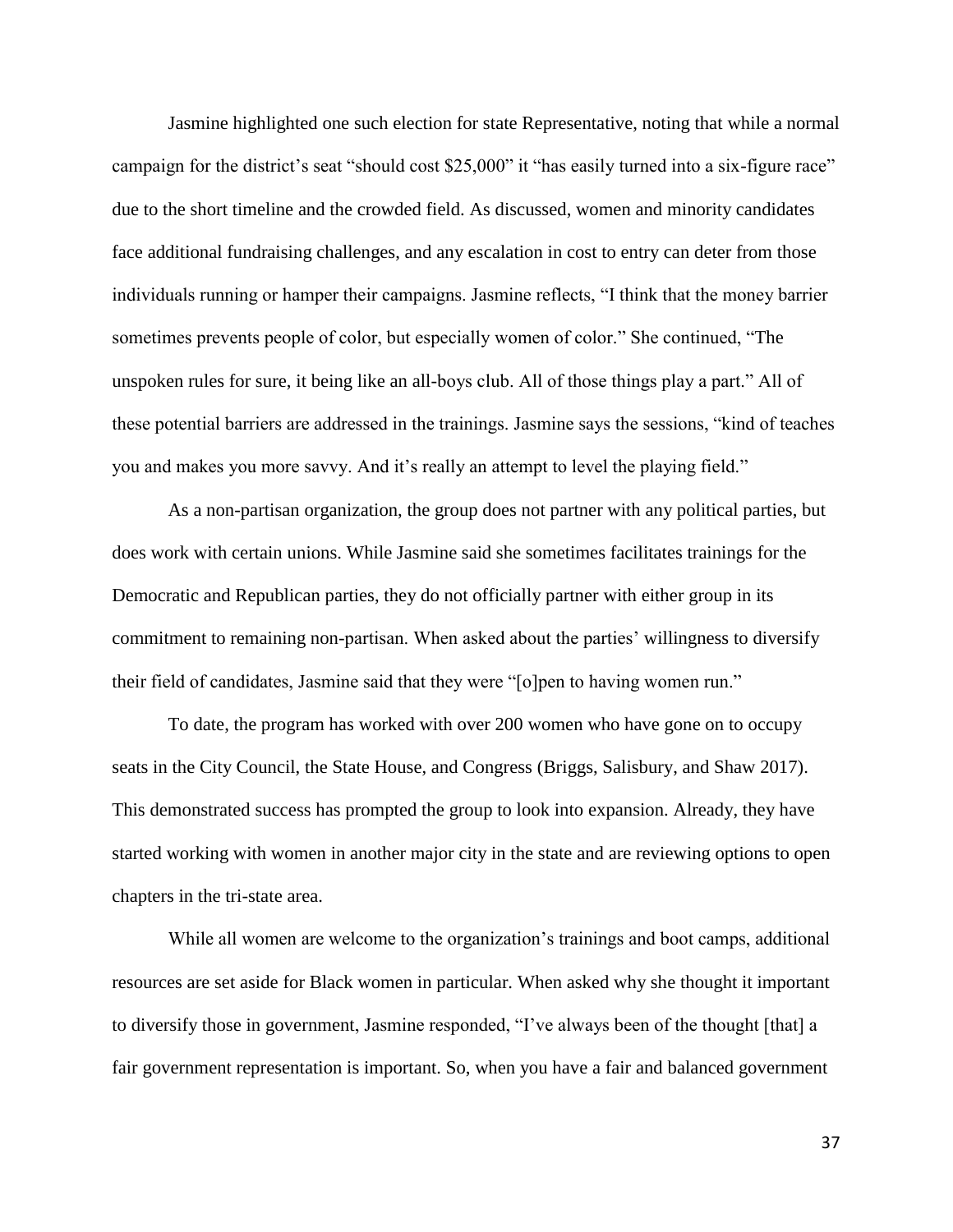that reflects those they govern, more things get done, better laws are made. You want all opinions for all people."

The campaign training program employs various means of supporting Black women through recruitment and training efforts. Its "Women of Color Project" was initiated to focus on Black women's election to public office. As the program remarks, "Women of Color face a different sort of challenges when seeking public office. She Can I is part of a coalition that is dedicated to making sure that Women of Color are represented in all levels of government."

The program also houses a PAC that, in following its mission is to elect Black women to public office, endorses Black women candidates and offers them financial resources for their run. The PAC "works to elect Black women to office in order to advance policies that champion Black women's interests. We have a vested interest in increasing representation of Black women in elected office and creating legislative parity."

In order for a candidate to receive such an endorsement, she must submit an application declaring her intent and discussing her background, campaign needs, and ideas for office. Notably, the application asks the applicants to discuss their commitment to advance the needs of Black women and minority communities (see Appendix B). When discussing the details of their campaign, applicants must indicate their number of paid staff members, number of paid women on the staff, and the number of paid Black women on the staff. Some of the application questions in particular ask how about their positions on issues relevant to minority communities. The questions in this section include:

- o What are the 3-4 issues you are campaigning on, and why? Explain in depth.
- o How do these issues affect black women and/or communities of color?
- $\circ$  If you currently hold, or previously held, public office, how have you worked to advance progressive policy that benefits black women and/or communities of color?
- o If you do not hold, or never have held, public office, how has your work helped to effect social or political change for black women and/or communities of color?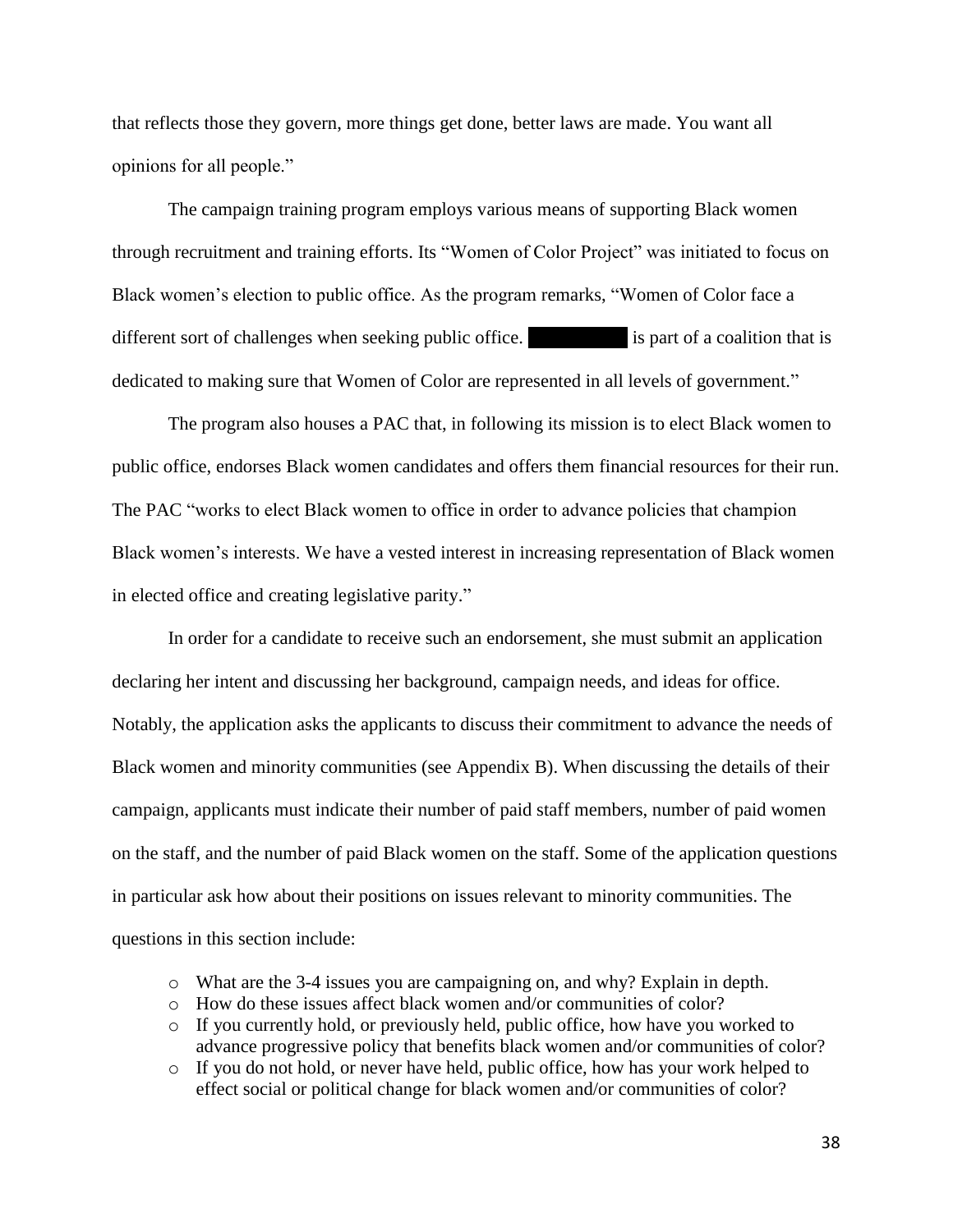While the goal of the PAC is to help elect Black women, the application seeks to ensure that the women will legislate with the needs of all minority communities in mind. The application questions demonstrate the organization's belief that Black women will represent the interests of a wide range of individuals, supporting literature that finds that women of color strive to represent multiple communities (Sanbonmatsu 2015). As a "one-stop-shop", this program recruits women with an interest in civic engagement, arms them with the knowledge needed to run, and helps them carve out a space for themselves in a field that is slow to progress.

#### *Conclusion*

Since the passage of the Voting Rights Act, women of color's share of the voting population has increased, along with their political capital (Baxter, Holmes, and Griffin 2015). While slowly, political apparatuses are widening their support of diverse candidacies in response to the calls for change within leadership. Like similar campaign training programs at the forefront of this push, the organization in this study was borne out of a desire to see more diversity among elected representatives. Jasmine understand that when considering a life in politics, "what often held potential candidates back was a lack of knowledge about how to navigate the system" (Briggs, Salisbury, and Shaw 2017). Thus, she created a framework to help women learn how to navigate said system.

A discussion with the organization's founder and a review of its marketing, training, and recruitment materials, clearly depicts a group that understands the real-world impacts of the challenges facing women, both minority and not, found in relevant literature and is dedicated to combating them. In its belief that women and women of color face additional barriers in running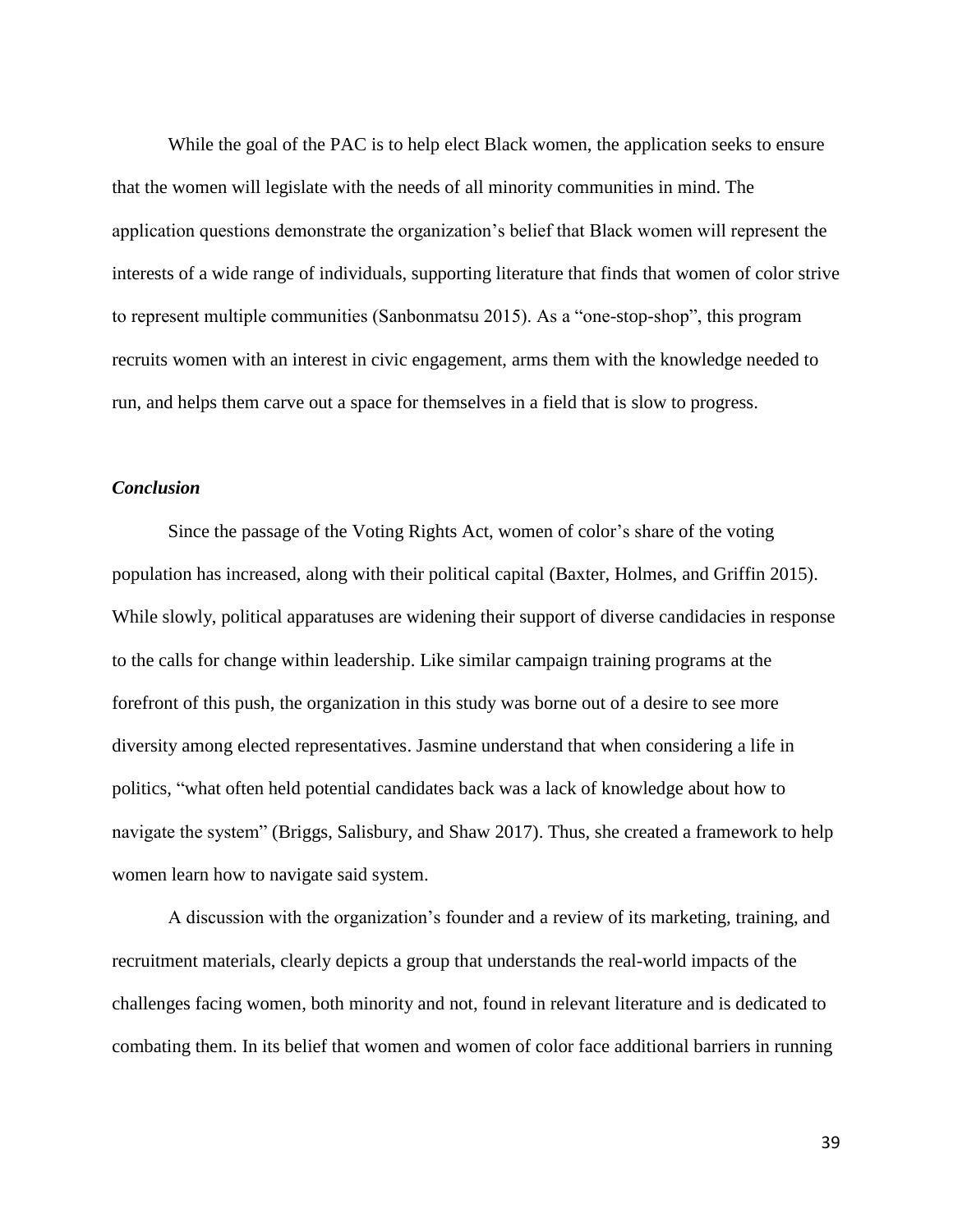for office, and that there is a particular need for parity in elected officials, the administrators structure their programming accordingly.

The broad mandate of the group, to not only elect more women, but also to engage them in the political process, reflects the growing understanding that success in this area is more nuanced than one woman's win on election night. While that individual win is certainly an achievement, and necessary in the ultimate goal of achieving parity in the political sphere, it is also important to get more women involved in politics. Knowing that doing so will lead to a natural increase to elected women, they aim to provide interested parties with support, mentorship, and education to enter the field.

The answer to Jasmine's original question of "why are no women of color elected" is complex and multi-faceted. While racial and gender biases are no longer stunt the upward trajectory of women and minorities in politics in ways they have historically, the legacies of those biases are present in the current underrepresentation in the political process, including an exclusion from traditional means of support. In her "safe space," Jasmine created a place where potential candidates could learn about politics, what it takes to run, and build a sisterhood. At the end of the day, progress will be accomplished when women change the norms of who can rule, government becomes reflective, and parity is achieved in politics. Jasmine reflects, "Success for me really does looking a government where there is parity in our statehouse. Where there are more than 12% of women of color elected to office and more than 30% of just women elected. So, success for me is parity."

#### *Weaknesses of the project*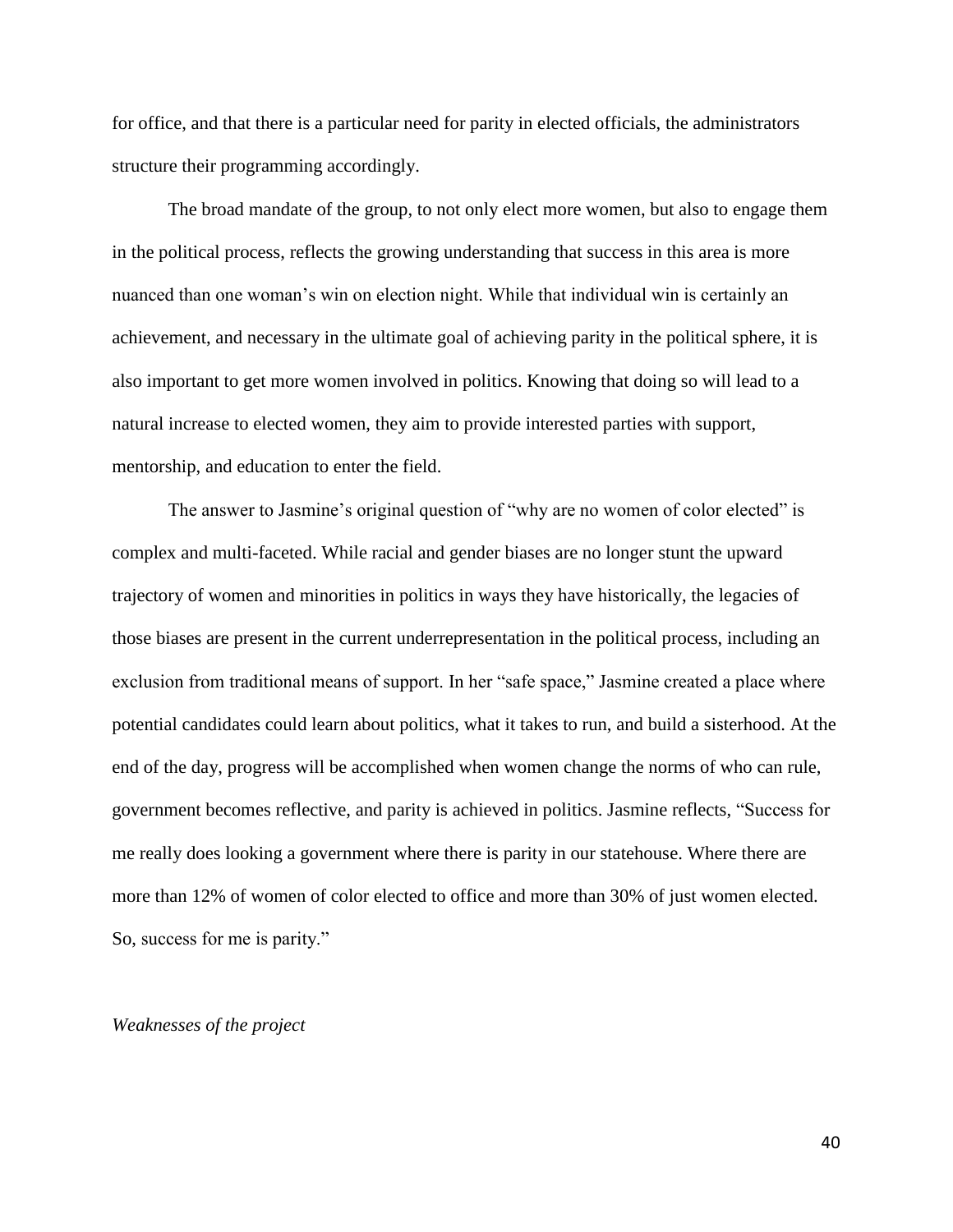Due to the limited scope of this study, it would not be appropriate to extrapolate its particulars to all campaign training programs. However, its basic findings that such organizations use tailored trainings to prepare individuals to run for office can be generalized. The process that this particular organization uses, from application to in-depth trainings, allows board members to select and train candidates whom they believe will be present strong and display a commitment. It follows that similar organizations would use a similar vetting process as well.

Nevertheless, there are some aspects of the project that are not as generalizable to other groups. For example, the organization included in this study is a smaller organization that currently is only operated in one city, although it works with women across the state and is looking to expand to the tri-state area, and primarily works with women who are interested in running in local and state elections. This contrasts some of the national women-centered campaign training organizations that have chapters in states across the country and work with women who are interested in election to federal office.

It is also important to point out that the organization included in this study has a "women of color project" that only works with Black women. While all women of color face racial barriers on the path to office, each racial minority faces its own challenges, and one should not assume that the needs of all women of color will be met by a group with a focus on Black women. An additional study that looks at a campaign training program that welcomes all women of color would be helpful to this end.

Additionally, this study only includes interviews with the program's administrator, and does not account for the view points of the women who attend the boot camps or enroll in the training program. Adding this perspective would illuminate any disconnect between program leaders and the participants regarding subject such as effectiveness of the program, relevance of topics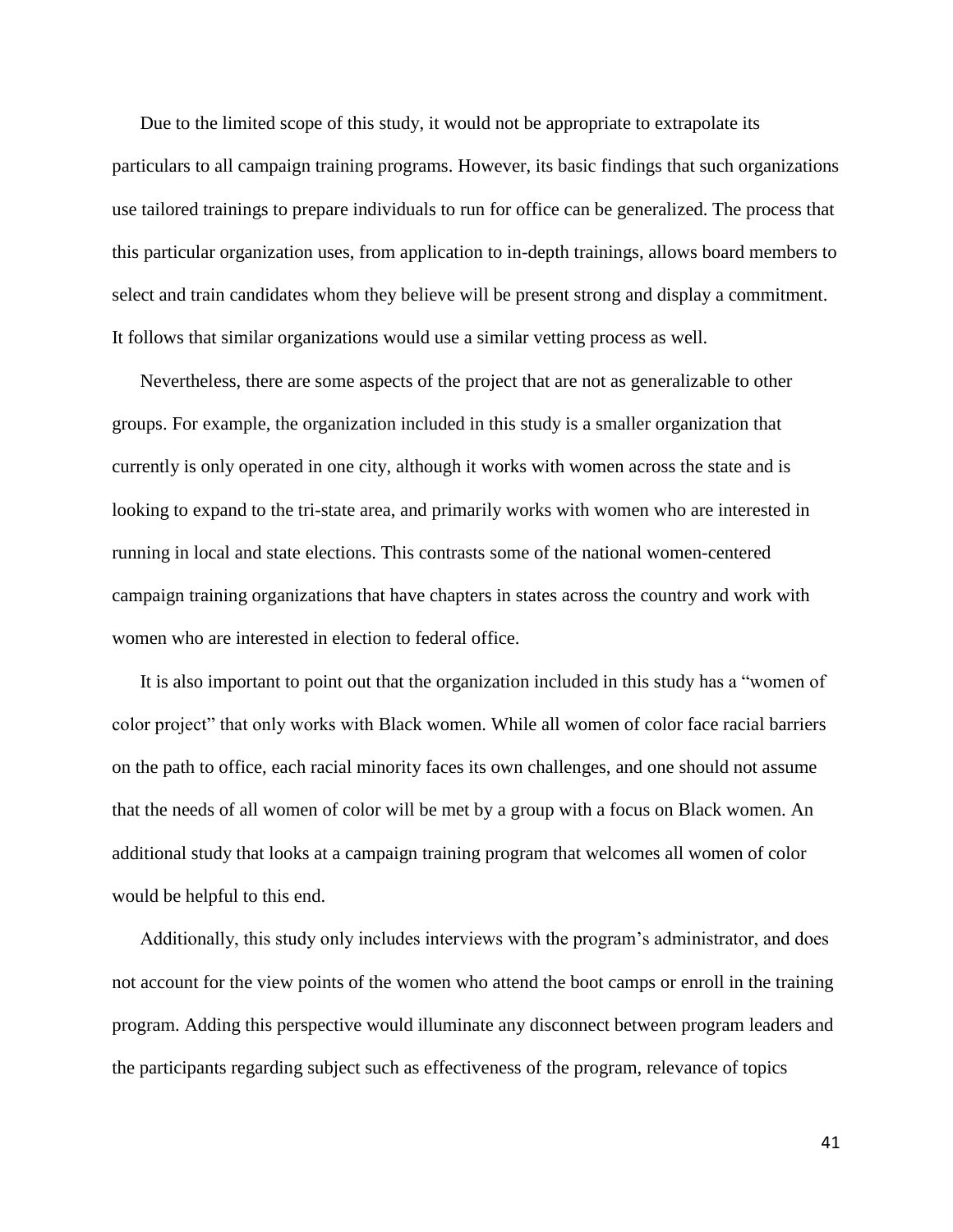presented, feelings of preparedness, and overall attitudes towards the experience. Topic relevance and feelings of preparedness are especially important because it speaks to the perceived challenges on the campaign trail and the political reality of the candidates.

#### *Areas of Future Study*

The use of campaign training programs is only one facet in the election of women of color to political office. In order to develop our understanding of why racial and gender disparities exist and persist in the political sphere, and the best approach to closing those gaps, political scientists need to expand the study of women of color and American politics. Future researchers must first be open to focusing on women of color, as opposed to women as a group, and be willing to drill into the details of minority candidacies.

It is essential that future research on women of color and politics expand its scope beyond Black women. While the term "women of color" is sometimes used to refer to Black women, it is not sufficient to only study that one group. Just as a study of women will mask the experiences of women of color, a study of Black women may mask the experiences of members of other racial and ethnic groups. Cohen writes,

documented or written knowledge on the political involvement of women of color is not evenly distributed across racial groups. There has been significantly more written on the experiences of Black women within and outside of traditional modes of political expression. Unfortunately, the political actions and ideas of other women of color have only recently made their way onto the research agendas of those who study women and politics, and those who study American politics generally. In part, this disturbing phenomenon is due to the limited ways in which political scientists continue to conceptualize issues of race, namely in terms of a simple dichotomy between whites and Blacks (Cohen 2003, 193).

To do so, we need to first disaggregate the meaning of women of color as,

…any attempt to understand or explain the political activity of women of color must pay direct attention to and account for those unique experiences that define their opportunity structure. This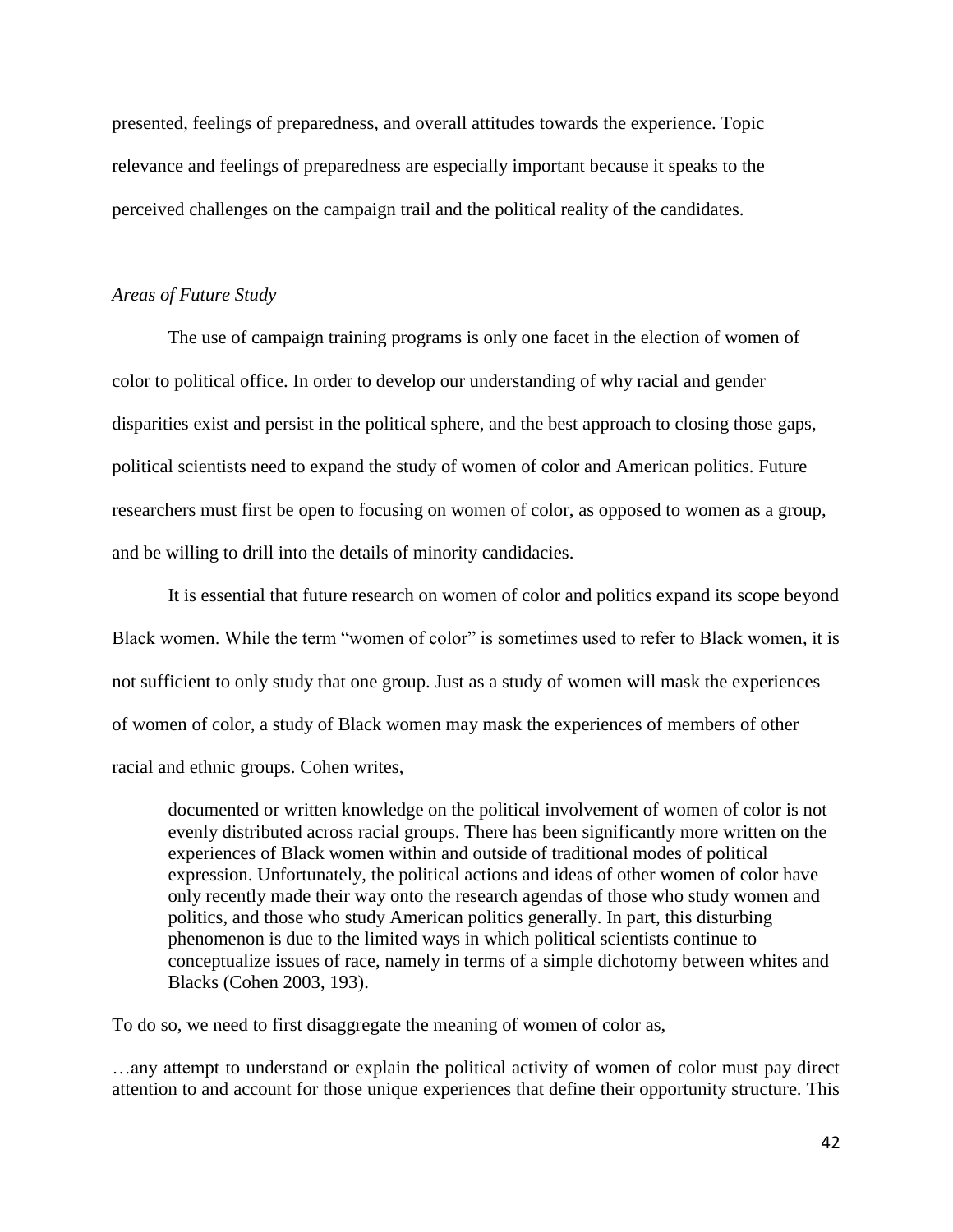is not to say that there are to systemic trends influencing the life chances of women of color, and we should surely be in the business of drawing universal conclusions when they are appropriate. However, the varied lived experiences of women of color, as well as the unequal and skewed distribution of the limited knowledge we do have, necessitates that we further break down our categories of analysis (Cohen 2003, 203).

Additionally, the challenges facing women of color in politics do not end after a victory is called on election night. Once in office, the representatives must find their place in such "racialized institutions that adhere to the gender and racial norms and preferences" that the women "defy by their very existence" (Smooth 2008, 177). In order to determine the broader circumstances surrounding a woman of color's experience in office, researchers must study the different components of their work life including their relationships with fellow lawmakers, effectiveness in office, and decision to run for re-election.

Not only is it important for one's constituents to perceive them as effective, but it is equally important for a lawmaker's colleagues to perceive them in that manner as well. Being seen as influential by fellow lawmakers is critical in getting legislation passed which contributes to one's legislative success. Gender and race play and important part in determining if one is seen as influential and "[b]eing considered influential is an important step in successfully representing constituents and the policies that are key to their political, economic, and social interests" (Smooth 2008, 176). Research should study if women of color have equal access to leadership rolls, and other signifiers of formal power, as well as informal circles of power (Smooth 2008).

Further research should also study the partisan split in the number of women of color who run for office. In 2014, only 6.7% of minority women in Congress, and 7.2% of minority women state legislators, from the two major parties identified as Republican (Sanbonmatsu 2015). Looking at all party affiliations, "among all minority female members of Congress, 28 are Democrats and just 2 are Republicans, whereas among minority female state legislators across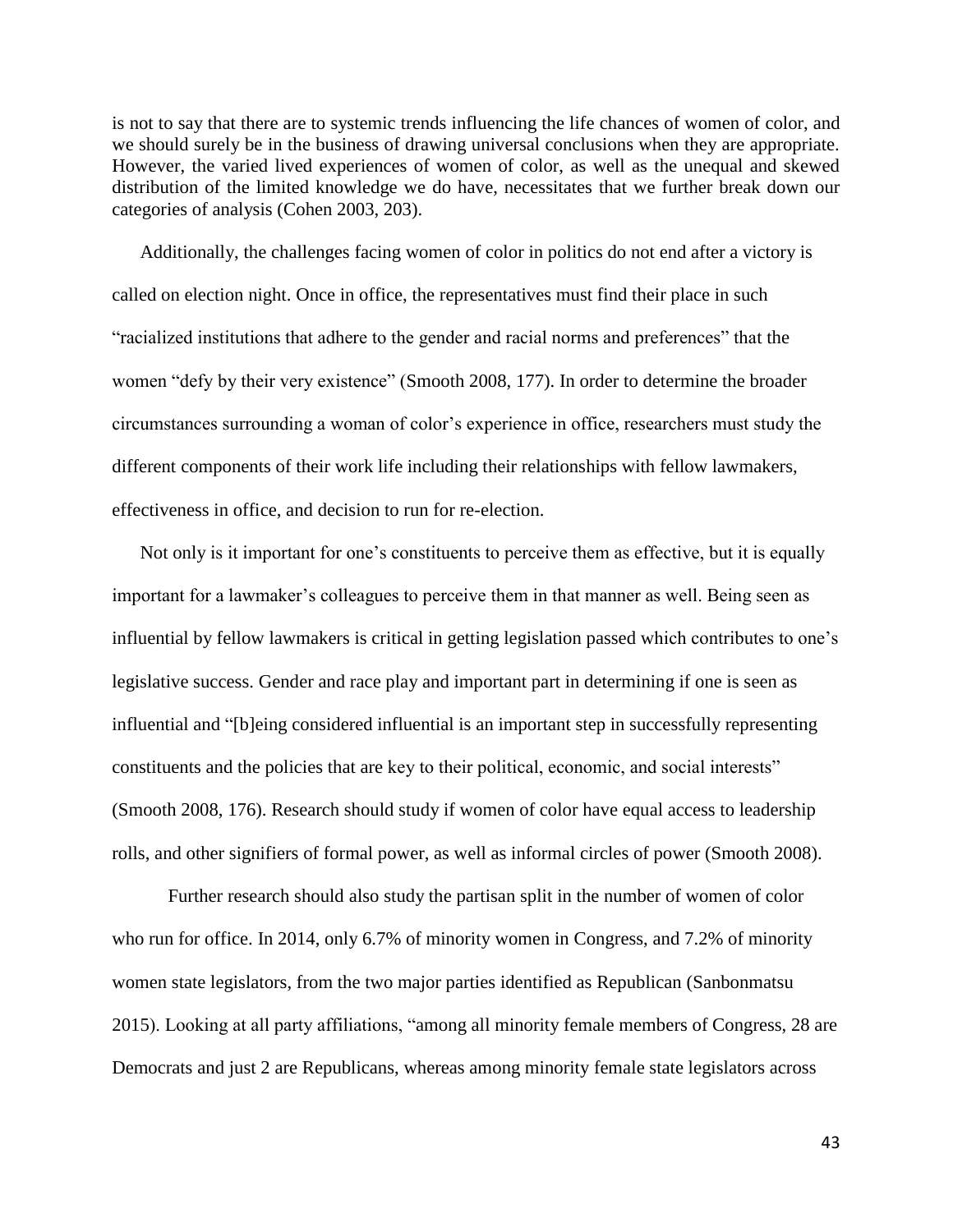the fifty states, 347 are Democrats and 27 are Republicans" (Sanbonmatsu 2015, 6). This disparity is reflected in the candidacy gap as well. Sanbonmatsu found that in 2014,

The women of color who ran for statewide office were primarily Democrats (79.5%), while about one-fifth (20.5%) were Republicans. Among the Democratic women running statewide, 83.3% were white and 16.7% were women of color; among Republican women, 94.5% were white and only 5.5% were women of color. Thus, Democratic women of color are dramatically outpacing Republican women of color as statewide candidates (Sanbonmatsu 2015, 6).

Sanbonmatsu argues that this candidacy and representation gap, and the apparent "relationship of women of color with the parties" is "consistent with the two parties' realignment on civil rights. The parties' distinct orientations toward racial politics continue, most recently with Republican Party support of voter identification laws and the party's internal divisions on immigration policy" (Sanbonmatsu 2015, 9). She also points to uneven recruitment efforts led by the parties, again due to the trend that party leaders seek out candidates who look like themselves.

This close relationship with the Democratic Party is not confined to women of color. Overall, "racial minorities, like women as a group, tend to be aligned with the Democratic Party" (Sanbonmatsu 2015, 10). This is not to say that there have not been prominent women of color to serve as Republicans on the national stage. Former Secretary of State Condoleezza Rice, former Ambassador to the United Nations Nikki Haley, and former Governor of New Mexico Susana Martinez, all gained attention for their election to office. A closer study of women of color who choose to run as Republicans and Democrats, can shed light on the internal discussion had when deciding which political party best aligns with their views.

The majority of elected women of color hail from districts where the majority of the population are racial and ethnic minorities, i.e. majority-minority districts (Sanbonmatsu 2015, 2). This understanding serves as an explanation for why women of color are a higher percentage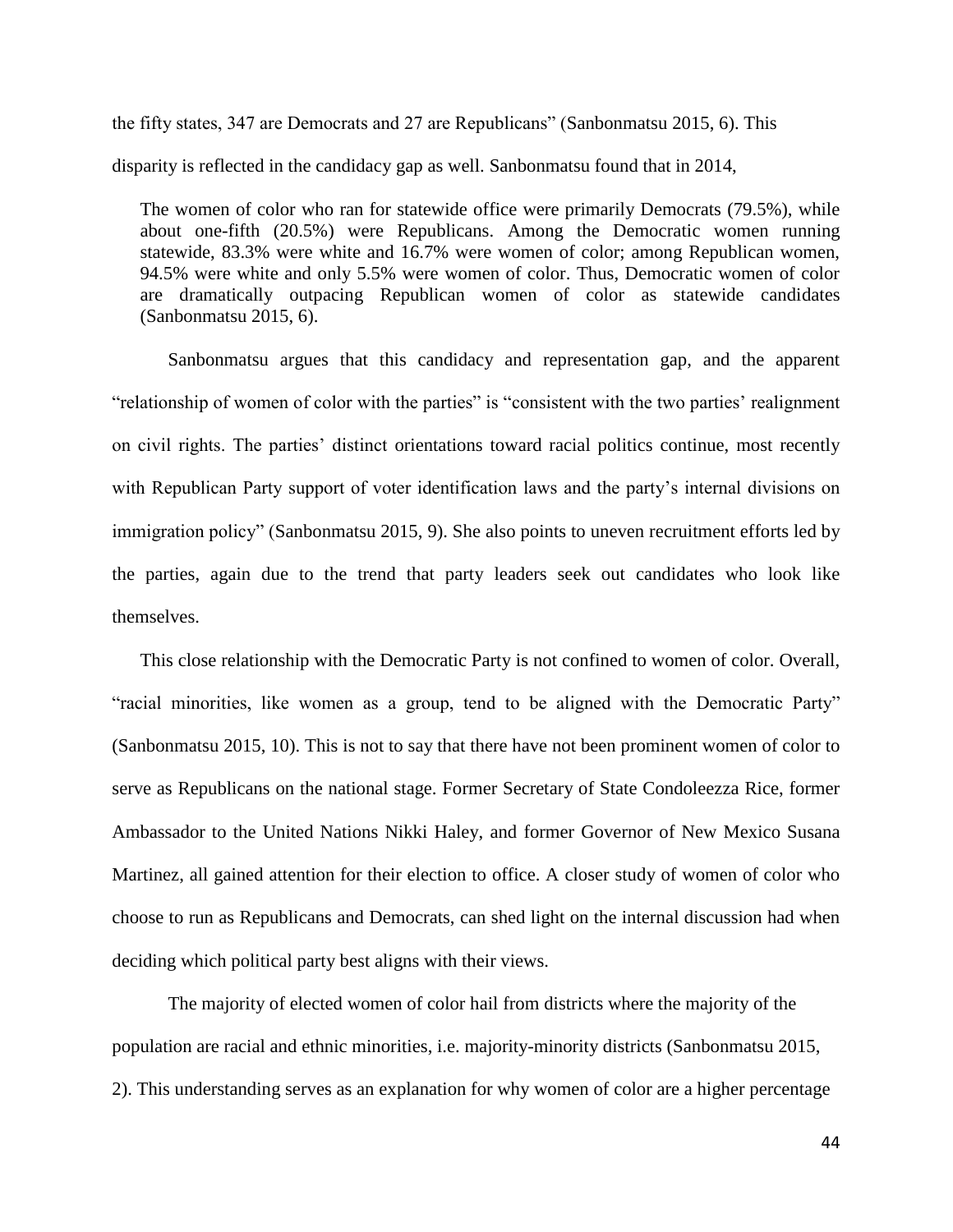of the U.S. House of Representatives than in the U.S. Senate (see Appendix C). The increased representation of women of color in office will require the election of minority women in districts and states that do not have such an automatic voter base. Bedolla, Tate, and Wong argue that unless women of color make gains in majority-white districts, "it is unlikely that underrepresentation will decrease significantly in the near term" (Bedolla, Tate, and Wong 2014, 251).

Further research is needed to fully explain why women of color overwhelmingly represent minority districts and how they can build electoral relationships and support in majority white districts. It would be useful to compare the women of color who run in, and represent, majorityminority districts with those who run from, and represent majority-majority districts with particular attention compared to campaign style and issue priorities. Sanbonmatsu argues that "Statewide candidates of color typically need to balance a moderate campaign appeal to whites at the same time that they attract minority voters…" and more research can offer a new perspective on this assessment (Sanbonmatsu 2015, 10).

Finally, in order for women of color in American politics to be properly studied, the field of political science needs to diversify and expand its curriculum for future researchers. Cohen argues that the current state of political science does not allow for a significant exploration of women of color. As seen with the civil rights and women's movements, discussions of political science can overlook the unique experiences of women of color. Cohen writes that even when studying racial politics, it is the male experience that is discussed,

For example, inclusion of a Black politics course in a political science department does not guarantee any systemic examination of the politics of Black women. Instead, courses on Black politics, like courses on other marginal communities, have generally meant the study of Black leaders or more specifically Black men, with limited attention given to the distinct political histories and activities of Black women (Cohen 2003, 192).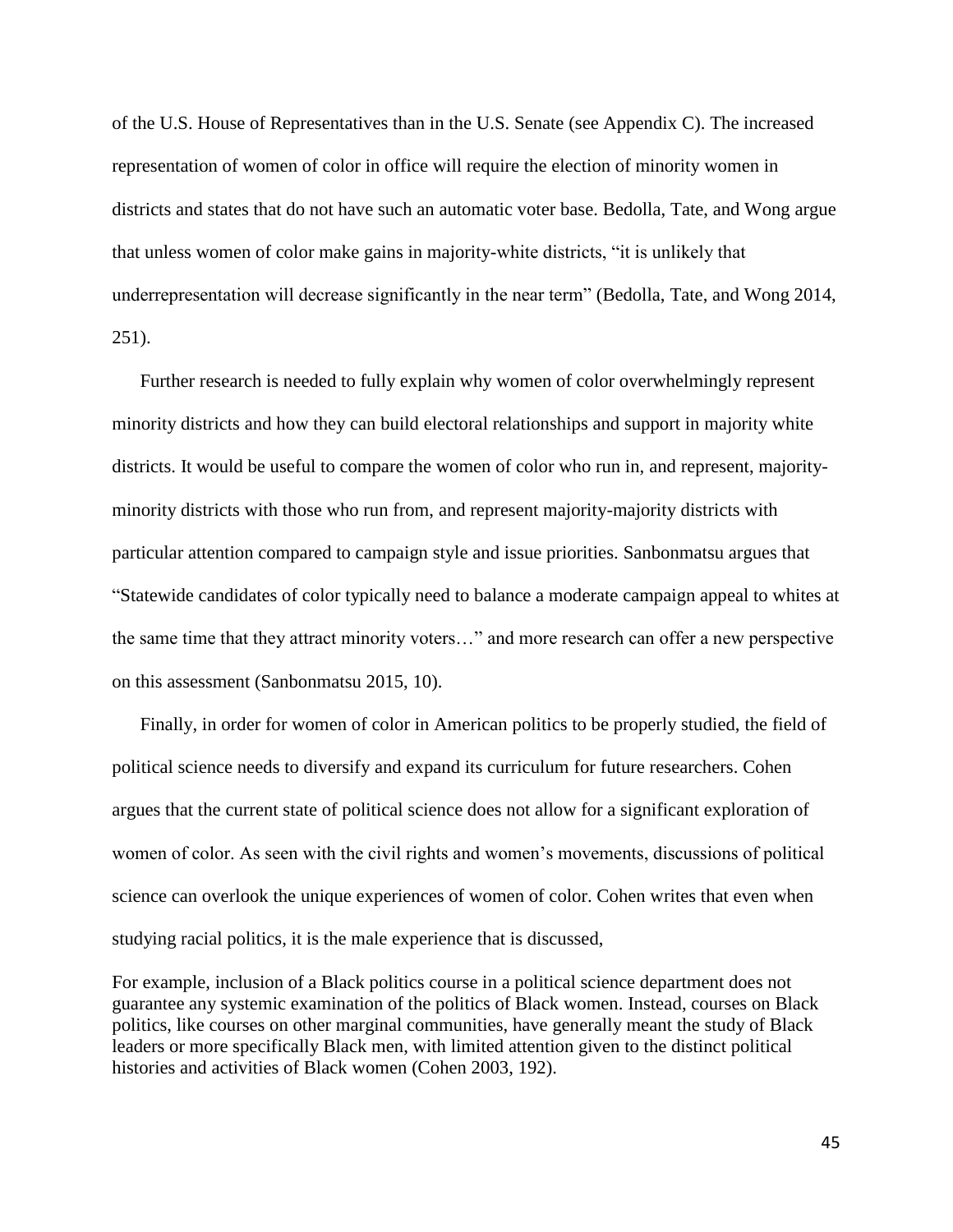She continues, "Similarly, courses and research on women and politics generally assume whiteness as the norm and reference women of color in an additive manner. As a result, in both cases Asian, Latina, Native American, and Black women are subsumed under more easily identifiable and supposedly inclusive categories, such as race or gender" (Cohen 2003, 192). As political scientists, "We must expect all those who study women and politics to consistently address the issues confronted by women of color, challenging the unspoken normative standard of whiteness in this field and making central the interaction of gender, race, and ethnicity in our field" (Cohen 2003, 208).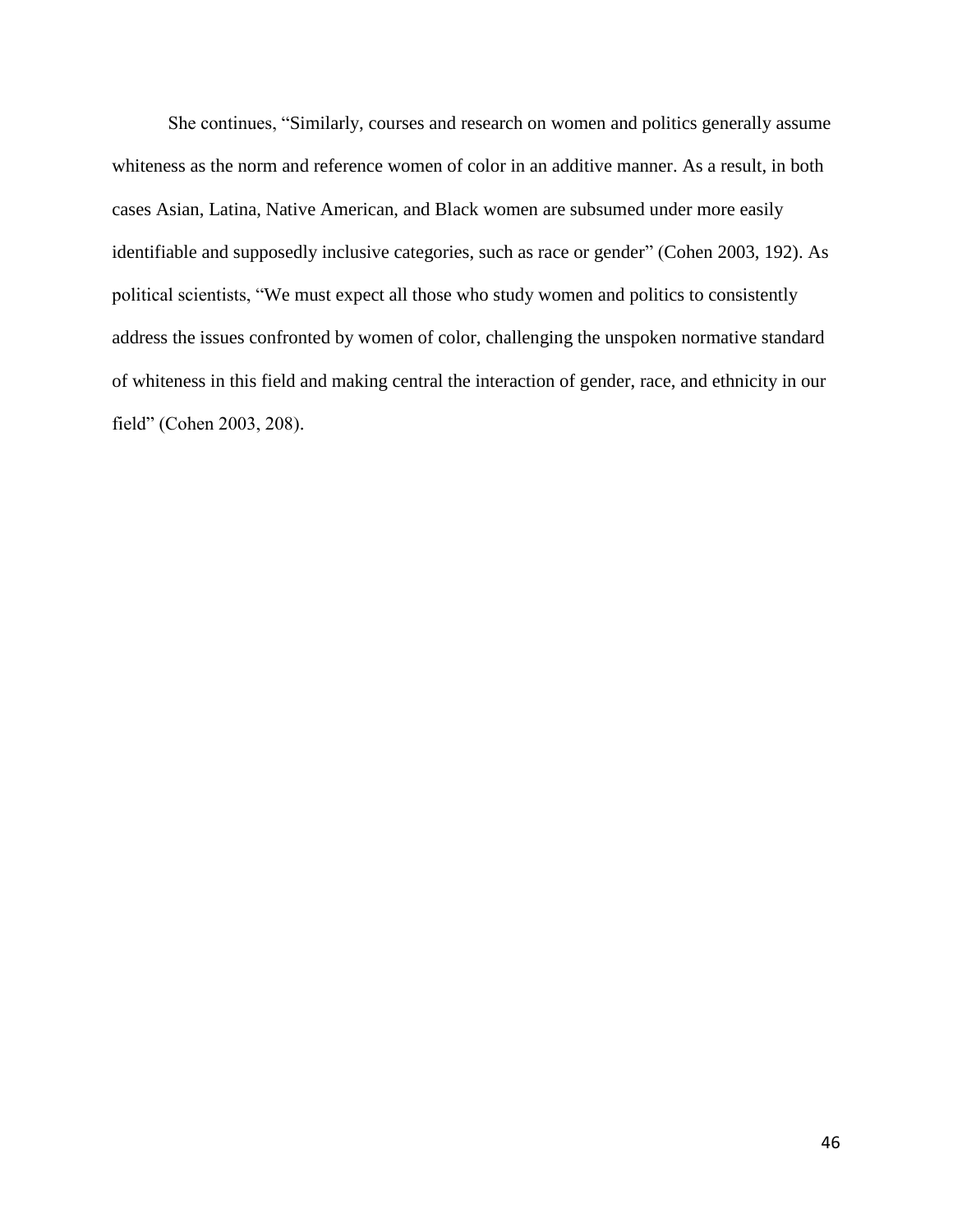#### **REFERENCES**

- 1. "About Us She Can Win."<https://www.shecanwin.net/about-us/> (December 19, 2018).
- 2. Baer, Denise L. 2003. *Women, Women's Organizations, and Political Parties 1*. Oxford University Press. [http://www.oxfordscholarship.com/view/10.1093/0198293488.001.0001/acprof-](http://www.oxfordscholarship.com/view/10.1093/0198293488.001.0001/acprof-9780198293484-chapter-6)[9780198293484-chapter-6](http://www.oxfordscholarship.com/view/10.1093/0198293488.001.0001/acprof-9780198293484-chapter-6) (February 9, 2019).
- 3. Baxter, Emily, Kaitlin Holmes, and Rob Griffin. 2015. "The Importance of Women of Color Voters: Then and Now." *Center for American Progress*. [https://www.americanprogress.org/issues/women/news/2015/08/26/120074/the-importance-of](https://www.americanprogress.org/issues/women/news/2015/08/26/120074/the-importance-of-women-of-color-voters-then-and-now/)[women-of-color-voters-then-and-now/](https://www.americanprogress.org/issues/women/news/2015/08/26/120074/the-importance-of-women-of-color-voters-then-and-now/) (March 14, 2019).
- 4. Bedolla, Lisa Garcia, Katherine Tate, and Janelle Wong. 2014. "Indelible Effects: The Impact of Women of Color in the U.S. Congress." In *Women and Elective Office*, eds. Sue Thomas and Clyde Wilcox. Oxford University Press, 235–52. [http://www.oxfordscholarship.com/view/10.1093/acprof:oso/9780199328734.001.0001/acprof](http://www.oxfordscholarship.com/view/10.1093/acprof:oso/9780199328734.001.0001/acprof-9780199328734-chapter-14) [-9780199328734-chapter-14](http://www.oxfordscholarship.com/view/10.1093/acprof:oso/9780199328734.001.0001/acprof-9780199328734-chapter-14) (December 6, 2018).
- 5. Branch, Enobong Hannah. 2011. *Opportunity Denied: Limiting Black Women to Devalued Work*. New Brunswick, N.J: Rutgers University Press.
- 6. Briggs, Ryan, Greg Salisbury, and Colt Shaw. 2017. "Meet the 2017 City & State PA 40 Under 40 Rising Stars." *City & State PA*. [https://www.cityandstatepa.com/content/meet-2017](https://www.cityandstatepa.com/content/meet-2017-city-state-pa-40-under-40-rising-stars) [city-state-pa-40-under-40-rising-stars](https://www.cityandstatepa.com/content/meet-2017-city-state-pa-40-under-40-rising-stars) (December 19, 2018).
- 7. Burrell, Barbara C. 2003. *Money and Women's Candidacies for Public Office*. Oxford University Press. [http://www.oxfordscholarship.com/view/10.1093/0198293488.001.0001/acprof-](http://www.oxfordscholarship.com/view/10.1093/0198293488.001.0001/acprof-9780198293484-chapter-4)
	- [9780198293484-chapter-4](http://www.oxfordscholarship.com/view/10.1093/0198293488.001.0001/acprof-9780198293484-chapter-4) (February 9, 2019).
- 8. "Candidate Training." *Emerge America*.<https://emergeamerica.org/candidate-training/> (December 19, 2018).
- 9. Carroll, Susan J. 2009. "Reflections on Gender and Hillary Clinton's Presidential Campaign: The Good, the Bad, and the Misogynic." *Politics & Gender* 5(01): 1.
- 10. Choo, Hae Yeon, and Myra Marx Ferree. 2010. "Practicing Intersectionality in Sociological Research: A Critical Analysis of Inclusions, Interactions, and Institutions in the Study of Inequalities." *Sociological Theory* 28(2): 129–49.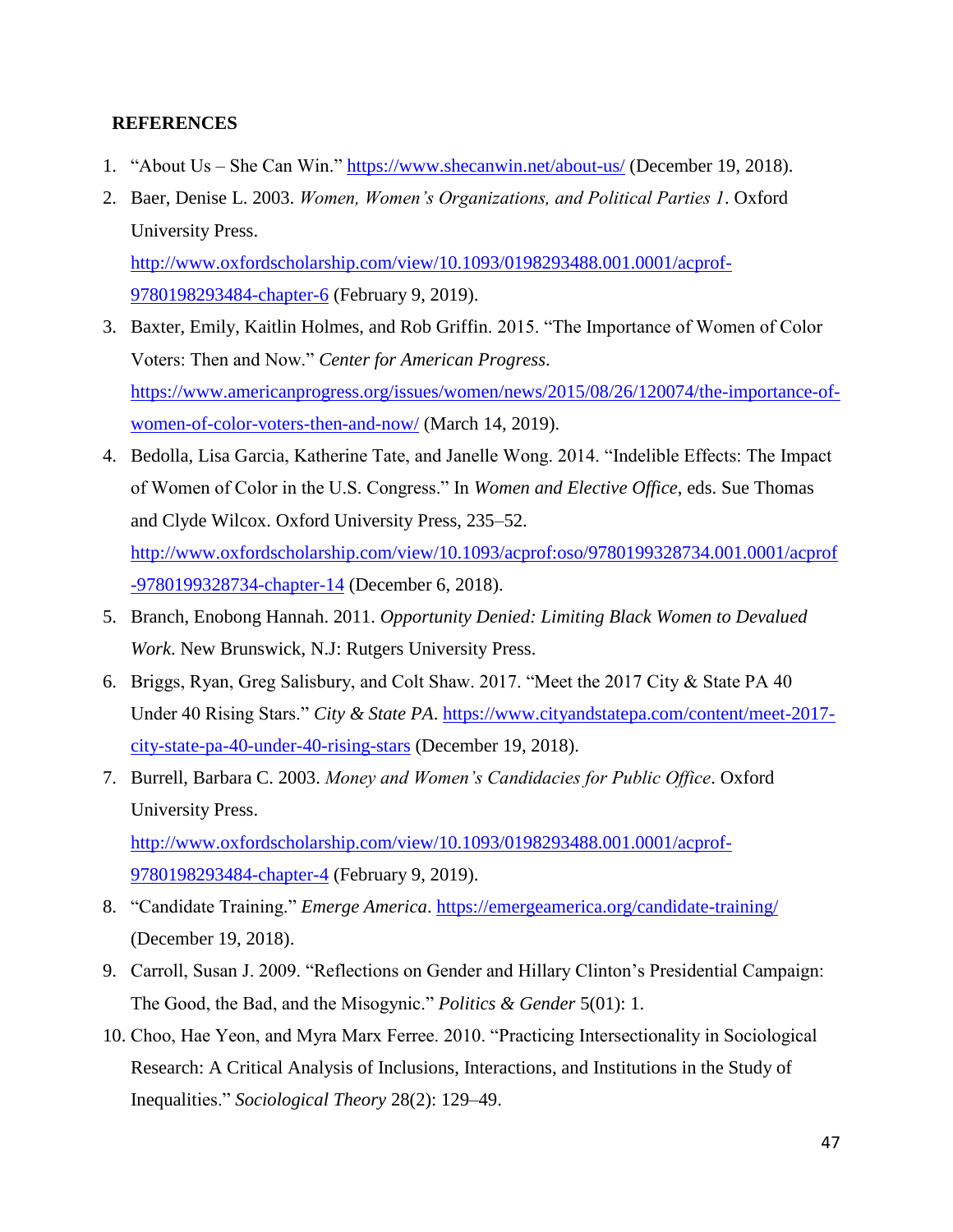- 11. Cohen, Cathy J. 2003. *A Portrait of Continuing Marginality: The Study of Women of Color in American Politics 1*. Oxford University Press. [http://www.oxfordscholarship.com/view/10.1093/0198293488.001.0001/acprof-](http://www.oxfordscholarship.com/view/10.1093/0198293488.001.0001/acprof-9780198293484-chapter-9)[9780198293484-chapter-9](http://www.oxfordscholarship.com/view/10.1093/0198293488.001.0001/acprof-9780198293484-chapter-9) (February 9, 2019).
- 12. "Current Numbers." 2015. *CAWP*.<http://www.cawp.rutgers.edu/current-numbers> (December 19, 2018).
- 13. Denyse Johnson Carew, Jessica. 2012. "'Lifting as We Climb?' The Role of Stereotypes in the Evaluation of Political Candidates at the Intersection of Race and Gender." Duke University.
- 14. Dittmar, Kelly, Kira Sanbonmatsu, and Susan J Carroll. 2018. *A Seat at the Table: Congresswomen's Perspectives on Why Their Presence Matters*.
- 15. Dolan, Kathleen A. 2004. *Voting for Women: How the Public Evaluates Women Candidates*. Boulder, Colo: Westview Press.
- 16. Donna Brazile et al. 2018. *For Colored Girls Who Have Considered Politics*. First edition. New York: St. Martin's Press.
- 17. Fox, Richard L., and Jennifer L. Lawless. 2010. "If Only They'd Ask: Gender, Recruitment, and Political Ambition." *The Journal of Politics* 72(2): 310–26.
- 18. Fraga, Lius Ricardo, Valerie Martinez-Ebers, Linda Lopez, and Ricardo Ramírez. 2008. "Representing Gender and Ethnicity: Strategic Intersectionality." In *Legislative Women: Getting Elected, Getting Ahead*, ed. Beth Reingold. Boulder, Colo: Lynne Rienner.
- 19. Gay, Claudine, and Katherine Tate. 1998. "Doubly Bound: The Impact of Gender and Race on the Politics of Black Women." *Political Psychology* 19(1): 169–84.
- 20. Herrnson, Paul S. 2008. *Congressional Elections: Campaigning at Home and in Washington*. 5th ed. Washington, D.C: CQ Press.
- 21. Holman, Mirya R., and Monica C. Schneider. 2018. "Gender, Race, and Political Ambition: How Intersectionality and Frames Influence Interest in Political Office." *Politics, Groups, and Identities* 6(2): 264–80.
- 22. Kuznits, Hadas. 2019. "She Can Win Bootcamp: Helping Woman Interested in Running for Office." *KYW*. [https://kywnewsradio.radio.com/articles/news/she-can-win-bootcamp-helping](https://kywnewsradio.radio.com/articles/news/she-can-win-bootcamp-helping-woman-interested-running-office)[woman-interested-running-office](https://kywnewsradio.radio.com/articles/news/she-can-win-bootcamp-helping-woman-interested-running-office) (March 12, 2019).
- 23. Lawless, Jennifer L., Richard L. Fox, and Gail Baitinger. 2014. "Women's Underrepresentation in U.S. Politics: The Enduring Gender Gap in Political Ambition." In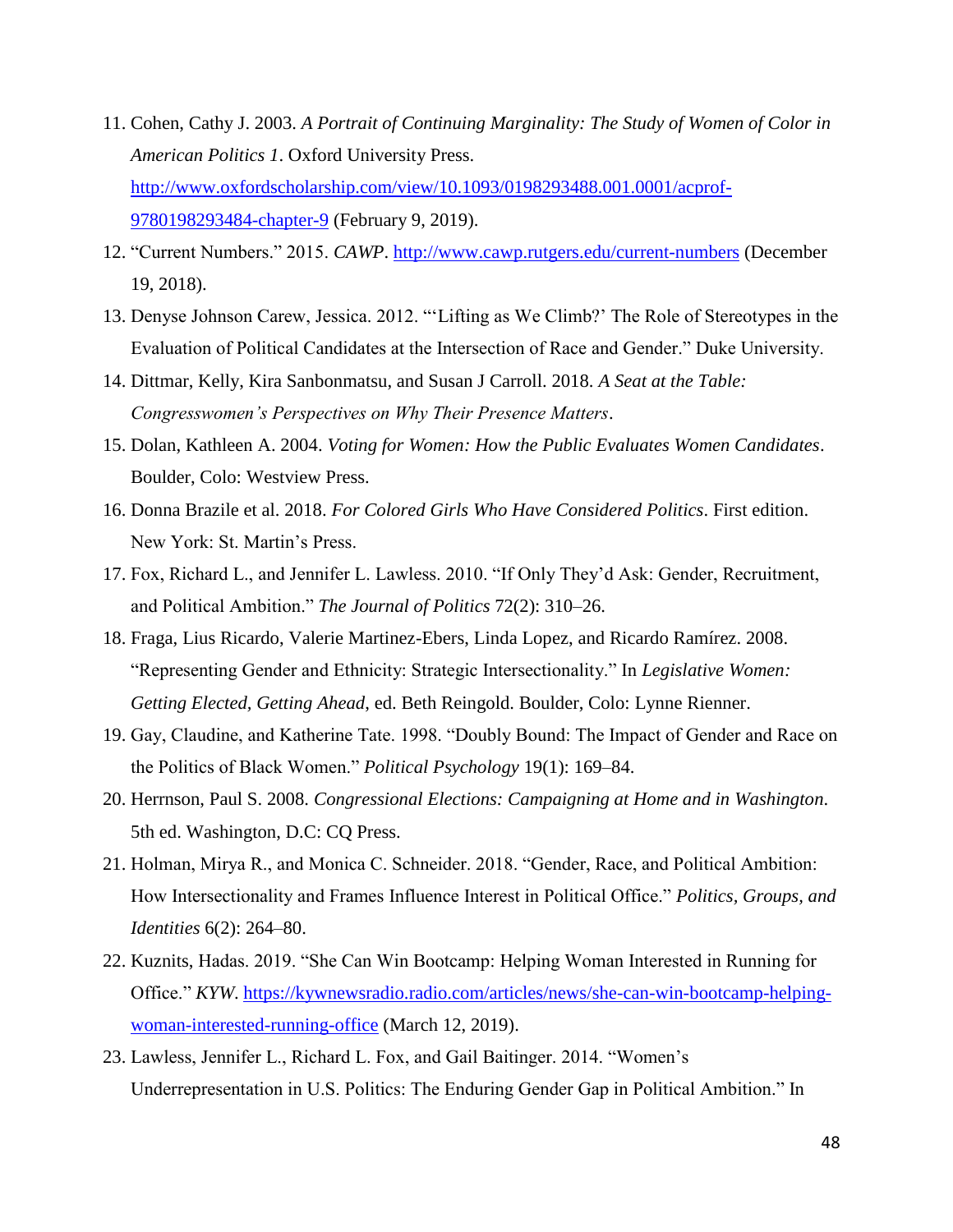*Women and Elective Office*, eds. Sue Thomas and Clyde Wilcox. Oxford University Press, 27– 45.

[http://www.oxfordscholarship.com/view/10.1093/acprof:oso/9780199328734.001.0001/acprof](http://www.oxfordscholarship.com/view/10.1093/acprof:oso/9780199328734.001.0001/acprof-9780199328734-chapter-2) [-9780199328734-chapter-2](http://www.oxfordscholarship.com/view/10.1093/acprof:oso/9780199328734.001.0001/acprof-9780199328734-chapter-2) (November 28, 2018).

- 24. Mansbridge, Jane. 1999. "Should Blacks Represent Blacks and Women Represent Women? A Contingent 'Yes.'" *The Journal of Politics* 61(3): 628–57.
- 25. ———. 2003. "Rethinking Representation." *The American Political Science Review* 97(4): 515–28.
- 26. McLean, Joan E. 2003. *Campaign Strategy*. Oxford University Press. [http://www.oxfordscholarship.com/view/10.1093/0198293488.001.0001/acprof-](http://www.oxfordscholarship.com/view/10.1093/0198293488.001.0001/acprof-9780198293484-chapter-3)[9780198293484-chapter-3](http://www.oxfordscholarship.com/view/10.1093/0198293488.001.0001/acprof-9780198293484-chapter-3) (February 9, 2019).
- 27. REYNOLDS, ANDREW. 2013. "Representation and Rights: The Impact of LGBT Legislators in Comparative Perspective." *The American Political Science Review* 107(2): 259–74.
- 28. Rozell, Mark J. 2000. "Helping Women Run and Win: Feminist Groups, Candidate Recruitment and Training." *Women & Politics* 21(3): 101–16.
- 29. Sanbonmatsu, Kira. 2015a. "Electing Women of Color: The Role of Campaign Trainings." *Journal of Women, Politics & Policy* 36(2): 137–60.
- 30. ———. 2015b. *Why Not a Woman of Color?: The Candidacies of US Women of Color for Statewide Executive Office*. Oxford University Press. [http://www.oxfordhandbooks.com/view/10.1093/oxfordhb/9780199935307.001.0001/oxfordh](http://www.oxfordhandbooks.com/view/10.1093/oxfordhb/9780199935307.001.0001/oxfordhb-9780199935307-e-43) [b-9780199935307-e-43](http://www.oxfordhandbooks.com/view/10.1093/oxfordhb/9780199935307.001.0001/oxfordhb-9780199935307-e-43) (December 13, 2018).
- 31. Sapiro, Virginia. 1981. "Research Frontier Essay: When Are Interests Interesting? The Problem of Political Representation of Women." *American Political Science Review* 75(03): 701–16.
- 32. Smooth, Wendy. 2006. "Intersectionality in Electoral Politics: A Mess Worth Making." *Politics & Gender* 2(03). [http://www.journals.cambridge.org/abstract\\_S1743923X06261087](http://www.journals.cambridge.org/abstract_S1743923X06261087) (November 28, 2018).
- 33. ———. 2008. "Gender, Race, and the Exercise of Power and Influence." In *Legislative Women: Getting Elected, Getting Ahead*, ed. Beth Reingold., 157–96.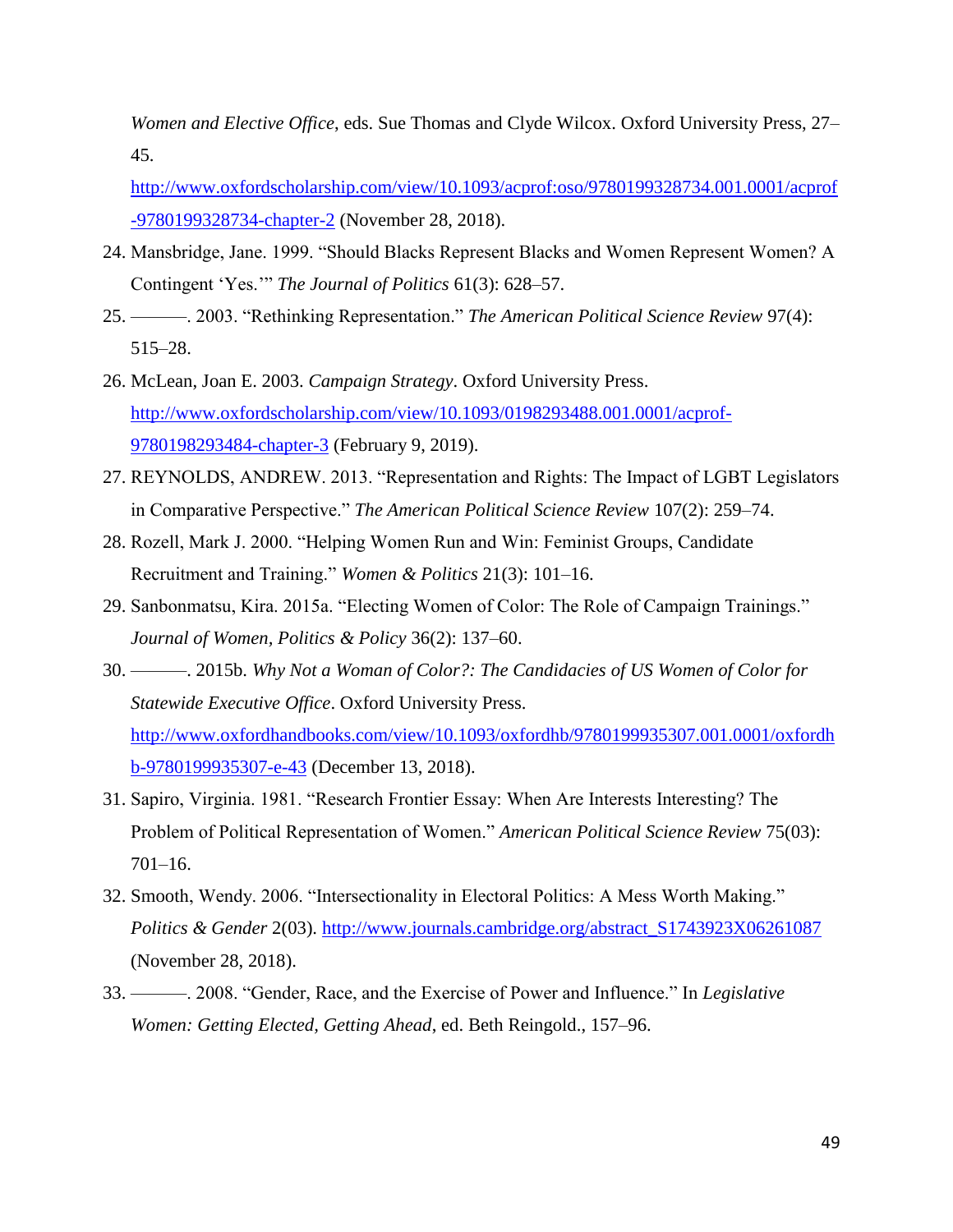- 34. Stokes‐Brown, Atiya Kai, and Kathleen Dolan. 2010. "Race, Gender, and Symbolic Representation: African American Female Candidates as Mobilizing Agents." *Journal of Elections, Public Opinion & Parties* 20(4): 473–94.
- 35. Swain, Carol M. 1993. *Black Faces, Black Interests: The Representation of African Americans in Congress /*. Cambridge, Mass.: Harvard University Press,.
- 36. Taylor, Charles. 1992. *Multiculturalism and "The Politics of Recognition": An Essay*. ed. Amy Gutmann. Princeton, N.J: Princeton University Press.
- 37. Thomas, Sue. 2003. *The Impact of Women in Political Leadership Positions*. Oxford University Press. [http://www.oxfordscholarship.com/view/10.1093/0198293488.001.0001/acprof-](http://www.oxfordscholarship.com/view/10.1093/0198293488.001.0001/acprof-9780198293484-chapter-5)[9780198293484-chapter-5](http://www.oxfordscholarship.com/view/10.1093/0198293488.001.0001/acprof-9780198293484-chapter-5) (February 9, 2019).
- 38. "U.S. Census Bureau QuickFacts: UNITED STATES." <https://www.census.gov/quickfacts/fact/table/US/LFE046217> (December 19, 2018).
- 39. Valelly, Richard M., and Carol M. Swain. 1995. "Black Faces, Black Interests: The Representation of African Americans in Congress." *Journal of Policy Analysis and Management* 14(2): 346.
- 40. "Women of Color in Elective Office 2018." 2018. *CAWP*. <http://www.cawp.rutgers.edu/women-color-elective-office-2018> (December 19, 2018).
- 41. YOUNG, IRIS MARION. 1997. "DEFERRING GROUP REPRESENTATION." *Nomos* 39: 349–76.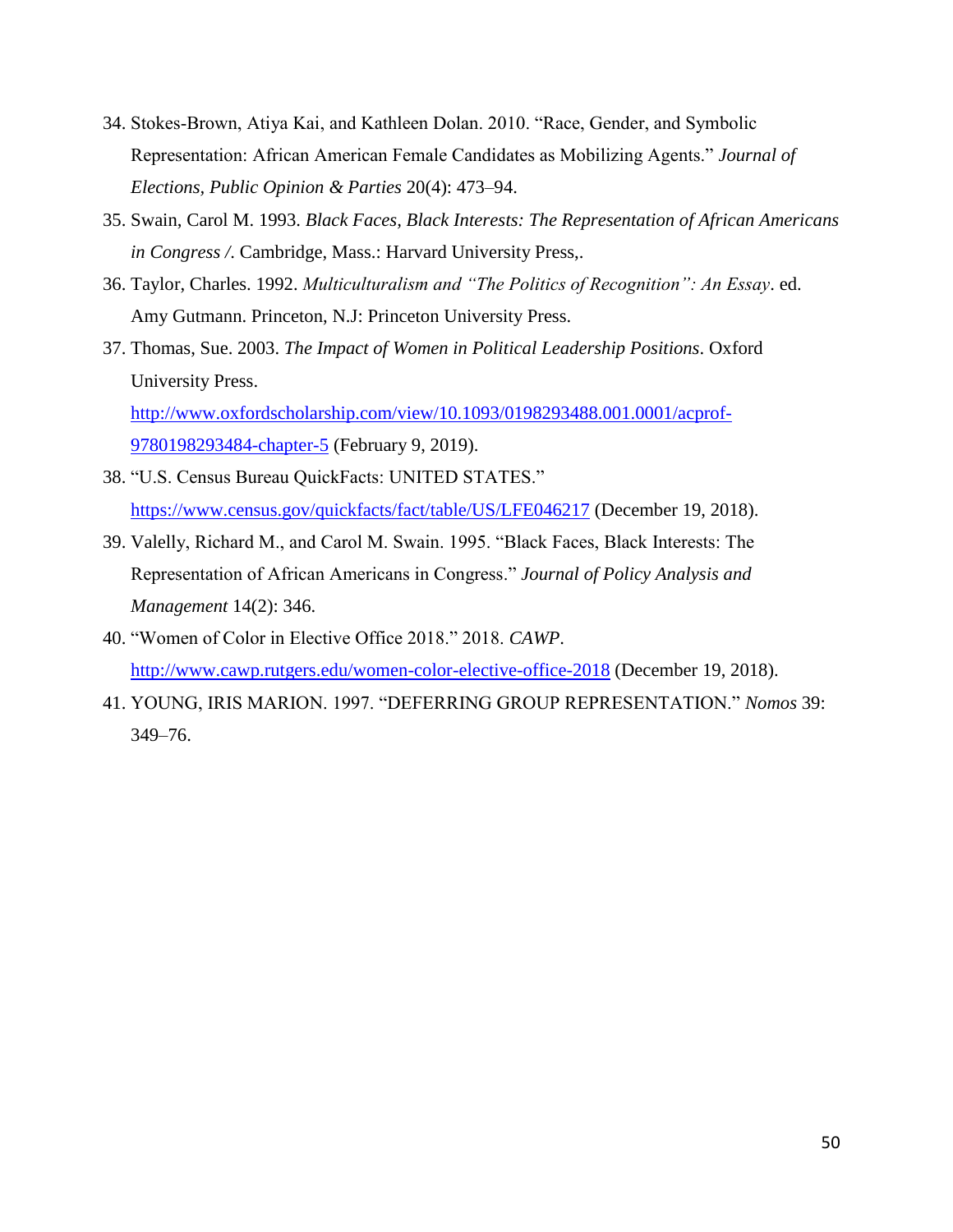#### *Appendix A*

*A.1*







Source: Center for American Women and Politics- History of Women in the U.S. Congress

\*Note: Numbers for Congresses prior to the current one shows maximum number of women elected or appointed to serve in that Congress at one time. Some filled out unexpired terms and some were never sworn in.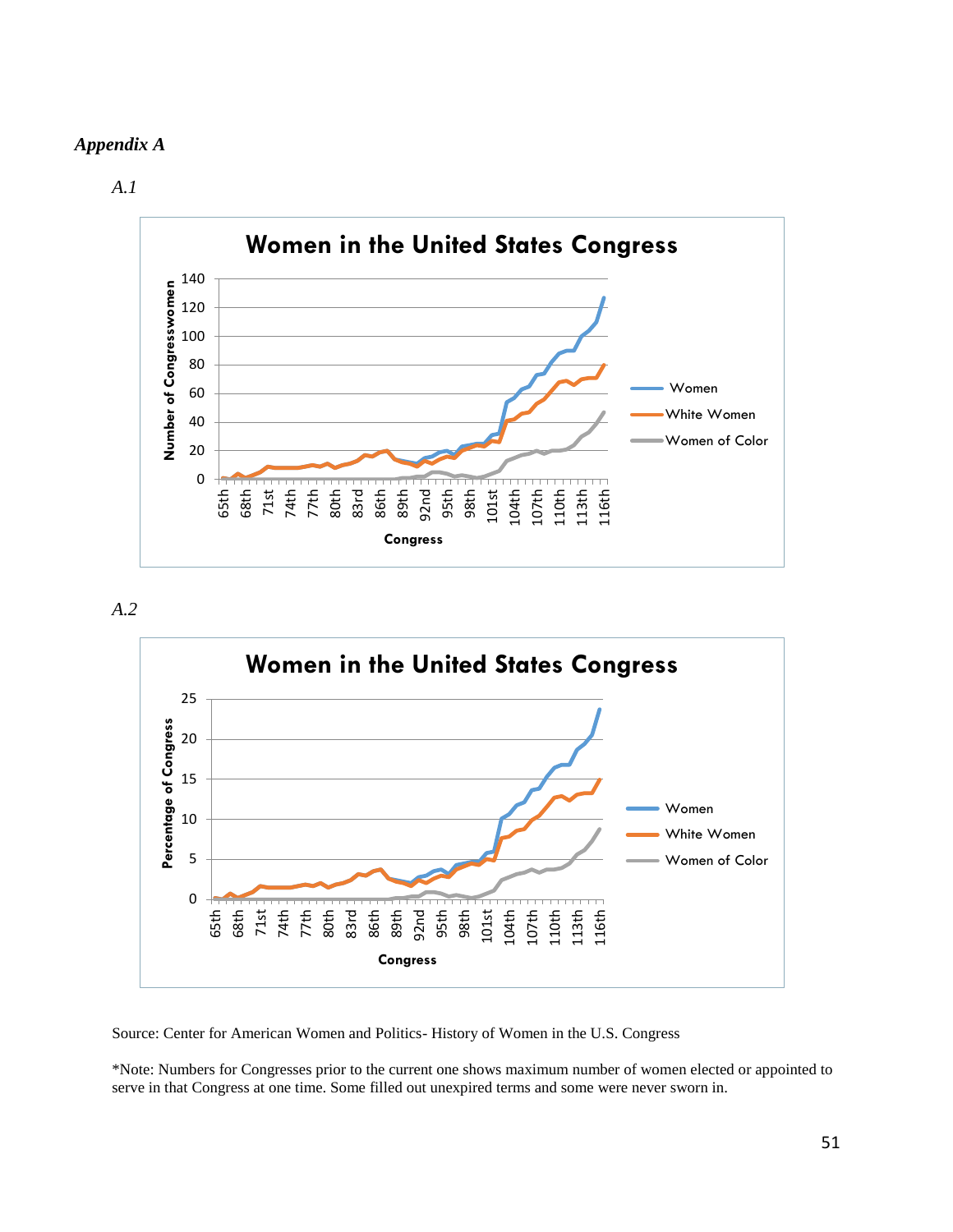## *Appendix B*

## **Campaign Training Program PAC Candidate Questionnaire**

| <b>First Name</b>                                                                                                                                                       | <b>Middle Name</b>                      | Last Name                               |  |  |
|-------------------------------------------------------------------------------------------------------------------------------------------------------------------------|-----------------------------------------|-----------------------------------------|--|--|
| <b>State</b>                                                                                                                                                            | District                                | Party                                   |  |  |
| Incumbent $\Box$ Challenger<br>Open                                                                                                                                     |                                         |                                         |  |  |
| Do you currently hold, or have you previously held, public office(s)? Describe.                                                                                         |                                         |                                         |  |  |
| If you do not currently hold, or previously held, public office, tell us what makes you qualified to<br>run.                                                            |                                         |                                         |  |  |
| Official Campaign Committee Name                                                                                                                                        |                                         |                                         |  |  |
| <b>Campaign Address</b>                                                                                                                                                 |                                         |                                         |  |  |
| City                                                                                                                                                                    | State                                   | <b>ZIP</b>                              |  |  |
| Campaign Manager                                                                                                                                                        | Email                                   | Cell Phone                              |  |  |
| Total # of paid staff                                                                                                                                                   | Total # of paid women on staff          | Total # of paid black women<br>on staff |  |  |
| Total # of paid black women<br>on staff                                                                                                                                 | How much money do you plan<br>to spend? | What is your current cash on<br>hand?   |  |  |
| How do you plan to raise the money needed to run a viable campaign? Be specific and detailed.<br>Attach campaign finance plan and/or additional information, as needed. |                                         |                                         |  |  |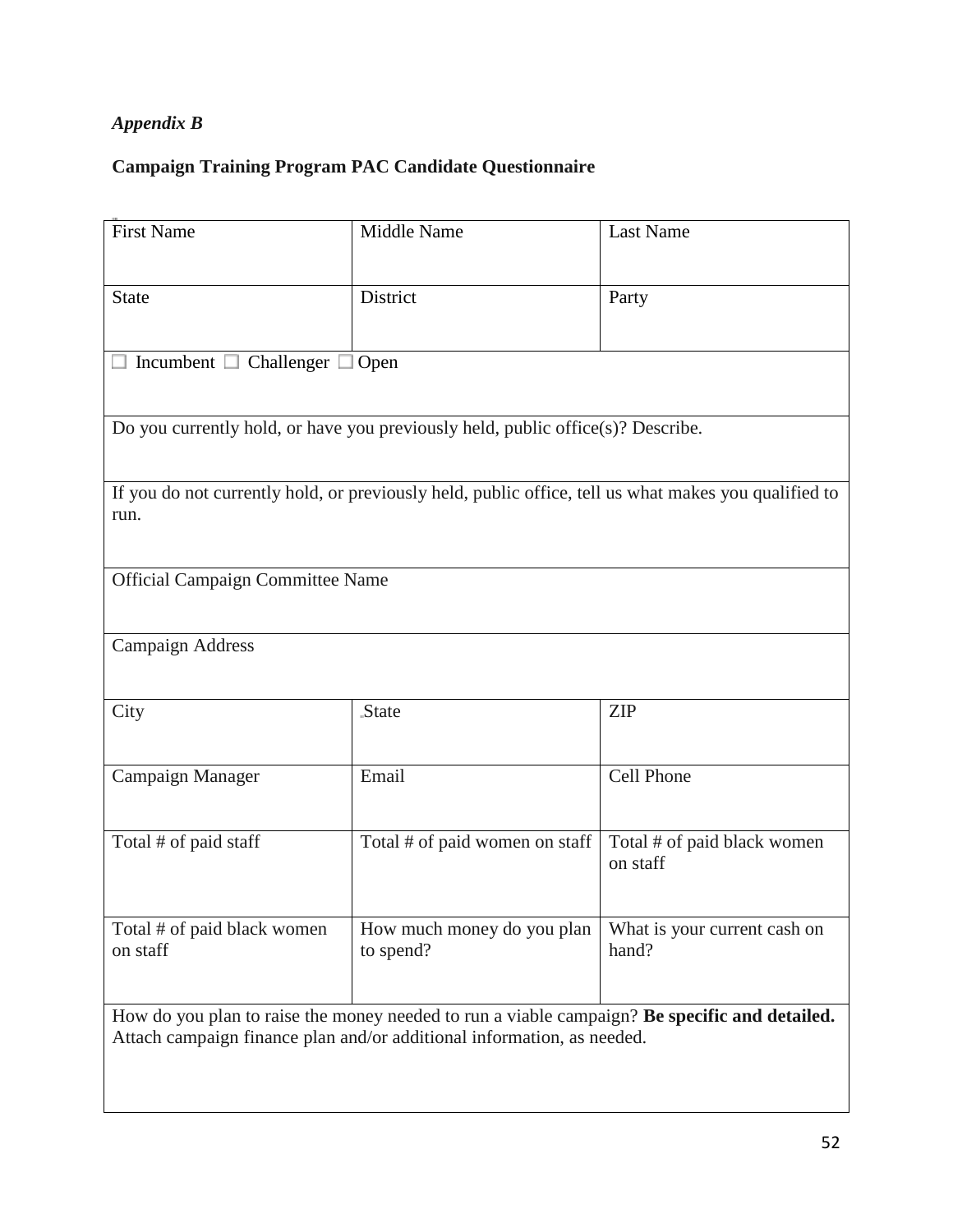Why are you seeking She Can Win PAC's endorsement?

Have you received additional endorsements? From whom?

Are you now or have you ever been a union member? Union(s) and local(s)?

**Please return this questionnaire by Monday, February 25, 2019 to:**

*If any response requires more space than allotted, provide full responses to said question(s) in an attached document.* 

**1. What are the 3-4 issues you are campaigning on, and why? Explain in depth.** 

**2. How do these issues affect black women and/or communities of color?** 

**3. What will be your top legislative priorities if elected (or re-elected), related to these 3-4 issues? Explain in depth.**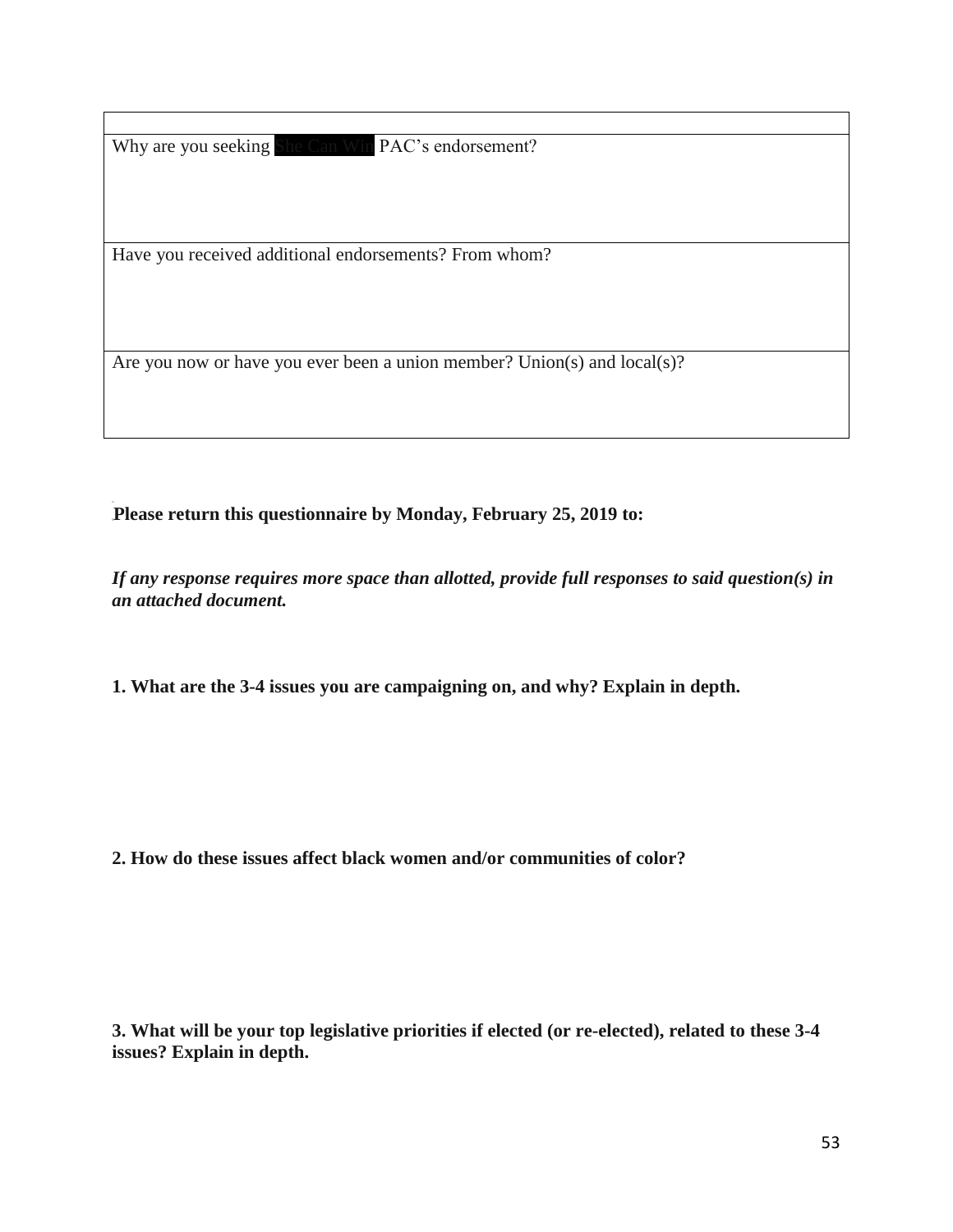**4. If you currently hold, or previously held, public office, how have you worked to advance progressive policy that benefits black women and/or communities of color?** 

**5. If you do not hold, or never have held, public office, how has your work helped to effect social or political change for black women and/or communities of color?** 

**6. What is your strategy to win office?** 

**7. Beyond our public endorsement, what specific support are you seeking from She Can Win PAC?**